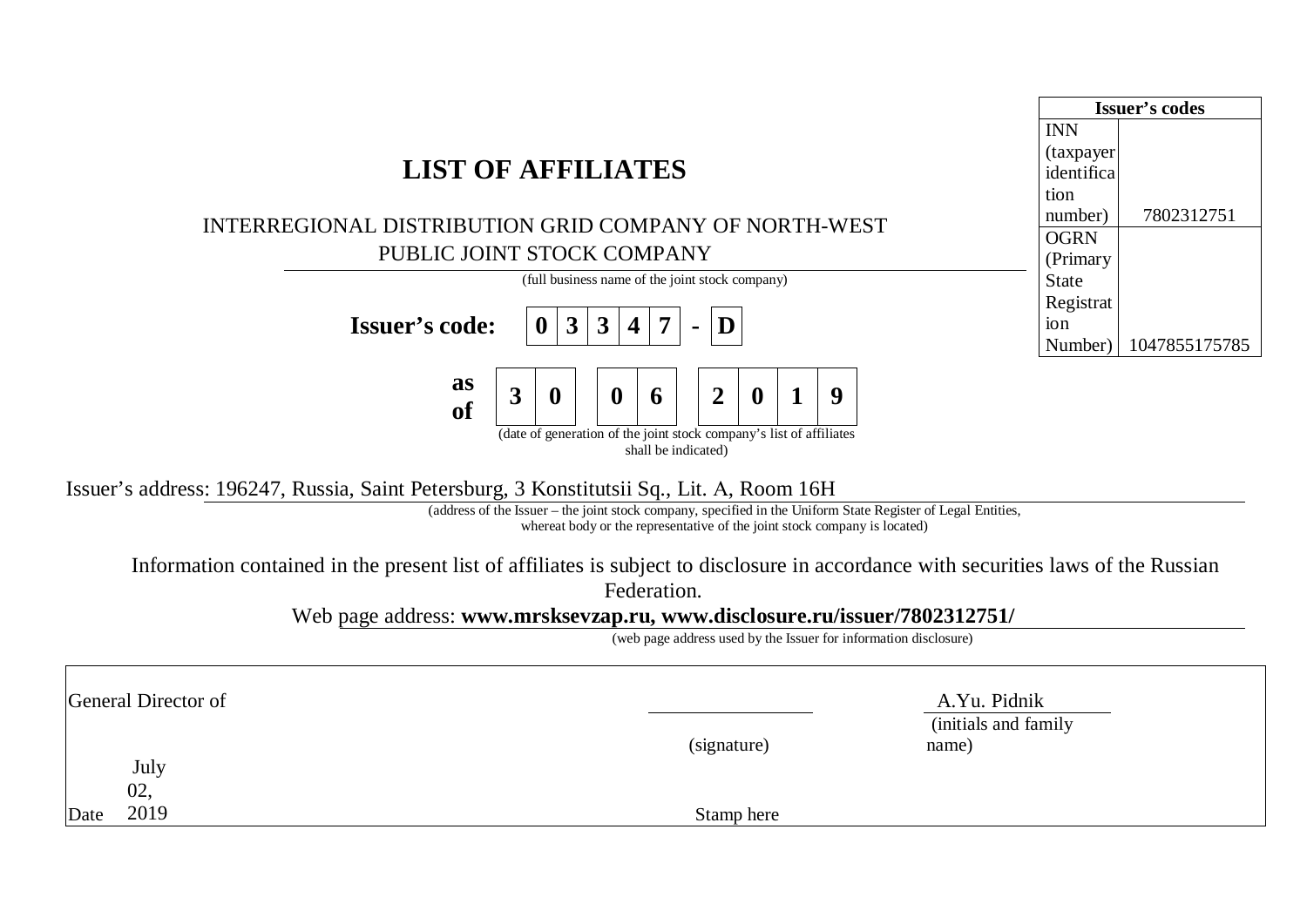|                                                           | Issuer's codes |
|-----------------------------------------------------------|----------------|
| <b>INN</b> (taxpayer<br>identification<br>number)         | 7802312751     |
| <b>OGRN</b><br>(Primary State)<br>Registration<br>Number) | 1047855175785  |

|     | I. Composition of affiliates as of:                                                                                              | 3 | $\bf{0}$ | $\mathbf{0}$                                                                                                     | O. | $\mathbf{2}$                                                                                                                                                                   | $\bf{0}$                                                                                    | 9 |                                                                           |                                                                                   |                                                                                          |
|-----|----------------------------------------------------------------------------------------------------------------------------------|---|----------|------------------------------------------------------------------------------------------------------------------|----|--------------------------------------------------------------------------------------------------------------------------------------------------------------------------------|---------------------------------------------------------------------------------------------|---|---------------------------------------------------------------------------|-----------------------------------------------------------------------------------|------------------------------------------------------------------------------------------|
| No. | Full business name (registered name)<br>of non-profit organization) or given<br>name, patronymic and family name<br>of affiliate |   |          | Place of<br>business/residence of<br>legal entity/individual<br>indicated only upon the<br>individual's consent) |    | entity/individual to be<br>qualified as an affiliate                                                                                                                           | Reason(s) for an                                                                            |   | Date of<br>occurrence of the<br>reason(s)                                 | Affiliate's share<br>in the equity<br>capital of the<br>joint stock<br>company, % | Fraction of<br>joint stock<br>company's<br>ordinary shares<br>held by an<br>affiliate, % |
| 1   | $\boldsymbol{2}$                                                                                                                 |   |          | 3                                                                                                                |    |                                                                                                                                                                                | 4                                                                                           |   | 5                                                                         | 6                                                                                 | 7                                                                                        |
| 1.  | Artyom Yuryevich Pidnik                                                                                                          |   |          | No consent given                                                                                                 |    | The individual is the joint<br>Member of the joint stock<br>Member of the Board of<br>Directors of the joint stock<br>The entity belongs to the<br>same group of entities this | stock company's sole<br>executive body<br>company's collective<br>executive body<br>company |   | October 11, 2018<br>October 11, 2019<br>June 14, 2019<br>October 11, 2018 | $\boldsymbol{0}$                                                                  | 0                                                                                        |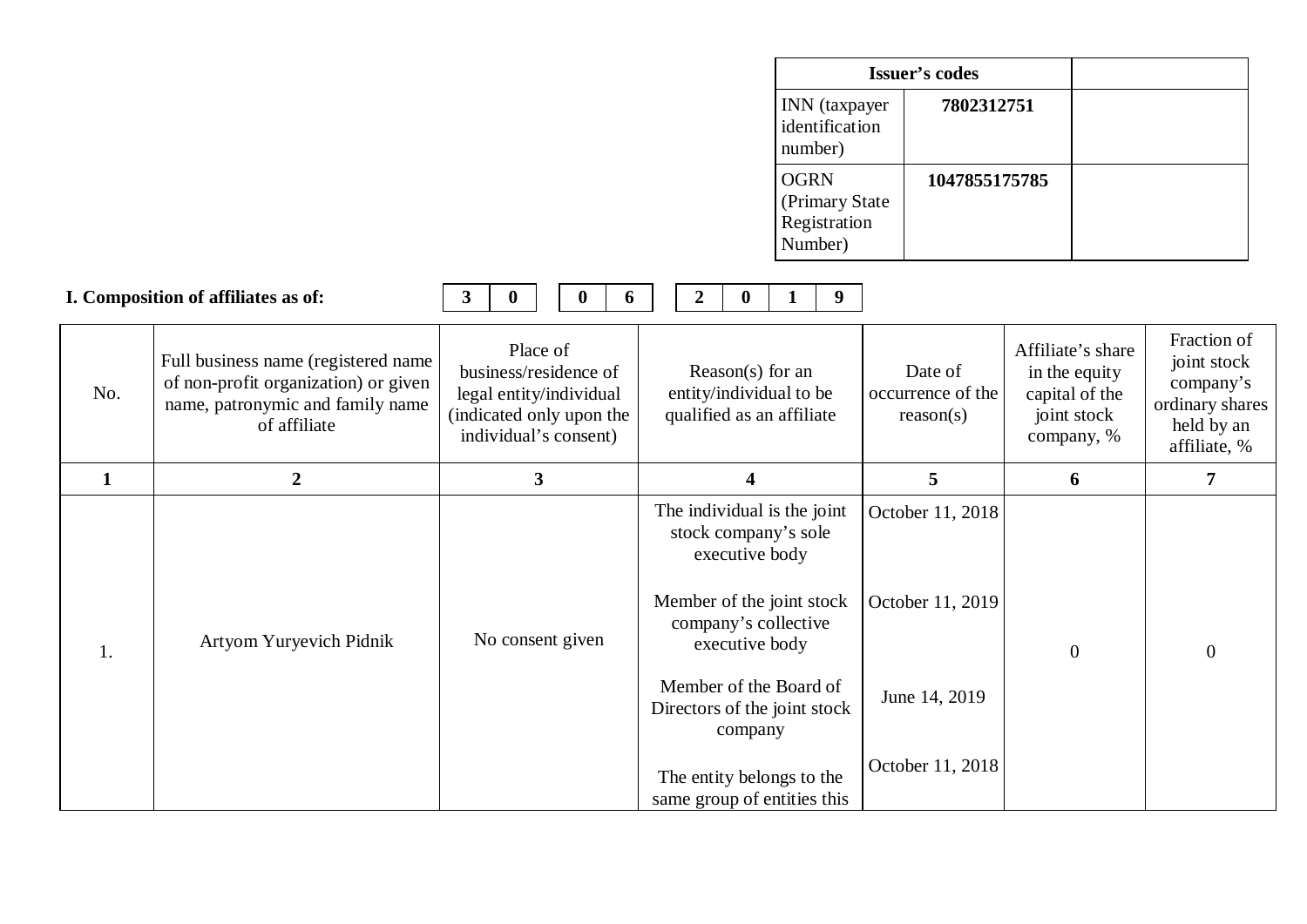|     |                                 |                  | joint stock company belongs<br>to.                                |               |                  |                  |
|-----|---------------------------------|------------------|-------------------------------------------------------------------|---------------|------------------|------------------|
| 2.  | Igor Dmitriyevich Alyushenko    | No consent given | Member of the Board of<br>Directors of the joint stock<br>company | June 14, 2019 | $\boldsymbol{0}$ | $\boldsymbol{0}$ |
| 3.  | Alexey Nikolayevich Zharikov    | No consent given | Member of the Board of<br>Directors of the joint stock<br>company | June 14, 2019 | $\boldsymbol{0}$ | $\boldsymbol{0}$ |
| 4.  | Mikhail Alexandrovich Bychko    | No consent given | Member of the Board of<br>Directors of the joint stock<br>company | June 14, 2019 | $\overline{0}$   | $\overline{0}$   |
| 5.  | Olga Andreyevna Sergeeva        | No consent given | Member of the Board of<br>Directors of the joint stock<br>company | June 14, 2019 | $\boldsymbol{0}$ | $\boldsymbol{0}$ |
| 6.  | Oleg Romanovich Fedorov         | No consent given | Member of the Board of<br>Directors of the joint stock<br>company | June 14, 2019 | $\boldsymbol{0}$ | $\boldsymbol{0}$ |
| 7.  | Alexander Viktorovich Golovtsov | No consent given | Member of the Board of<br>Directors of the joint stock<br>company | June 14, 2019 | $\boldsymbol{0}$ | $\overline{0}$   |
| 8.  | Maria Dmitriyevna Stepanova     | No consent given | Member of the Board of<br>Directors of the joint stock<br>company | June 14, 2019 | $\boldsymbol{0}$ | $\mathbf{0}$     |
| 9.  | Andrey Vladimirovich Morozov    | No consent given | Member of the Board of<br>Directors of the joint stock<br>company | June 14, 2019 | $\overline{0}$   | $\theta$         |
| 10. | Alexander Yuryevich Korneyev    | No consent given | Member of the Board of<br>Directors of the joint stock<br>company | June 14, 2019 | $\boldsymbol{0}$ | $\overline{0}$   |
| 11. | Irina Alexandrovna Shagina      | No consent given | Member of the Board of<br>Directors of the joint stock            | June 14, 2019 | $\overline{0}$   | $\theta$         |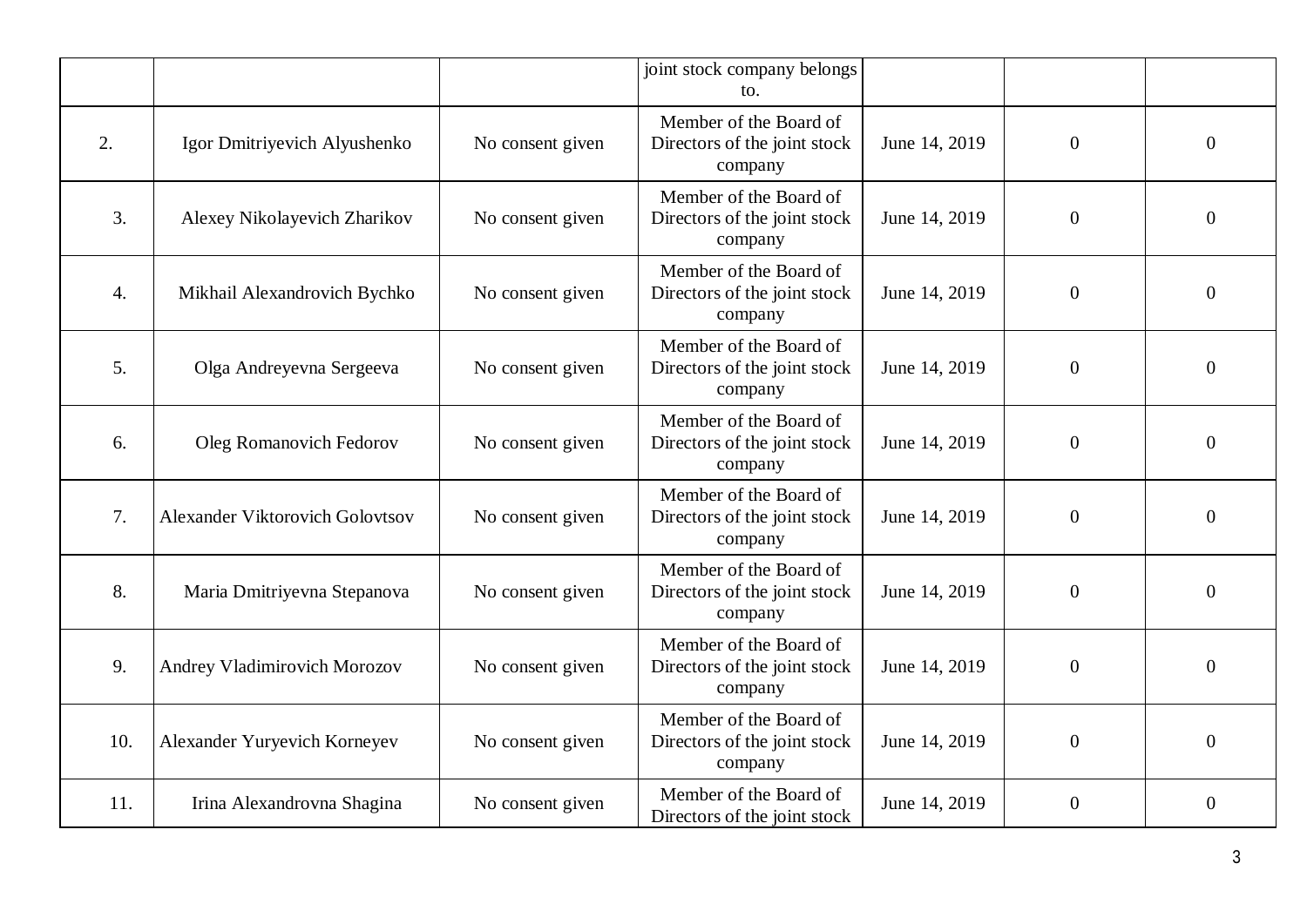|     |                                                                                |                     | company                                                                                                                                                                                                                                                           |                              |                  |                  |
|-----|--------------------------------------------------------------------------------|---------------------|-------------------------------------------------------------------------------------------------------------------------------------------------------------------------------------------------------------------------------------------------------------------|------------------------------|------------------|------------------|
| 12. | Vladimir Sergeyevich Gusev                                                     | No consent given    | Member of the joint stock<br>company's collective<br>executive body                                                                                                                                                                                               | April 21, 2015               | $\boldsymbol{0}$ | $\boldsymbol{0}$ |
| 13. | Denis Vladimirovich Yagodka                                                    | No consent given    | Member of the joint stock<br>company's collective<br>executive body                                                                                                                                                                                               | December 20,<br>2018         | $\boldsymbol{0}$ | $\boldsymbol{0}$ |
| 14. | Nikolay Olegovich Savin                                                        | No consent given    | Member of the joint stock<br>company's collective<br>executive body                                                                                                                                                                                               | December 20,<br>2018         | $\boldsymbol{0}$ | $\overline{0}$   |
| 15. | Lyudmila Vladimirovna Shadrina                                                 | No consent given    | Member of the joint stock<br>company's collective<br>executive body                                                                                                                                                                                               | December 20,<br>2018         | $\boldsymbol{0}$ | $\overline{0}$   |
| 16. | <b>Dmitry Stanislavovich Rudakov</b>                                           | No consent given    | Member of the Collegial<br><b>Executive Body</b>                                                                                                                                                                                                                  | June 07, 2019                | $\boldsymbol{0}$ | $\overline{0}$   |
| 17. | Marina Mikhailovna Trofimova                                                   | No consent given    | Member of the Collegial<br><b>Executive Body</b>                                                                                                                                                                                                                  | June 07, 2019                | $\overline{0}$   | $\overline{0}$   |
| 18. | Rosseti Public Joint Stock Company                                             | Russia, Moscow      | The entity has the right to<br>dispose of more than 20<br>percent of the total number<br>of votes attaching to voting<br>shares of this joint stock<br>company.<br>The entity belongs to the<br>same group of entities this<br>joint stock company belongs<br>to. | July 1, 2008<br>July 1, 2008 | 55.38            | 55.38            |
| 19. | Federal Grid Company of Unified<br>Energy System Public Joint Stock<br>Company | Russia, Moscow      | The entity belongs to the<br>same group of entities this<br>joint stock company belongs<br>to.                                                                                                                                                                    | July 10, 2012                |                  |                  |
| 20. | "Lesnaya Skazka" Open Joint Stock                                              | Sargilahta Village, | The entity has the right to                                                                                                                                                                                                                                       | April 1, 2008                |                  |                  |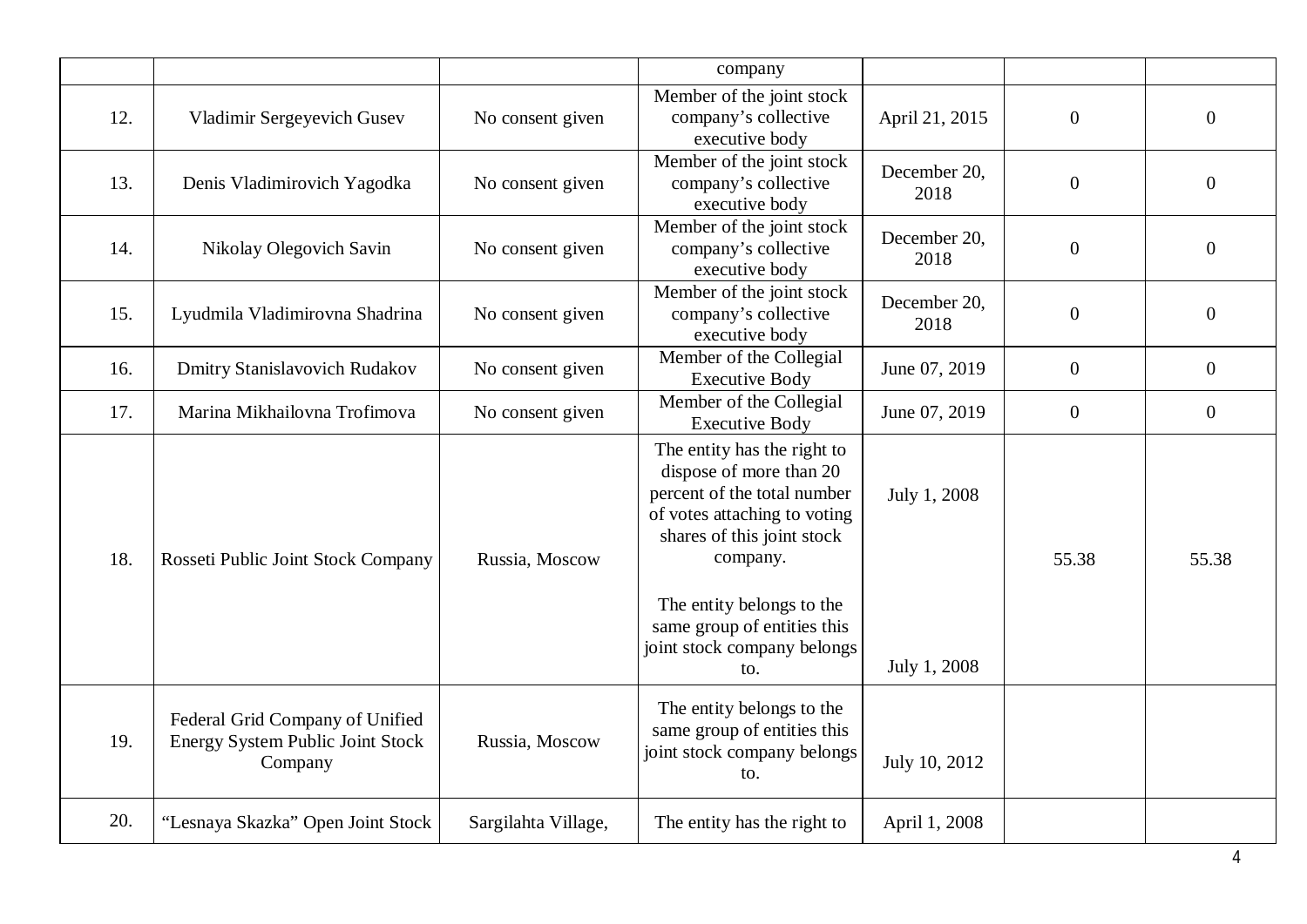|     | Company                                 | Pryazha Region,<br>Republic of Karelia     | dispose of more than 20<br>percent of the total number<br>of votes attaching to voting<br>shares of this joint stock<br>company.<br>The entity belongs to the<br>same group of entities this<br>joint stock company belongs<br>to.                                | April 1, 2008                  |  |
|-----|-----------------------------------------|--------------------------------------------|-------------------------------------------------------------------------------------------------------------------------------------------------------------------------------------------------------------------------------------------------------------------|--------------------------------|--|
| 21. | Pskovenergoagent Joint Stock<br>Company | Russia, Pskov Region,<br><b>Pskov City</b> | The entity has the right to<br>dispose of more than 20<br>percent of the total number<br>of votes attaching to voting<br>shares of this joint stock<br>company.<br>The entity belongs to the<br>same group of entities this<br>joint stock company belongs<br>to. | April 1, 2008<br>April 1, 2008 |  |
| 22. | Pskovenergosbyt Joint Stock<br>Company  | Russia, Pskov Region,<br><b>Pskov City</b> | The entity has the right to<br>dispose of more than 20<br>percent of the total number<br>of votes attaching to voting<br>shares of this joint stock<br>company.<br>The entity belongs to the<br>same group of entities this<br>joint stock company belongs<br>to. | April 1, 2008<br>April 1, 2008 |  |
| 23. | Energoservice of North West Joint       | Gatchina, Leningrad                        | The entity has the right to                                                                                                                                                                                                                                       |                                |  |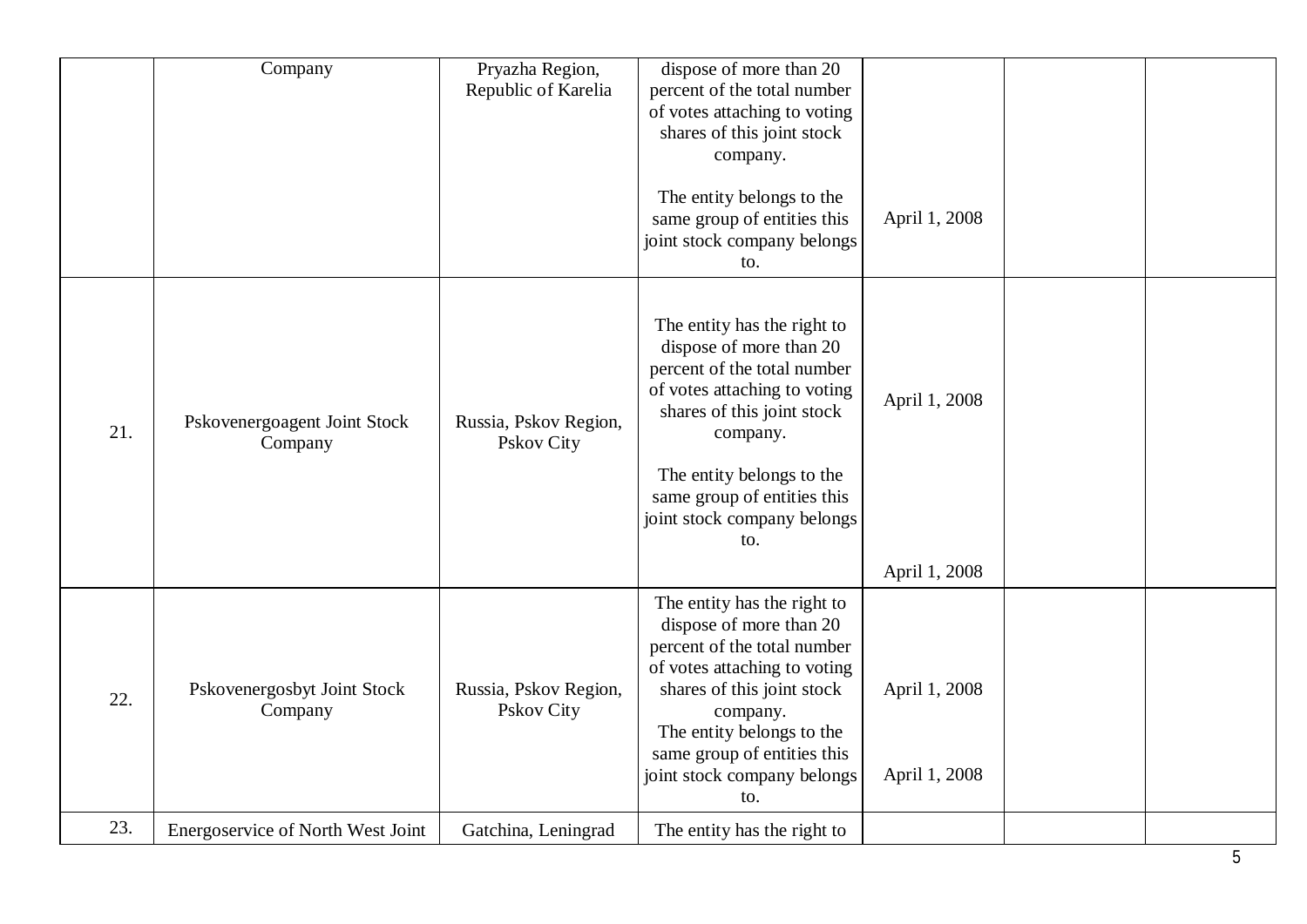|     | <b>Stock Company</b>                                                                             | Region, Russia                                                                      | dispose of more than 20<br>percent of the total number<br>of votes attaching to voting<br>shares of this joint stock<br>company.<br>The entity belongs to the | January 28, 2011 |  |
|-----|--------------------------------------------------------------------------------------------------|-------------------------------------------------------------------------------------|---------------------------------------------------------------------------------------------------------------------------------------------------------------|------------------|--|
|     |                                                                                                  |                                                                                     | same group of entities this<br>joint stock company belongs<br>to.                                                                                             | January 28, 2011 |  |
| 24. | <b>Interregional Distribution Grid</b><br>Company of Center Public Joint<br><b>Stock Company</b> | Russia, Moscow                                                                      | The entity belongs to the<br>same group of entities this<br>joint stock company belongs<br>to.                                                                | July 1, 2008     |  |
| 25. | <b>Energetik Joint Stock Company</b>                                                             | Tambov Region,<br>Novaya Lyada District<br>Center Settlement,<br>Sanatornaya St., 1 | The entity belongs to the<br>same group of entities this<br>joint stock company belongs<br>to.                                                                | July 1, 2008     |  |
| 26. | <b>Yaroslavl Electric Power Grid</b><br>Company Joint Stock Company                              | 150042, Yaroslavl,<br>Blukher St., 26                                               | The entity belongs to the<br>same group of entities this<br>joint stock company belongs<br>to.                                                                | July 1, 2008     |  |
| 27. | Moscow United Electric Power Grid<br>Company Public Joint Stock<br>Company                       | Russia, Moscow                                                                      | The entity belongs to the<br>same group of entities this<br>joint stock company belongs<br>to.                                                                | July 1, 2008     |  |
| 28. | <b>Energocenter Joint Stock Company</b>                                                          | Moscow Region,<br>Noginsk                                                           | The entity belongs to the<br>same group of entities this<br>joint stock company belongs<br>to.                                                                | July 1, 2008     |  |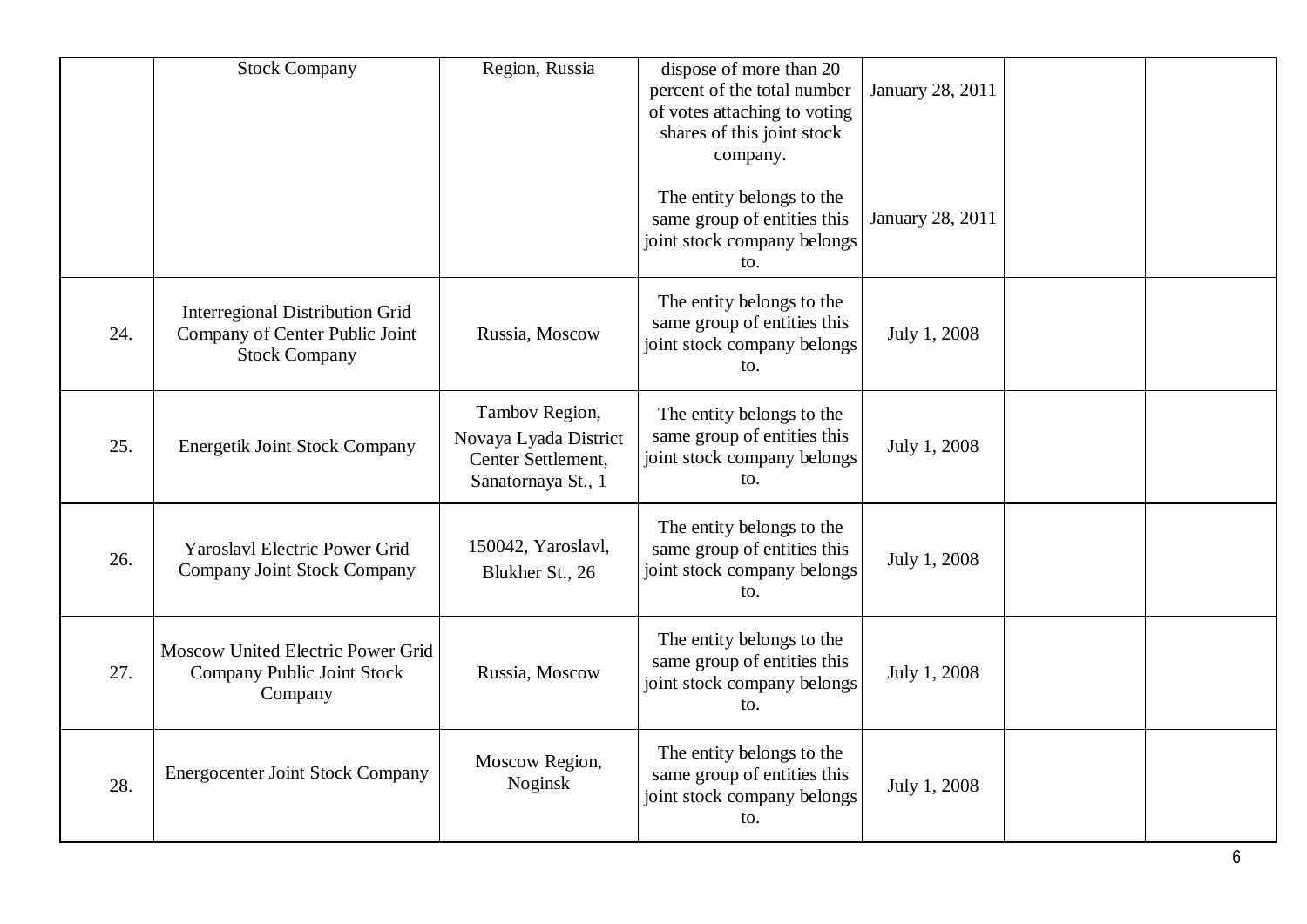| 29. | Interregional Distribution Grid<br>Company of Ural Open Joint Stock<br>Company                    | 620026 Ekaterinburg,<br>Mamin-Sibiryak St.,<br>140                      | The entity belongs<br>to the same group of entities<br>this joint stock company<br>belongs to. | July 1, 2008  |  |
|-----|---------------------------------------------------------------------------------------------------|-------------------------------------------------------------------------|------------------------------------------------------------------------------------------------|---------------|--|
| 30. | Ekaterinburgenergosbyt Joint Stock<br>Company                                                     | Russian Federation,<br>Ekaterinburg                                     | The entity belongs to the<br>same group of entities this<br>joint stock company belongs<br>to. | July 1, 2008  |  |
| 31. | Yekaterinburg Electric Power Grid<br>Company Joint Stock Company                                  | Russian Federation,<br>Ekaterinburg                                     | The entity belongs to the<br>same group of entities this<br>joint stock company belongs<br>to. | July 1, 2008  |  |
| 32. | <b>Interregional Distribution Grid</b><br>Company of Siberia Public Joint<br><b>Stock Company</b> | Krasnoyarsk                                                             | The entity belongs to the<br>same group of entities this<br>joint stock company belongs<br>to. | July 1, 2008  |  |
| 33. | <b>Tyvaenergo Joint Stock Company</b>                                                             | Russian Federation,<br>Republic of Tyva,<br>Kyzyl                       | The entity belongs to the<br>same group of entities this<br>joint stock company belongs<br>to. | July 1, 2008  |  |
| 34. | Yurenergokonsalt Limited Liability<br>Company                                                     | Russia, Stavropol<br>Territory, Pyatigorsk                              | The entity belongs to the<br>same group of entities this<br>joint stock company belongs<br>to. | June 13, 2012 |  |
| 35. | Sotssfera Joint Stock Company                                                                     | Russia, Omsk Region,<br><b>Omsk District</b><br>Chernoluchye settlement | The entity belongs to the<br>same group of entities this<br>joint stock company belongs<br>to. | July 1, 2008  |  |
| 36. | YugStroyMontazh Limited Liability                                                                 | Russian Federation,                                                     | The person belongs to the                                                                      | May 17, 2019. |  |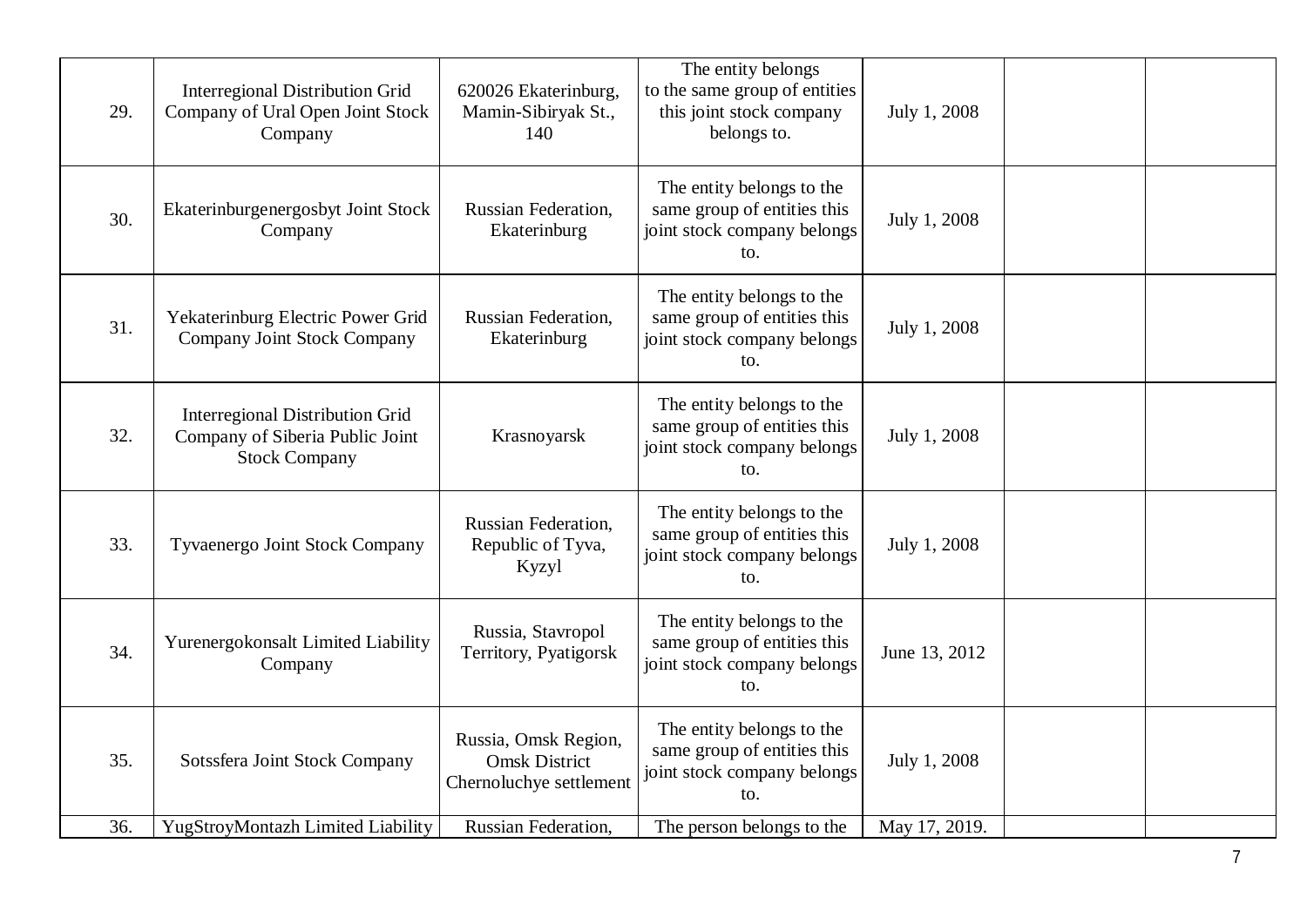|     | Company                                                                                                         | Rostov Region,<br>Rostov-on-Don                                                                      | same group of persons the<br>Joint Stock Company<br>belongs to.                                |              |  |
|-----|-----------------------------------------------------------------------------------------------------------------|------------------------------------------------------------------------------------------------------|------------------------------------------------------------------------------------------------|--------------|--|
| 37. | <b>Interregional Distribution Grid</b><br>Company of Center and Privolzhye<br><b>Public Joint Stock Company</b> | Russia,<br>Nizhny Novgorod                                                                           | The entity belongs to the<br>same group of entities this<br>joint stock company belongs<br>to. | July 1, 2008 |  |
| 38. | Avtotransportnoye Khozyaystvo<br>(Flee Vehicles) Joint Stock<br>Company                                         | <b>Russian Federation,</b><br>Kirov Region,<br>Orichevskiy District,<br>Orichi settlement            | The entity belongs to the<br>same group of entities this<br>joint stock company belongs<br>to. | July 1, 2008 |  |
| 39. | Sanatorium-Preventorium Energetik<br><b>Joint Stock Company</b>                                                 | <b>Russian Federation,</b><br>Udmurt Republic,<br>Izhevsk                                            | The entity belongs to the<br>same group of entities this<br>joint stock company belongs<br>to. | July 1, 2008 |  |
| 40. | <b>Svet Joint Stock Company</b>                                                                                 | <b>Russian Federation,</b><br>Nizhny Novgorod<br>Region,<br>Bor                                      | The entity belongs to the<br>same group of entities this<br>joint stock company belongs<br>to. | July 1, 2008 |  |
| 41. | Berendeyevskoye Joint Stock<br>Company                                                                          | Russian Federation,<br>Nizhny Novgorod<br>Region, Lyskovo<br>District,<br>Berendeyevka<br>settlement | The entity belongs to the<br>same group of entities this<br>joint stock company belongs<br>to. | July 1, 2008 |  |
| 42. | <b>Interregional Distribution Grid</b><br>Company of Volga Public Joint<br><b>Stock Company</b>                 | <b>Russian Federation,</b><br>Saratov                                                                | The entity belongs to the<br>same group of entities this<br>joint stock company belongs<br>to. | July 1, 2008 |  |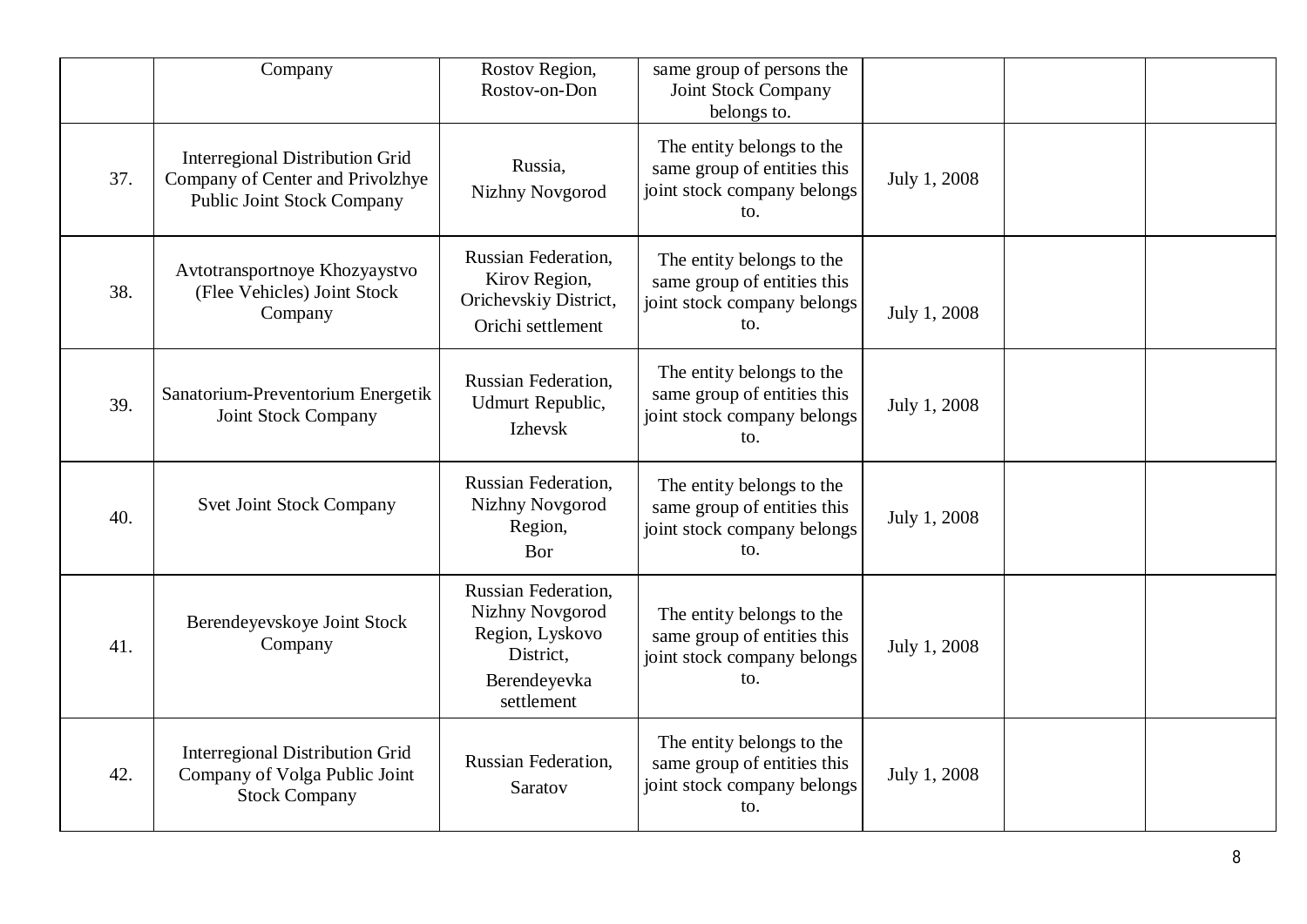| 43. | Social Sphere-M Joint Stock<br>Company                                                          | <b>Russian Federation,</b><br>Republic of Mordovia,<br><b>Saransk</b>                | The entity belongs to the<br>same group of entities this<br>joint stock company belongs<br>to.     | July 1, 2008 |  |
|-----|-------------------------------------------------------------------------------------------------|--------------------------------------------------------------------------------------|----------------------------------------------------------------------------------------------------|--------------|--|
| 44. | Solnechny Sanatorium-<br>Preventorium Joint Stock Company                                       | 460023 Russia,<br>Orenburg, Turbinnaya<br>St., 58                                    | The entity belongs to the<br>same group of entities this<br>joint stock company belongs<br>to.     | July 1, 2008 |  |
| 45. | <b>Chuvash Autotransport Company</b><br>Joint Stock Company                                     | 429951, RF,<br>Novocheboksarsk,<br>Promyshlennaya St., 21                            | The individual belongs to<br>the same group of entities<br>this joint stock company<br>belongs to. | July 1, 2008 |  |
| 46. | <b>Interregional Distribution Grid</b><br>Company of South Public Joint<br><b>Stock Company</b> | Russian Federation,<br>Rostov-on-Don                                                 | The entity belongs to the<br>same group of entities this<br>joint stock company belongs<br>to.     | July 1, 2008 |  |
| 47. | Sokolovskoye Agricultural<br><b>Enterprise Joint Stock Company</b>                              | <b>Russian Federation,</b><br>Novoshakhtinsk                                         | The entity belongs to the<br>same group of entities this<br>joint stock company belongs<br>to.     | July 1, 2008 |  |
| 48. | <b>Energetik Recreation Center Joint</b><br><b>Stock Company</b>                                | Russian Federation,<br>Krasnodar Territory,<br>Tuapse District, Shepsi<br>settlement | The entity belongs to the<br>same group of entities this<br>joint stock company belongs<br>to.     | July 1, 2008 |  |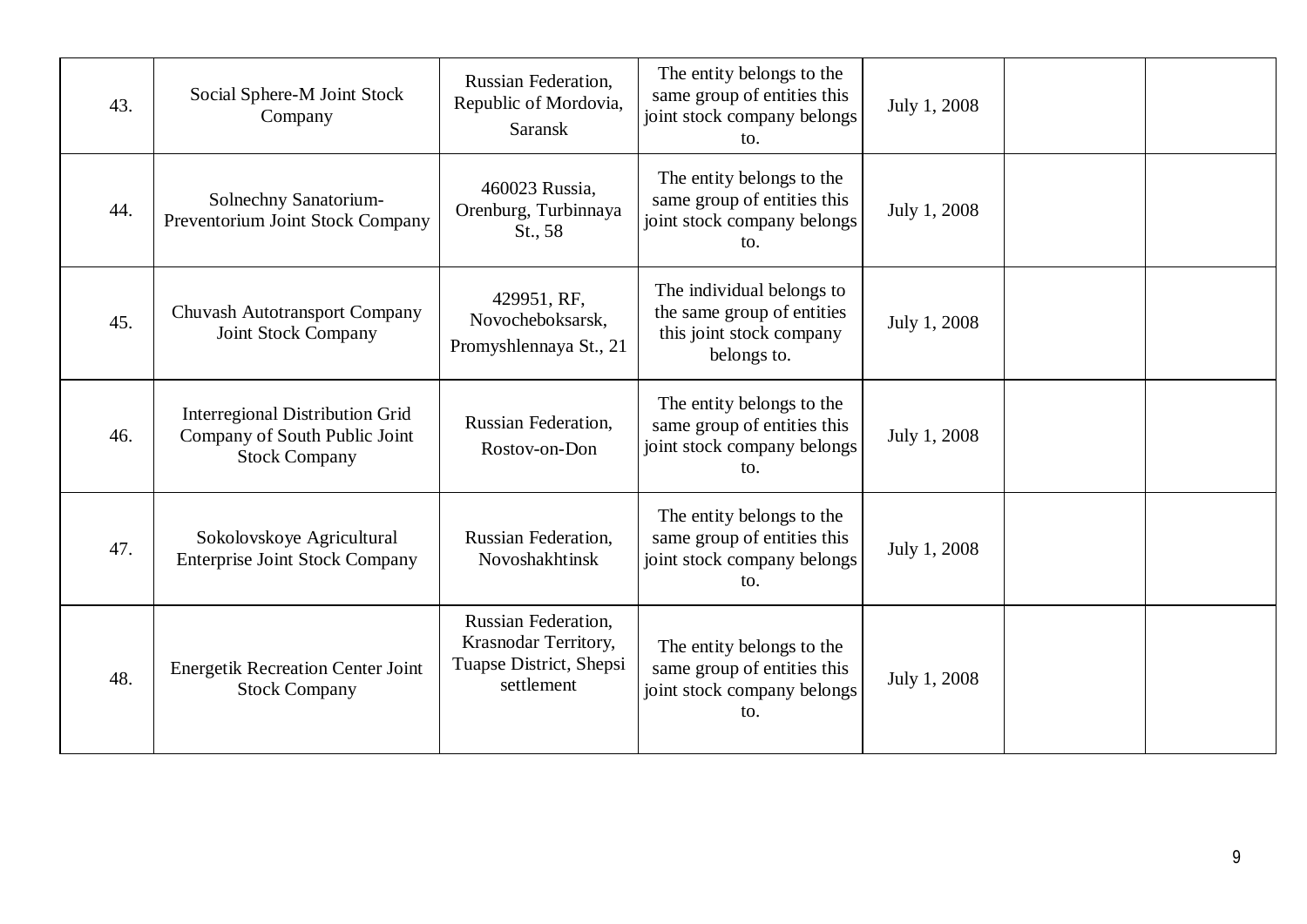| 49. | <b>Technical Customer Center Joint</b><br><b>Stock Company</b>                    | <b>Russian Federation,</b><br>Moscow         | The entity belongs to the<br>same group of entities this<br>joint stock company belongs<br>to. | September 15,<br>2010 |  |
|-----|-----------------------------------------------------------------------------------|----------------------------------------------|------------------------------------------------------------------------------------------------|-----------------------|--|
| 50. | <b>VNIPIenergoprom Association</b><br>Open Joint Stock Company                    | 105094, Moscow,<br>Semenovskaya emb., 2/1    | The entity belongs to the<br>same group of entities this<br>joint stock company belongs<br>to. | July 1, 2008          |  |
| 51. | Lenenergo Public Joint Stock<br>Company for Power Industry and<br>Electrification | Russia,<br>St. Petersburg                    | The entity belongs to the<br>same group of entities this<br>joint stock company belongs<br>to. | July 1, 2008          |  |
| 52. | Lenenergospetsremont Joint Stock<br>Company                                       | <b>Russian Federation,</b><br>St. Petersburg | The entity belongs to the<br>same group of entities this<br>joint stock company belongs<br>to. | July 1, 2008          |  |
| 53. | Yantarenergo Joint Stock Company                                                  | Russian Federation,<br>Kaliningrad           | The entity belongs to the<br>same group of entities this<br>joint stock company belongs<br>to. | July 1, 2008          |  |
| 54. | Yantarenergosbyt Open Joint Stock<br>Company                                      | Kaliningrad<br>Darwin St., 10                | The entity belongs to the<br>same group of entities this<br>joint stock company belongs<br>to. | July 1, 2008          |  |
| 55. | Kaliningrad Generating Company<br>Open Joint Stock Company                        | Kaliningrad, Pravaya<br>embankment, 10a      | The entity belongs to the<br>same group of entities this                                       | July 1, 2008          |  |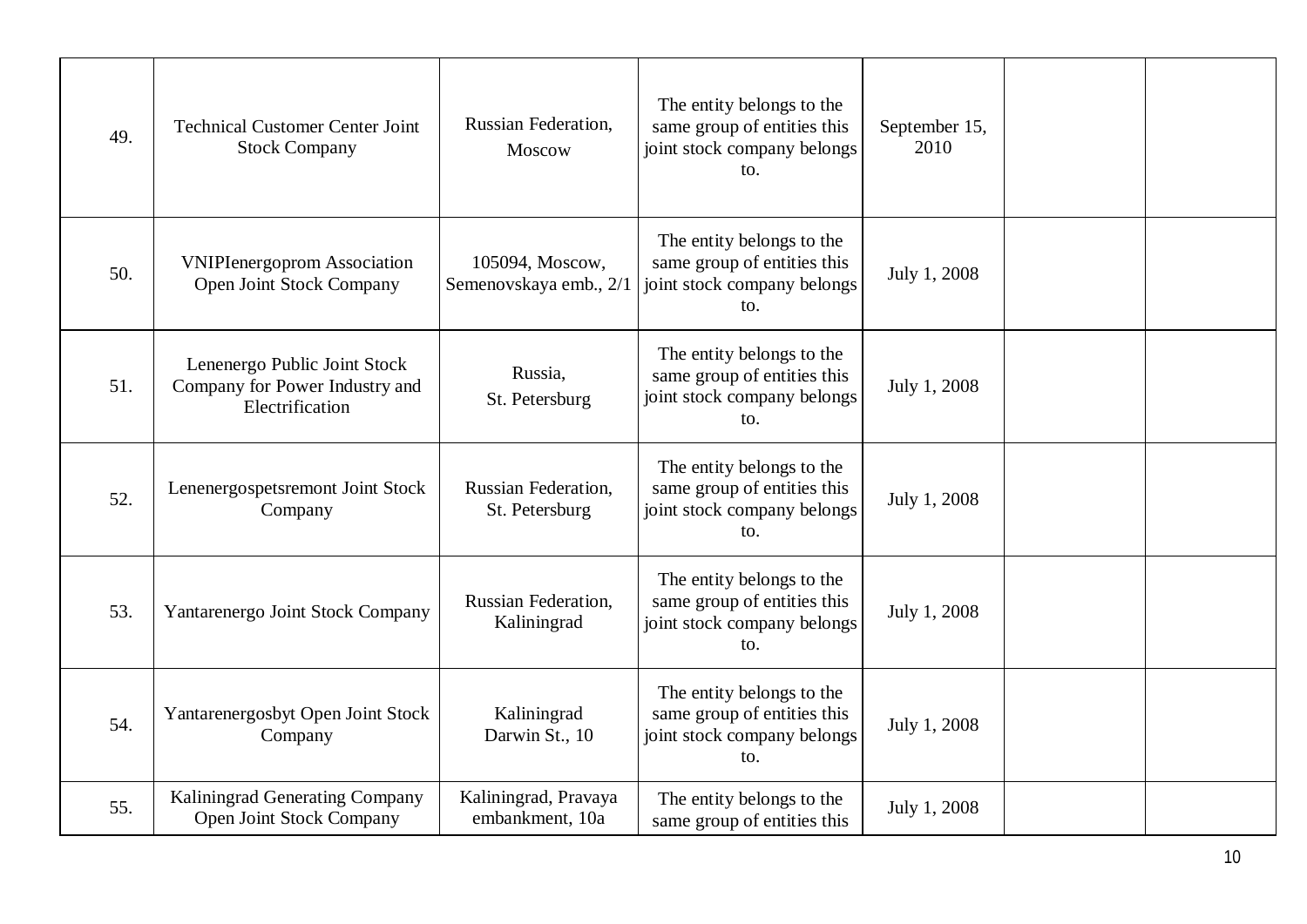|     |                                                                                                          |                                                                             | joint stock company belongs<br>to.                                                             |              |  |
|-----|----------------------------------------------------------------------------------------------------------|-----------------------------------------------------------------------------|------------------------------------------------------------------------------------------------|--------------|--|
| 56. | Kabardino-Balkar Joint Stock<br>Company for Power Industry and<br>Electrification                        | Kabardino-Balkarian<br>Republic, Nalchik                                    | The entity belongs to the<br>same group of entities this<br>joint stock company belongs<br>to. | July 1, 2008 |  |
| 57. | Karachayevo-Cherkesskenergo Joint<br><b>Stock Company</b>                                                | Karachay-Cherkess<br>Republic, Cherkessk                                    | The entity belongs to the<br>same group of entities this<br>joint stock company belongs<br>to. | July 1, 2008 |  |
| 58. | Kalmenergosbyt Joint Stock<br>Company                                                                    | Republic of Kalmykia,<br>Elista                                             | The entity belongs to the<br>same group of entities this<br>joint stock company belongs<br>to. | July 1, 2008 |  |
| 59. | <b>Interregional Distribution Grid</b><br>Company of North Caucasus Public<br><b>Joint Stock Company</b> | <b>Russian Federation,</b><br>Pyatigorsk                                    | The entity belongs to the<br>same group of entities this<br>joint stock company belongs<br>to. | July 1, 2008 |  |
| 60. | <b>Tomsk Distribution Company</b><br><b>Public Joint Stock Company</b>                                   | Russia, Tomsk                                                               | The entity belongs to the<br>same group of entities this<br>joint stock company belongs<br>to. | July 1, 2008 |  |
| 61. | Tyumenenergo Joint Stock<br>Company for Power Industry and<br>Electrification                            | Russia, Tyumen<br>Region, Khanty-Mansi<br>Autonomous Area-<br>Yugra, Surgut | The entity belongs to the<br>same group of entities this<br>joint stock company belongs<br>to. | July 1, 2008 |  |
| 62. | Tyvaenergosbyt Open Joint Stock                                                                          | Republic of Tyva                                                            | The entity belongs to the                                                                      | July 1, 2008 |  |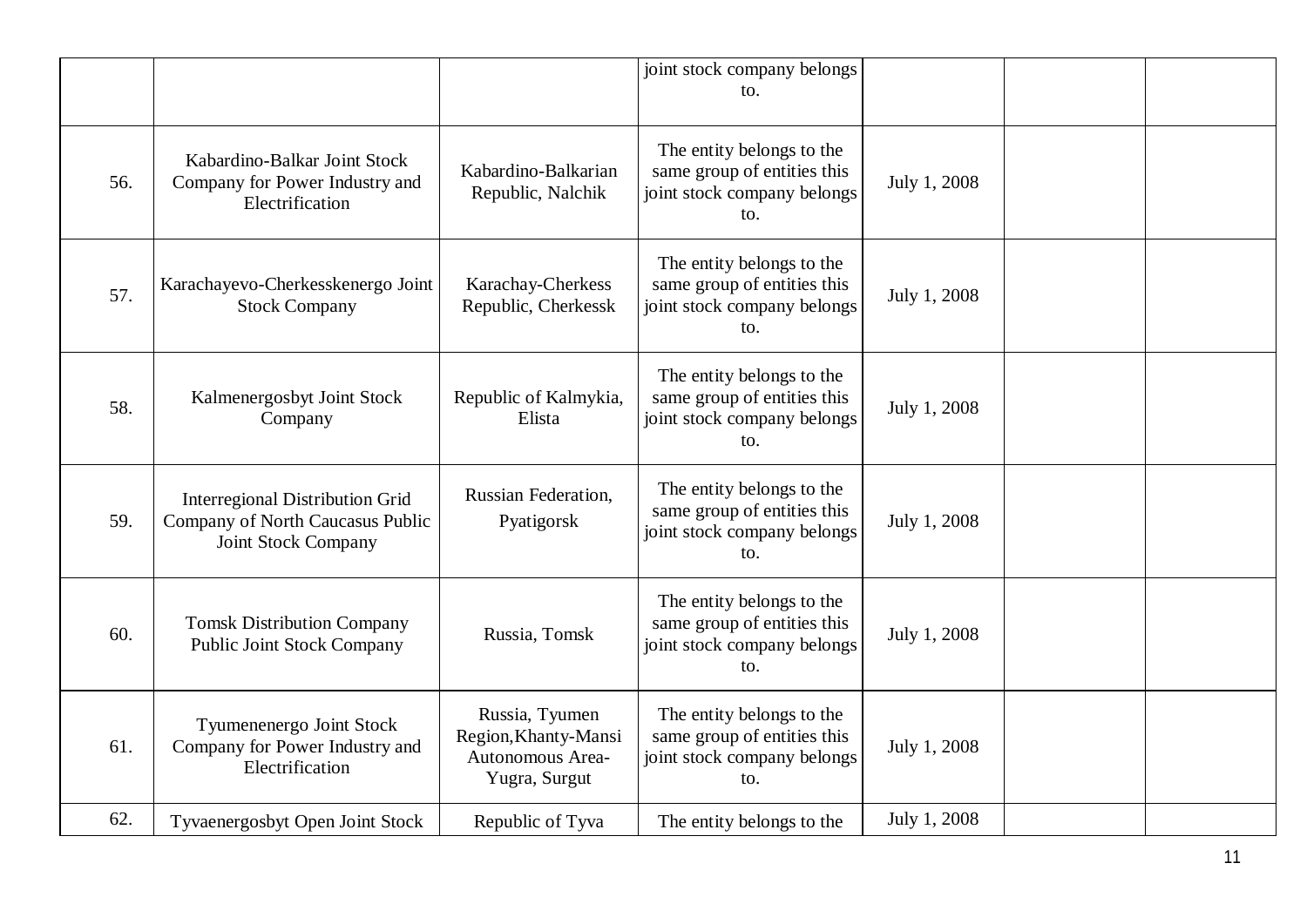|     | Company                                                                                                                                                                      | Kyzyl                                          | same group of entities this<br>joint stock company belongs<br>to.                              |                |  |
|-----|------------------------------------------------------------------------------------------------------------------------------------------------------------------------------|------------------------------------------------|------------------------------------------------------------------------------------------------|----------------|--|
| 63. | Administration for Fiber-Optic<br><b>Communication Lines on Overhead</b><br>Transmission Lines of Interregional<br>Distribution Grid Companies Joint<br><b>Stock Company</b> | Russia, Moscow                                 | The entity belongs to the<br>same group of entities this<br>joint stock company belongs<br>to. | April 15, 2011 |  |
| 64. | <b>UES EC Real Estate Joint Stock</b><br>Company                                                                                                                             | Moscow                                         | The entity belongs to the<br>same group of entities this<br>joint stock company belongs<br>to. | July 1, 2008   |  |
| 65. | MOESK-Engineering Joint Stock<br>Company                                                                                                                                     | <b>Russian Federation,</b><br>Moscow           | The entity belongs to the<br>same group of entities this<br>joint stock company belongs<br>to. | July 1, 2008   |  |
| 66. | <b>Electrotechnical Equipment Repair</b><br><b>Plant Joint Stock Company</b>                                                                                                 | <b>Russian Federation,</b><br>Moscow           | The entity belongs to the<br>same group of entities this<br>joint stock company belongs<br>to. | July 1, 2008   |  |
| 67. | Chechenenergo Joint Stock<br>Company                                                                                                                                         | Chechen Republic,<br>Grozny                    | The entity belongs to the<br>same group of entities this<br>joint stock company belongs<br>to. | July 1, 2008   |  |
| 68. | North-Western Energy Management<br>Company Joint Stock Company                                                                                                               | Saint Petersburg,<br><b>Russian Federation</b> | The person belongs to the<br>same group of persons this<br>Joint Stock Company<br>belongs to.  | July 1, 2008   |  |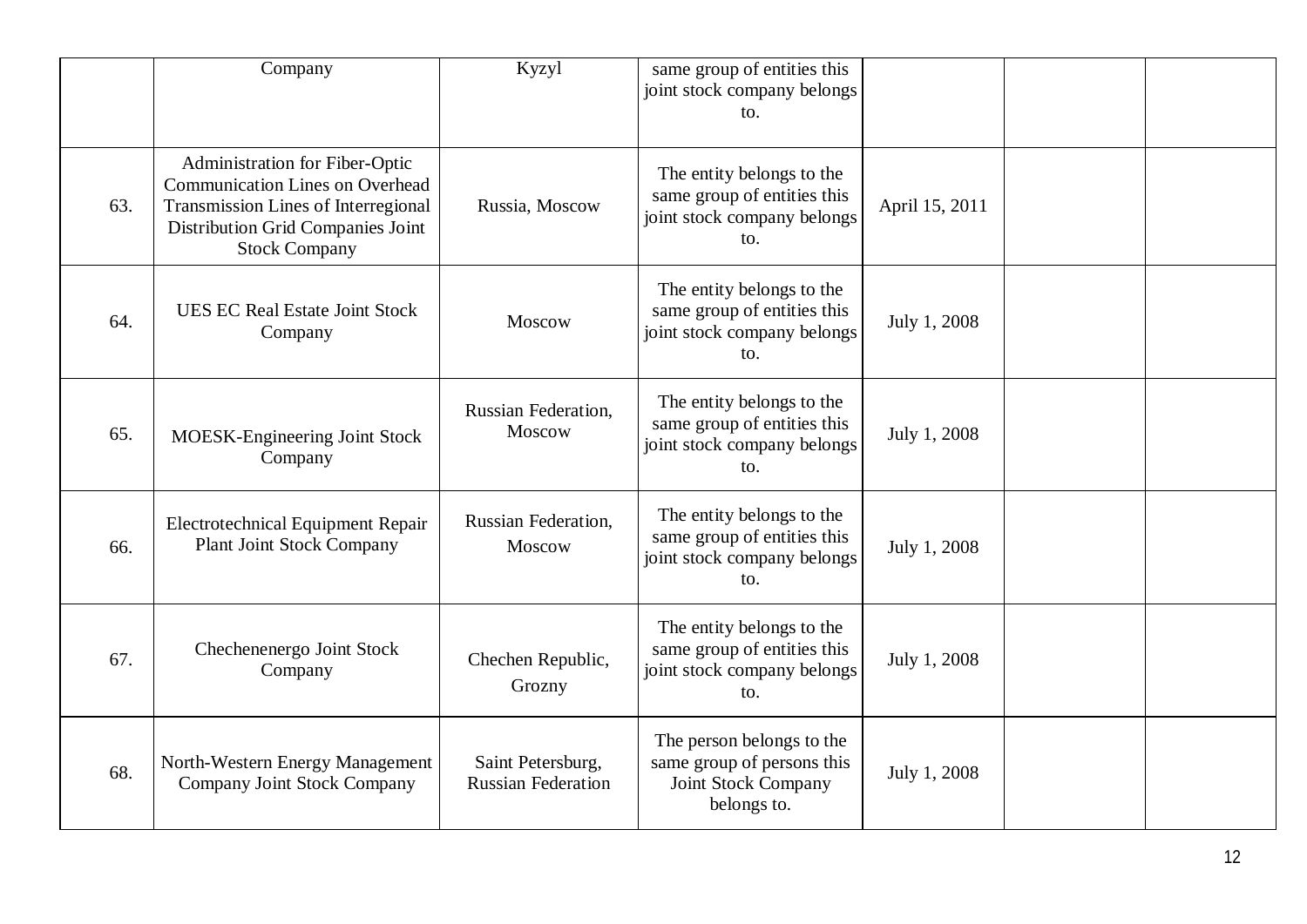| 69. | Dagestan Retail Energy Company<br><b>Public Joint Stock Company</b>              | Republic of Dagestan,<br>Makhachkala                                     | The entity belongs to the<br>same group of entities this<br>joint stock company belongs<br>to.     | July 1, 2008 |  |
|-----|----------------------------------------------------------------------------------|--------------------------------------------------------------------------|----------------------------------------------------------------------------------------------------|--------------|--|
| 70. | Sevkavkazenergo Joint Stock<br>Company for Power Industry and<br>Electrification | Republic of North<br>Ossetia - Alania,<br>Vladikavkaz                    | The entity belongs to the<br>same group of entities this<br>joint stock company belongs<br>to.     | July 1, 2008 |  |
| 71. | Nurenergo Open Joint Stock<br>Company                                            | 364051 Chechen<br>Republic, Grozny,<br>Staropromyslovskoye<br>highway, 6 | The entity belongs to the<br>same group of entities this<br>joint stock company belongs<br>to.     | July 1, 2008 |  |
| 72. | Kuban Public Joint Stock Company<br>for Power Industry and<br>Electrification    | Russian Federation,<br>Krasnodar,                                        | The entity belongs to the<br>same group of entities this<br>joint stock company belongs<br>to.     | July 1, 2008 |  |
| 73. | <b>Energetik Recreation Center Joint</b><br><b>Stock Company</b>                 | Russian Federation.<br>Gelendzhik                                        | The individual belongs to<br>the same group of entities<br>this joint stock company<br>belongs to. | July 1, 2008 |  |
| 74. | Kurortenergo Joint Stock Company                                                 | <b>Russian Federation,</b><br>Saint Petersburg                           | The entity belongs to the<br>same group of entities this<br>joint stock company belongs<br>to.     | July 1, 2008 |  |
| 75. | Tsarskoye Selo Energy Company<br><b>Joint Stock Company</b>                      | <b>Russian Federation.</b><br>Saint Petersburg                           | The entity belongs to the<br>same group of entities this<br>joint stock company belongs<br>to.     | July 1, 2008 |  |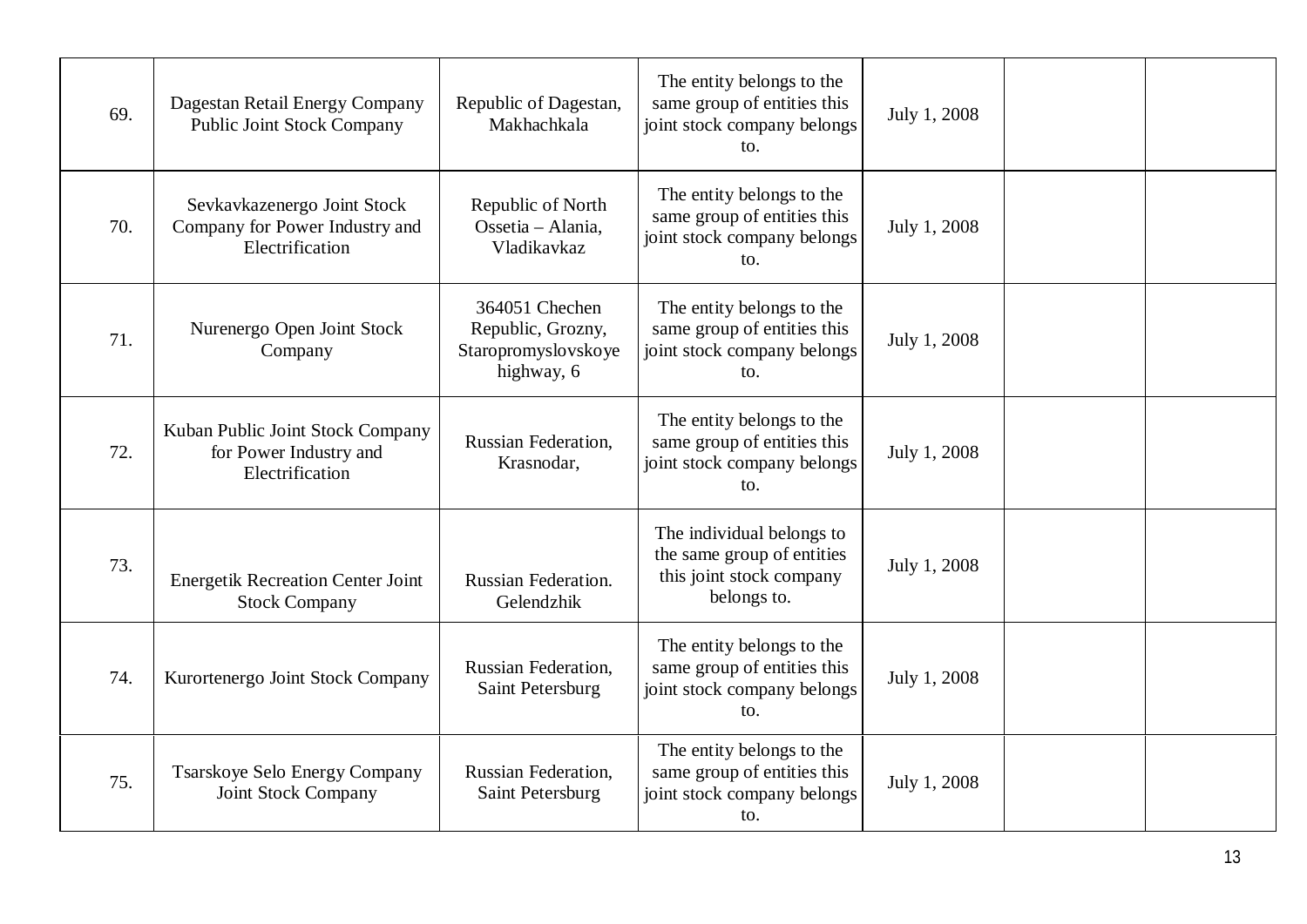| 76. | Dagenergoset Open Joint Stock<br>Company                                                                   | 367020, Makhachkala,<br>Dakhadayev St., 73                                                        | The entity belongs to the<br>same group of entities this<br>joint stock company belongs<br>to. | March 31, 2010       |  |
|-----|------------------------------------------------------------------------------------------------------------|---------------------------------------------------------------------------------------------------|------------------------------------------------------------------------------------------------|----------------------|--|
| 77. | Energoservice of South Joint Stock<br>Company                                                              | <b>Russian Federation,</b><br>Rostov-on-Don                                                       | The entity belongs to the<br>same group of entities this<br>joint stock company belongs<br>to. | December 30,<br>2010 |  |
| 78. | <b>Energy-Efficient Technologies</b><br><b>Interregional Energy Service</b><br>Company Joint Stock Company | Russia, Nizhny<br>Novgorod                                                                        | The entity belongs to the<br>same group of entities this<br>joint stock company belongs<br>to. | December 31,<br>2010 |  |
| 79. | Energoservice of Kuban Joint Stock<br>Company                                                              | 350080 Krasnodar,<br>Novorossiyskaya St., 47                                                      | The entity belongs to the<br>same group of entities this<br>joint stock company belongs<br>to. | August 1, 2018       |  |
| 80. | Yantarenergoservice Open Joint<br><b>Stock Company</b>                                                     | 236010, Kaliningrad,<br>Krasnoselskaya St., 83                                                    | The entity belongs to the<br>same group of entities this<br>joint stock company belongs<br>to. | January 12, 2011     |  |
| 81. | Tyumenenergo Engineering Joint<br><b>Stock Company</b>                                                     | <b>Russian Federation,</b><br>Tyumen Region,<br>Khanty-Mansi<br>Autonomous Area-<br>Yugra, Surgut | The entity belongs to the<br>same group of entities this<br>joint stock company belongs<br>to. | January 12, 2011     |  |
| 82. | Dagestan Grid Company Joint Stock<br>Company                                                               | <b>Russian Federation,</b><br>Republic of Dagestan                                                | The entity belongs to the<br>same group of entities this                                       | March 23, 2011       |  |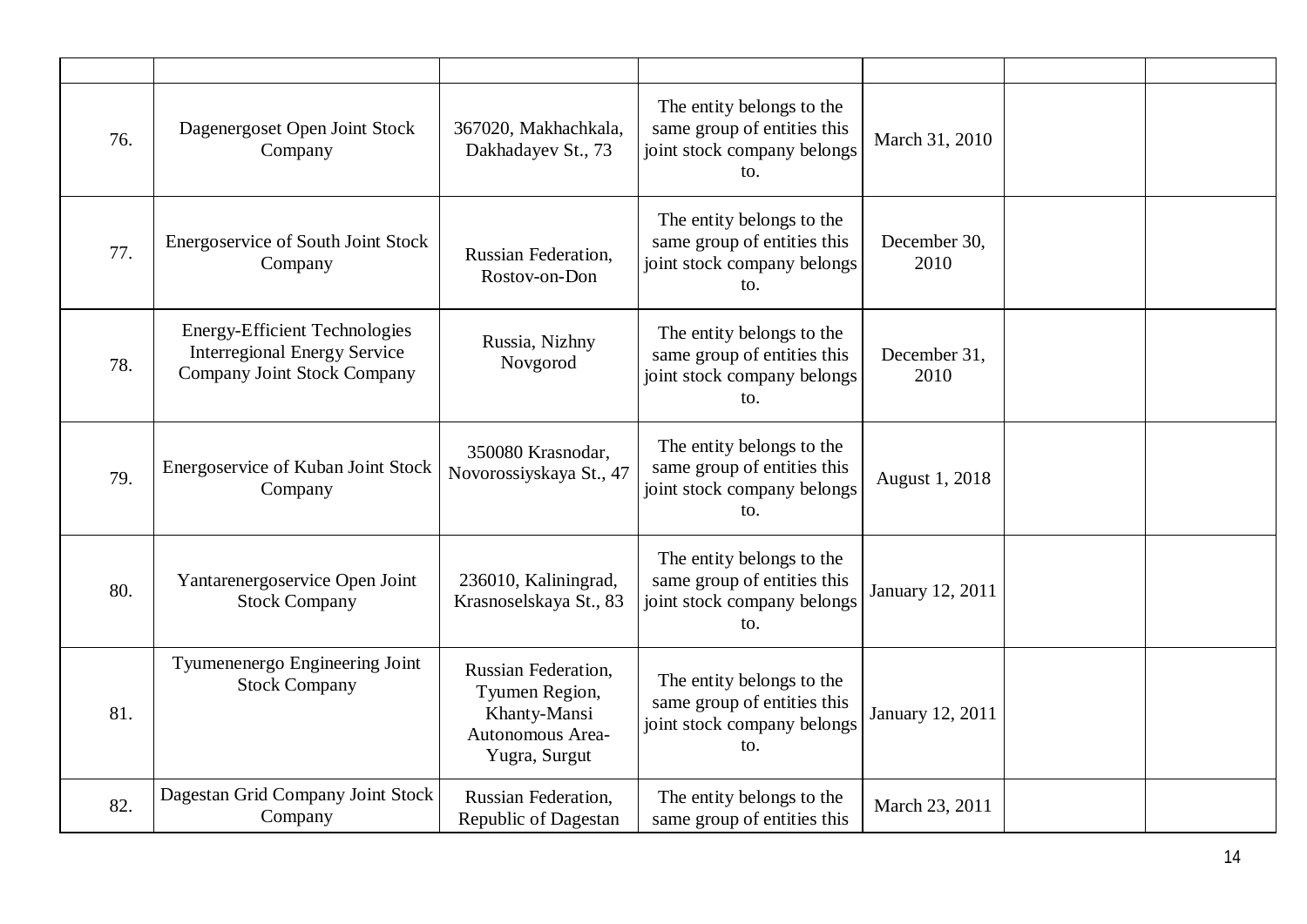|     |                                                                                                                      | Makhachkala                                                | joint stock company belongs<br>to.                                                             |                      |  |
|-----|----------------------------------------------------------------------------------------------------------------------|------------------------------------------------------------|------------------------------------------------------------------------------------------------|----------------------|--|
|     |                                                                                                                      |                                                            |                                                                                                |                      |  |
| 83. | Energoservice of Volga Joint Stock<br>Company                                                                        | 410002 Saratov,<br>Embankment of<br>Cosmonauts, 7 A        | The entity belongs to the<br>same group of entities this<br>joint stock company belongs<br>to. | January 12, 2011     |  |
| 84. | <b>Energy Service Company of Siberia</b><br>Joint Stock Company                                                      | Krasnoyarsk                                                | The entity belongs to the<br>same group of entities this<br>joint stock company belongs<br>to. | February 15,<br>2011 |  |
| 85. | Lenenergo Energy Service<br>Company Joint Stock Company                                                              | Russia, Saint Petersburg                                   | The entity belongs to the<br>same group of entities this<br>joint stock company belongs<br>to. | January 10, 2012     |  |
| 86. | <b>Moscow Power Industry</b><br><b>Communication Hub Joint Stock</b><br>Company                                      | Moscow                                                     | The entity belongs to the<br>same group of entities this<br>joint stock company belongs<br>to. | July 10, 2012        |  |
| 87. | Research and Technology Center of<br>the Federal Grid Company of the<br>Unified Energy System Joint Stock<br>Company | 115201 Moscow,<br>Kashirskoye highway,<br>$22$ , block $3$ | The entity belongs to the<br>same group of entities this<br>joint stock company belongs<br>to. | July 10, 2012        |  |
| 88. | Specialized Electric Power Grid<br>Servicing Company of the Unified<br>National Energy System Joint Stock<br>Company | Moscow Region,<br>Noginsk                                  | The entity belongs to the<br>same group of entities this<br>joint stock company belongs<br>to. | July 10, 2012        |  |
| 89. | <b>Engineering and Construction</b>                                                                                  | Moscow                                                     | The entity belongs to the                                                                      | July 10, 2012        |  |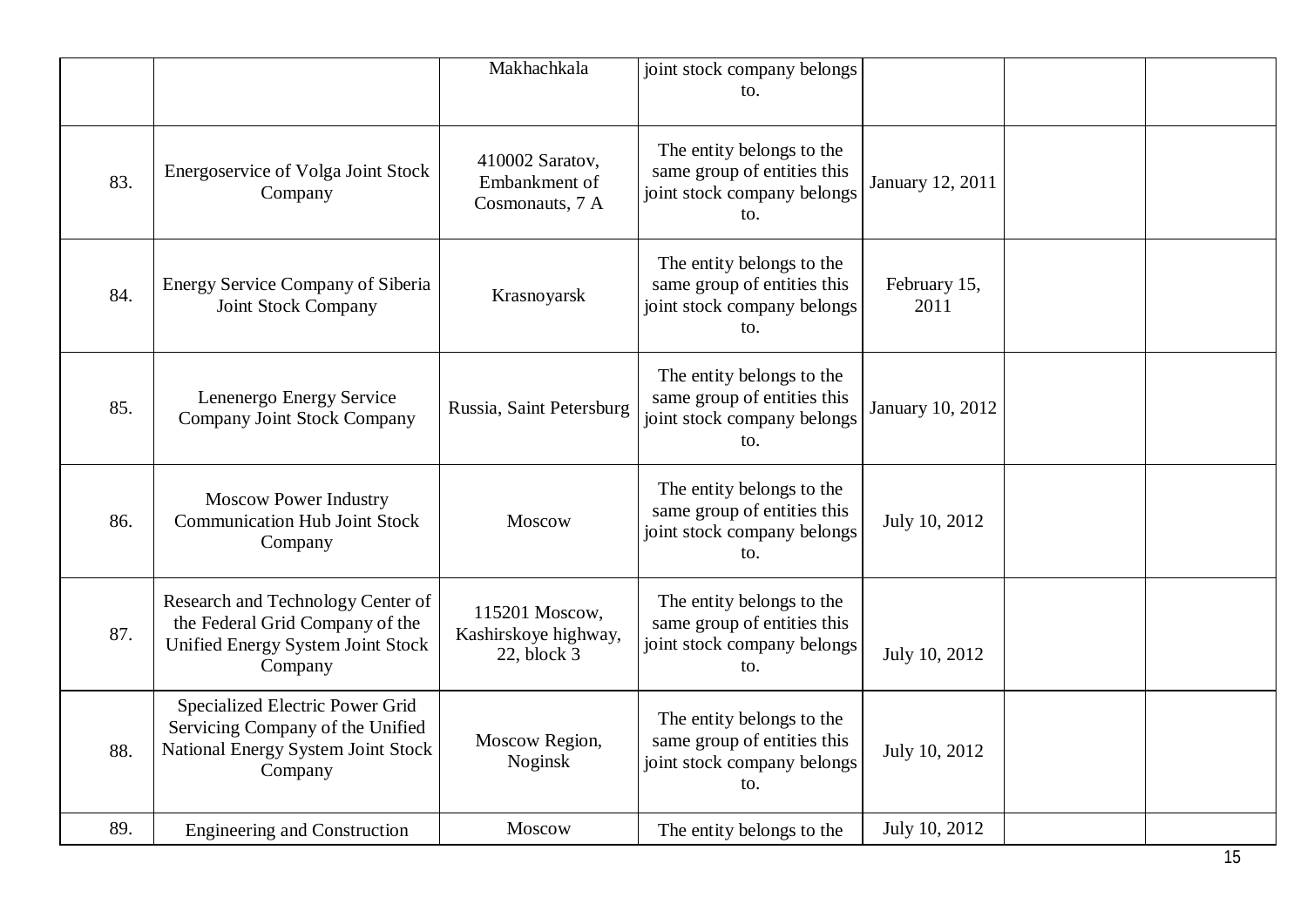|     | Management Center of the Unified<br><b>Energy System Joint Stock</b><br>Company                 |                                                     | same group of entities this<br>joint stock company belongs<br>to.                              |               |  |
|-----|-------------------------------------------------------------------------------------------------|-----------------------------------------------------|------------------------------------------------------------------------------------------------|---------------|--|
| 90. | UES Energostroysnabkomplekt<br>Joint Stock Company                                              | Moscow                                              | The entity belongs to the<br>same group of entities this<br>joint stock company belongs<br>to. | July 10, 2012 |  |
| 91. | Power Industry Index-FGC UES<br><b>Limited Liability Company</b>                                | 117630, Moscow,<br>Akademika Chelomeya<br>St,<br>5A | The entity belongs to the<br>same group of entities this<br>joint stock company belongs<br>to. | July 10, 2012 |  |
| 92. | Agency for Forecasting Balances in<br>the Electric Power Industry Joint<br><b>Stock Company</b> | Moscow                                              | The entity belongs to the<br>same group of entities this<br>joint stock company belongs<br>to. | July 10, 2012 |  |
| 93. | Chitatekhenergo Joint Stock<br>Company                                                          | Zabaykalsky Territory,<br>Chita                     | The entity belongs to the<br>same group of entities this<br>joint stock company belongs<br>to. | July 10, 2012 |  |
| 94. | <b>Mobile Gas Turbine Power Plants</b><br>Joint Stock Company                                   | Moscow                                              | The entity belongs to the<br>same group of entities this<br>joint stock company belongs<br>to. | July 10, 2012 |  |
| 95. | Tomsk Trunk Grids Open Joint<br><b>Stock Company</b>                                            | <b>Russian Federation,</b><br>Tomsk, Kirov St., 36  | The entity belongs to the<br>same group of entities this<br>joint stock company belongs<br>to. | July 10, 2012 |  |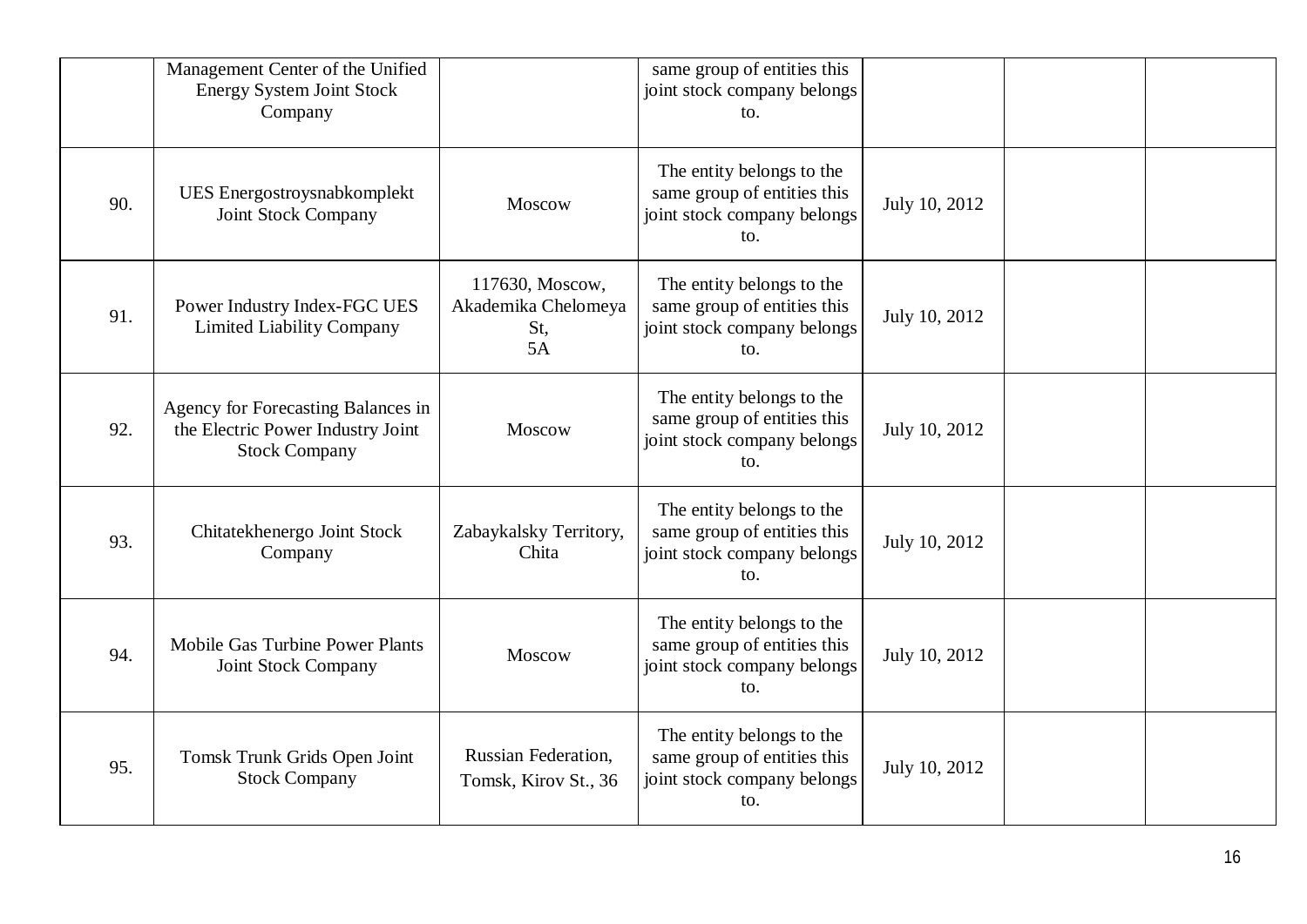| 96.  | IT Energy Service Limited Liability<br>Company                                | 109074, Moscow,<br>Kitaygorodsky Proezd,<br>7, block 5                                | The entity belongs to the<br>same group of entities this<br>joint stock company belongs<br>to.     | July 10, 2012        |  |
|------|-------------------------------------------------------------------------------|---------------------------------------------------------------------------------------|----------------------------------------------------------------------------------------------------|----------------------|--|
| 97.  | Kuban Trunk Grids Open Joint<br><b>Stock Company</b>                          | <b>Russian Federation,</b><br>Krasnodar,<br>Tramvaynaya St., 5                        | The individual belongs to<br>the same group of entities<br>this joint stock company<br>belongs to. | July 10, 2012        |  |
| 98.  | G.M. Krzhizhanovsky Power<br><b>Industry Institute Joint Stock</b><br>Company | Russian Federation,<br>Moscow                                                         | The entity belongs to the<br>same group of entities this<br>joint stock company belongs<br>to.     | July 10, 2012        |  |
| 99.  | <b>Energotrans Limited Liability</b><br>Company                               | 197730, Russia, Saint<br>Petersburg, Beloostrov<br>settlement, Novoye<br>highway, 45A | The entity belongs to the<br>same group of entities this<br>joint stock company belongs<br>to.     | June 26, 2014        |  |
| 100. | Federal Testing Center Public Joint<br><b>Stock Company</b>                   | Russia, Saint Petersburg                                                              | The entity belongs to the<br>same group of entities this<br>joint stock company belongs<br>to.     | November 21,<br>2014 |  |
| 101. | Saint Petersburg Electric Power<br><b>Grids Joint Stock Company</b>           | Russia, Saint Petersburg                                                              | The entity belongs to the<br>same group of entities this<br>joint stock company belongs<br>to.     | June 30, 2015        |  |
| 102. | Petrodvorets Electric Power Grid<br>Joint Stock Company                       | <b>Russian Federation,</b><br>Saint Petersburg                                        | The entity belongs to the<br>same group of entities this<br>joint stock company belongs<br>to.     | June 30, 2015        |  |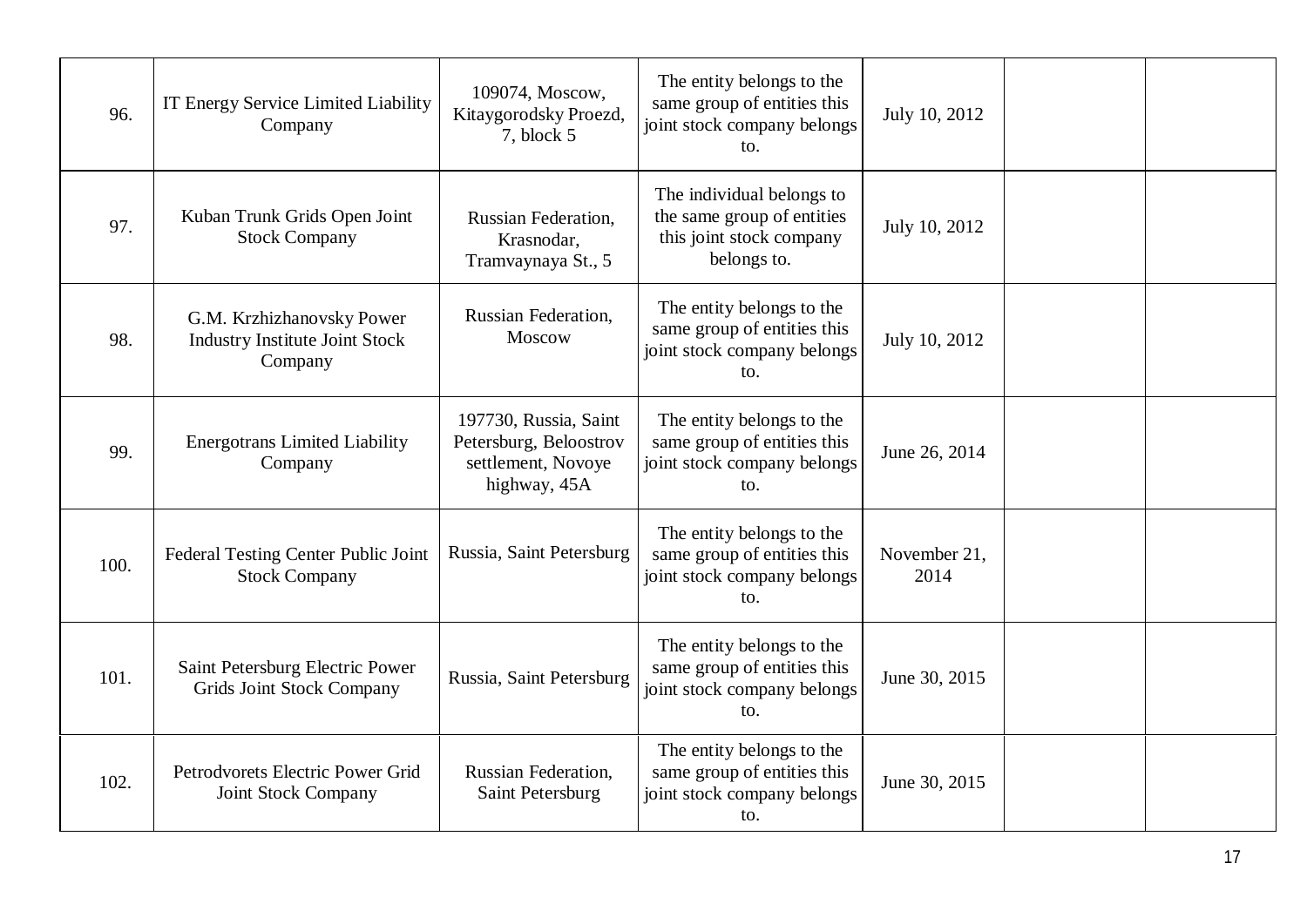| 103. | FGC-Asset Management Limited<br><b>Liability Company</b>                      | 117630, Moscow,<br>Akademika Chelomeya<br>St., 5A | The entity belongs to the<br>same group of entities this<br>joint stock company belongs<br>to.     | November 16,<br>2015 |  |
|------|-------------------------------------------------------------------------------|---------------------------------------------------|----------------------------------------------------------------------------------------------------|----------------------|--|
| 104. | Volgograd Interdistrict Electric<br>Power Grids Public Joint Stock<br>Company | <b>Russian Federation.</b><br>Volgograd           | The person belongs to the<br>same group of persons the<br>Joint Stock Company<br>belongs to.       | June 20, 2019.       |  |
| 105. | Andrey Yevgenyevich Murov                                                     | No consent given                                  | The entity belongs to the<br>same group of entities this<br>joint stock company belongs<br>to.     | November 19,<br>2018 |  |
| 106. | Dmitry Olegovich Zhuravlev                                                    | No consent given                                  | The individual belongs to<br>the same group of entities<br>this joint stock company<br>belongs to. | October 1, 2017      |  |
| 107. | Vladislav Leonidovich Surmenko                                                | No consent given                                  | The individual belongs to<br>the same group of entities<br>this joint stock company<br>belongs to. | July 1, 2015         |  |
| 108. | Igor Nikolayevich Shishigin                                                   | No consent given                                  | The individual belongs to<br>the same group of entities<br>this joint stock company<br>belongs to. | June 4, 2019         |  |
| 109. | Yevgeny Nikolayevich Frolkin                                                  | No consent given                                  | The individual belongs to<br>the same group of entities<br>this joint stock company<br>belongs to. | July 10, 2012        |  |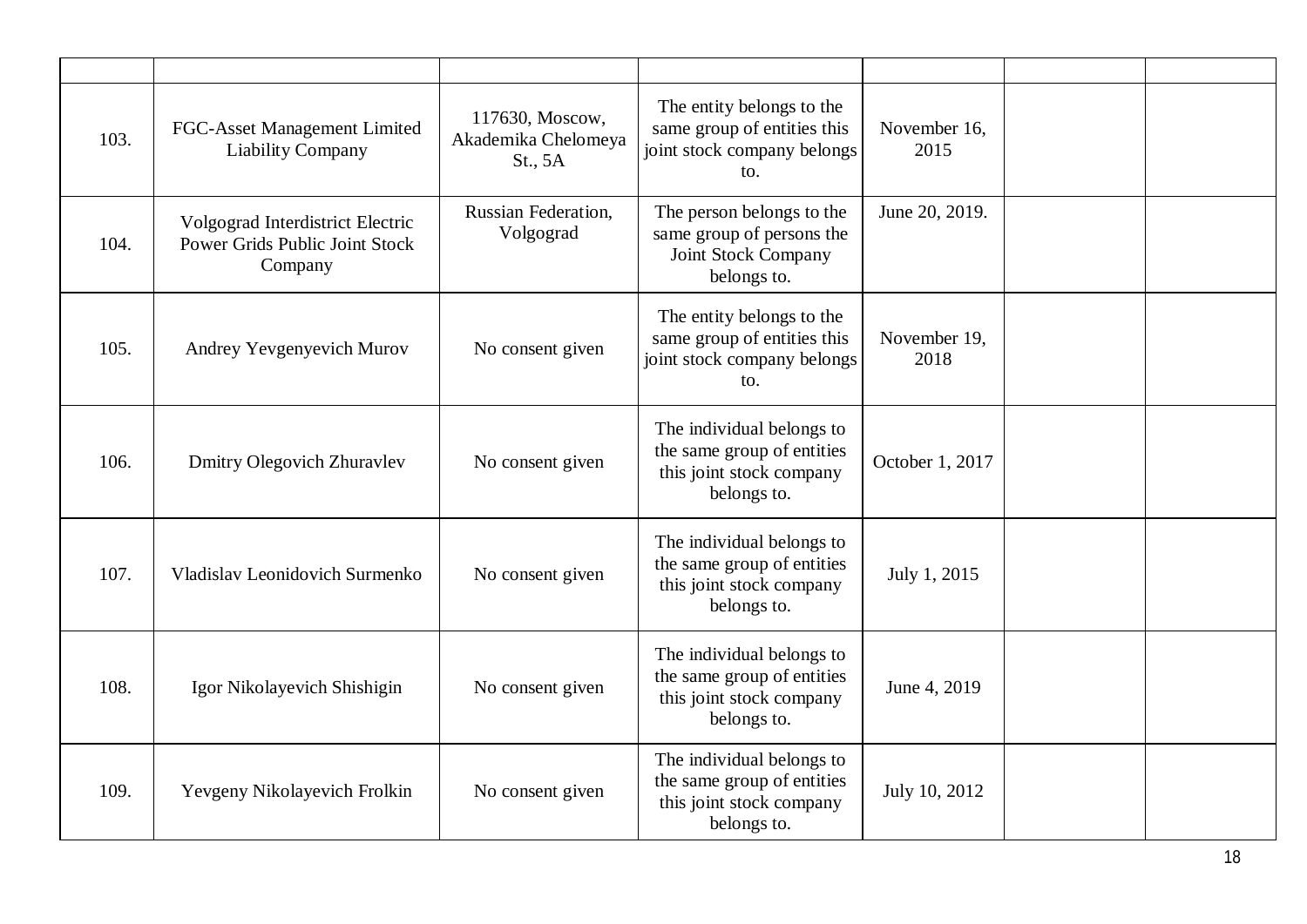| 110. | Yury Kazbekovich Zafesov          | No consent given | The individual belongs to<br>the same group of entities<br>this joint stock company<br>belongs to. | July 10, 2012         |  |
|------|-----------------------------------|------------------|----------------------------------------------------------------------------------------------------|-----------------------|--|
| 111. | Elena Nikolayevna Stelnova        | No consent given | The person belongs to the<br>same group of persons the<br>Joint Stock Company<br>belongs to.       | April 18, 2019        |  |
| 112. | Petr Alexeyevich Sinyutin         | No consent given | The individual belongs to<br>the same group of entities<br>this joint stock company<br>belongs to. | February 5, 2016      |  |
| 113. | Dmitry Vasilyevich Katynov        | No consent given | The individual belongs to<br>the same group of entities<br>this joint stock company<br>belongs to. | January 1, 2016       |  |
| 114. | Veronika Viktorovna Tarnorutskaya | No consent given | The individual belongs to<br>the same group of entities<br>this joint stock company<br>belongs to. | July 1, 2008          |  |
| 115. | Igor Vladimirovich Makovsky       | No consent given | The individual belongs to<br>the same group of entities<br>this joint stock company<br>belongs to. | September 19,<br>2018 |  |
| 116. | Natalya Alexandrovna Kamolina     | No consent given | The individual belongs to<br>the same group of entities<br>this joint stock company                | October 29, 2014      |  |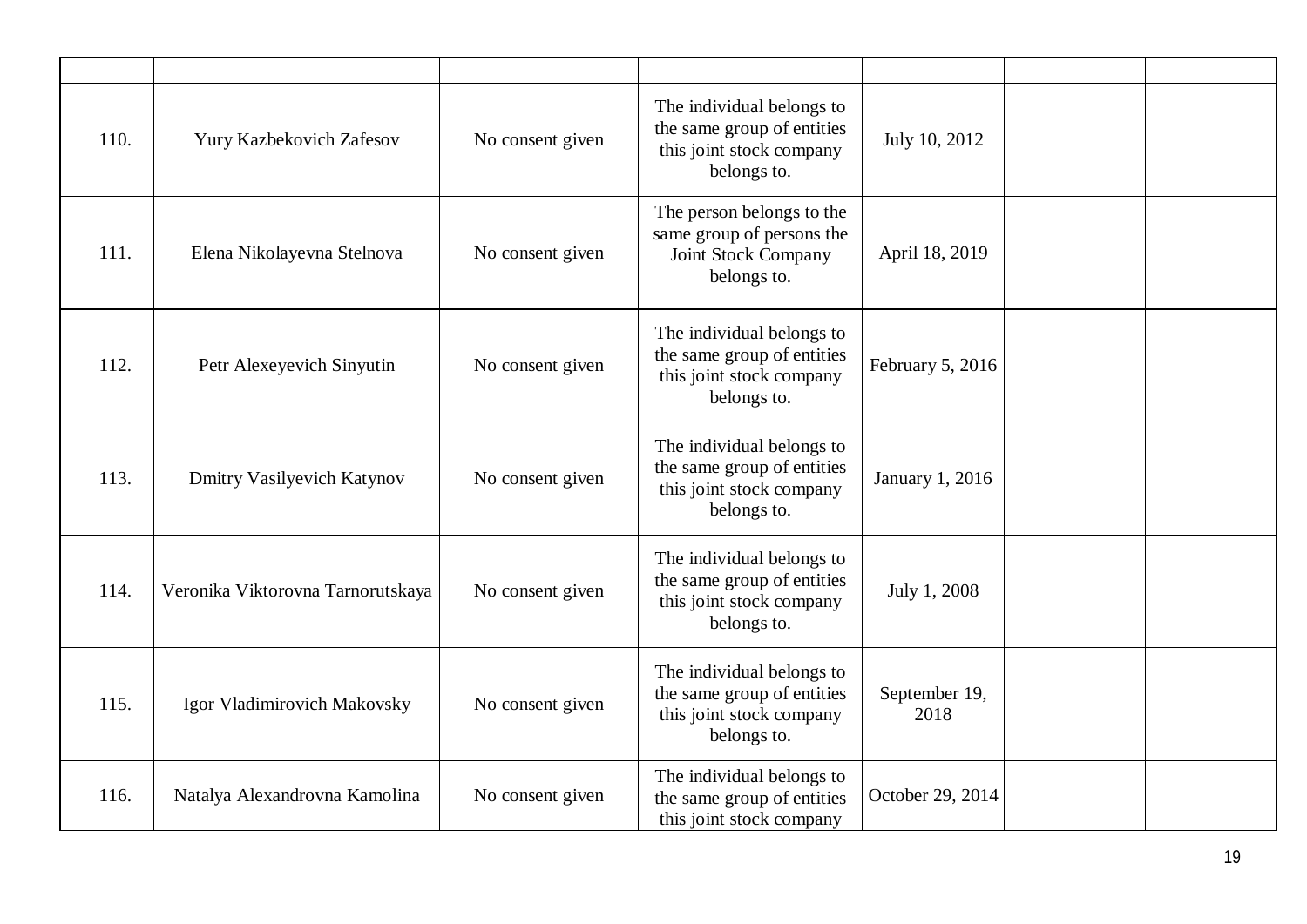|      |                                |                  | belongs to.                                                                                        |                      |  |
|------|--------------------------------|------------------|----------------------------------------------------------------------------------------------------|----------------------|--|
| 117. | Tatyana Alexeyevna Churikova   | No consent given | The individual belongs to<br>the same group of entities<br>this joint stock company<br>belongs to. | July 1, 2018         |  |
| 118. | Irina Yuryevna Mishina         | No consent given | The individual belongs to<br>the same group of entities<br>this joint stock company<br>belongs to. | December 15,<br>2015 |  |
| 119. | Svetlana Viktorovna Shvagerus  | No consent given | The individual belongs to<br>the same group of entities<br>this joint stock company<br>belongs to. | June 13, 2012        |  |
| 120. | Olga Veniaminovna Smirnova     | No consent given | The individual belongs to<br>the same group of entities<br>this joint stock company<br>belongs to. | September 8,<br>2016 |  |
| 121. | Viktor Vilenovich Shvab        | No consent given | The individual belongs to<br>the same group of entities<br>this joint stock company<br>belongs to. | December 12,<br>2011 |  |
| 122. | Vladimir Anatolyevich Ryabikin | No consent given | The individual belongs to<br>the same group of entities<br>this joint stock company<br>belongs to. | July 1, 2008         |  |
| 123. | Filipp Petrovich Zorin         | No consent given | The individual belongs to<br>the same group of entities<br>this joint stock company                | December 16,<br>2015 |  |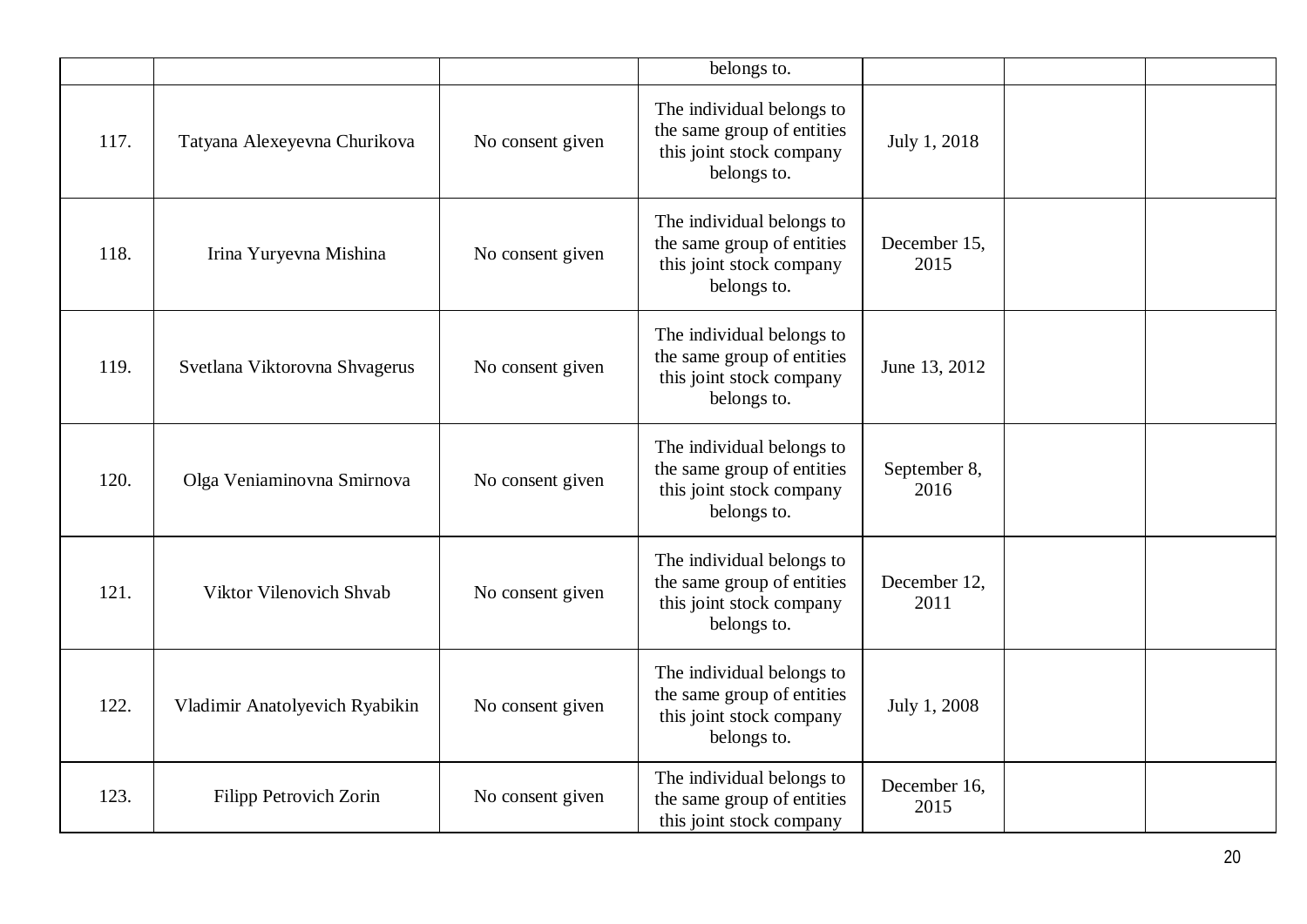|      |                                  |                  | belongs to.                                                                                        |                      |  |
|------|----------------------------------|------------------|----------------------------------------------------------------------------------------------------|----------------------|--|
| 124. | Svetlana Vasilievna Shemyakina   | No consent given | The individual belongs to<br>the same group of entities<br>this joint stock company<br>belongs to. | July 28, 2016        |  |
| 125. | Anatoly Yuryevich Yablokov       | No consent given | The individual belongs to<br>the same group of entities<br>this joint stock company<br>belongs to. | December 25,<br>2017 |  |
| 126. | Vladimir Vasilyevich Vasilyev    | No consent given | The individual belongs to<br>the same group of entities<br>this joint stock company<br>belongs to. | March 21, 2018       |  |
| 127. | Viktor Alexandrovich Reshetnikov | No consent given | The individual belongs to<br>the same group of entities<br>this joint stock company<br>belongs to. | October 28, 2014     |  |
| 128. | Igor Pavlovich Sharoshikhin      | No consent given | The individual belongs to<br>the same group of entities<br>this joint stock company<br>belongs to. | December 17,<br>2011 |  |
| 129. | Oleg Valentinovich Petrov        | No consent given | The individual belongs to<br>the same group of entities<br>this joint stock company<br>belongs to. | July 1, 2015         |  |
| 130. | Alla Vyacheslavovna Zaychenko    | No consent given | The individual belongs to<br>the same group of entities                                            | April 20, 2013       |  |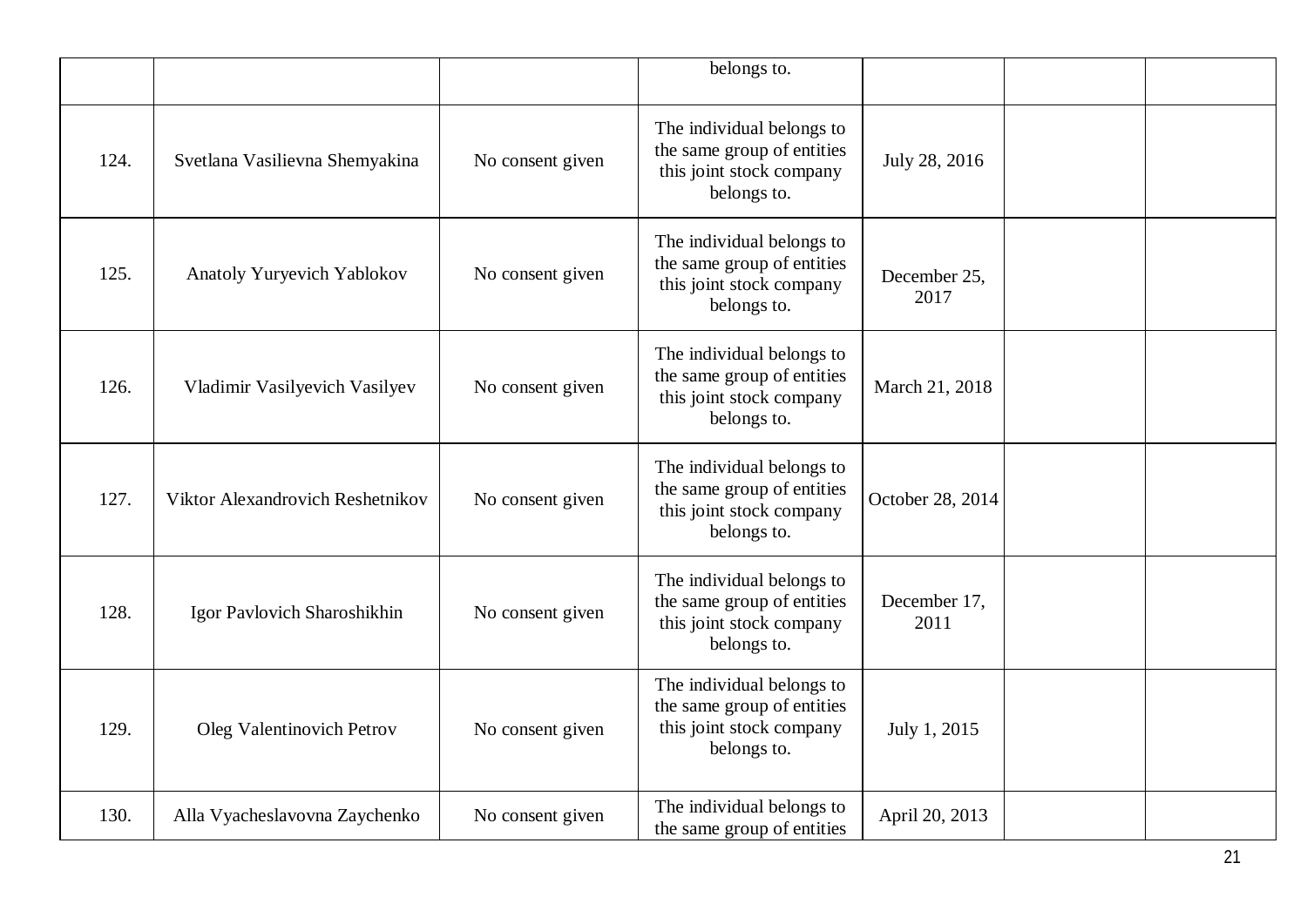|      |                                        |                  | this joint stock company<br>belongs to.                                                            |                      |  |
|------|----------------------------------------|------------------|----------------------------------------------------------------------------------------------------|----------------------|--|
| 131. | Alexey Alexanderovich Sergeyev         | No consent given | The individual belongs to<br>the same group of entities<br>this joint stock company<br>belongs to. | May 11, 2017         |  |
| 132. | <b>Alexander Borisovich Lebedev</b>    | No consent given | The individual belongs to<br>the same group of entities<br>this joint stock company<br>belongs to. | May 15, 2013         |  |
| 133. | Artyom Vladimirovich Glotov            | No consent given | The individual belongs to<br>the same group of entities<br>this joint stock company<br>belongs to. | June 7, 2013         |  |
| 134. | Mosin, Igor Alexeyevich                | No consent given | The individual belongs to<br>the same group of entities<br>this joint stock company<br>belongs to. | December 1,<br>2017  |  |
| 135. | Pavel Viktorovich Bakhtin              | No consent given | The individual belongs to<br>the same group of entities<br>this joint stock company<br>belongs to. | December 30,<br>2017 |  |
| 136. | Alexander Alexandrovich<br>Sevastyanov | No consent given | The individual belongs to<br>the same group of entities<br>this joint stock company<br>belongs to. | May 15, 2019         |  |
| 137. | Sergey Georgiyevich Dregval            | No consent given | The individual belongs to<br>the same group of entities                                            | October 28, 2014     |  |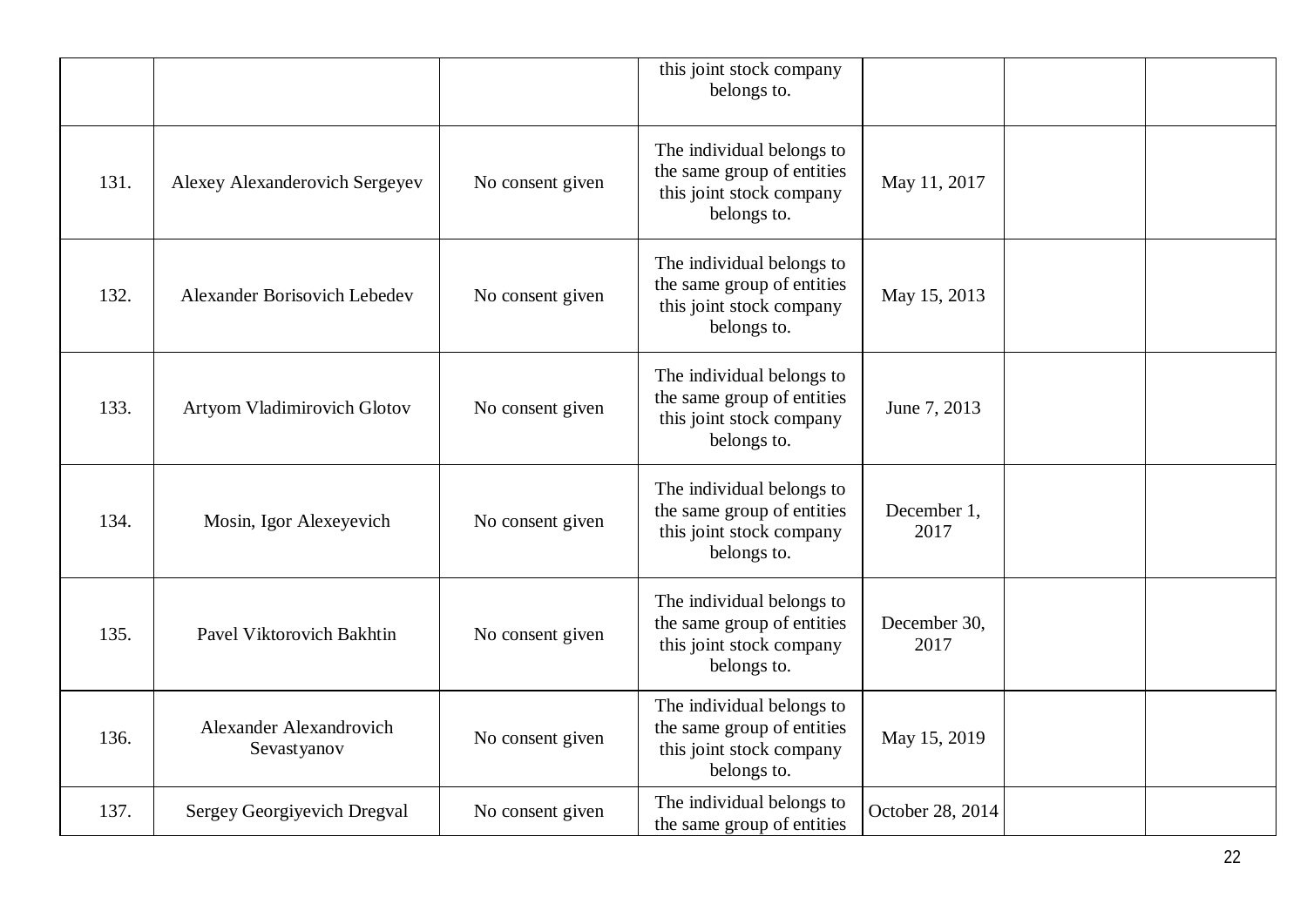|      |                                        |                  | this joint stock company<br>belongs to.                                                            |                     |  |
|------|----------------------------------------|------------------|----------------------------------------------------------------------------------------------------|---------------------|--|
| 138. | <b>Boris Borisovich Ebzeyev</b>        | No consent given | The individual belongs to<br>the same group of entities<br>this joint stock company<br>belongs to. | May 5, 2017         |  |
| 139. | <b>Alexander Kazimirovich Yakimets</b> | No consent given | The individual belongs to<br>the same group of entities<br>this joint stock company<br>belongs to. | November 4,<br>2015 |  |
| 140. | <b>Alexander Petrovich Penkov</b>      | No consent given | The individual belongs to<br>the same group of entities<br>this joint stock company<br>belongs to. | June 26, 2014       |  |
| 141. | Dmitry Borisovich Akopyan              | No consent given | The entity belongs to the<br>same group of entities this<br>joint stock company belongs<br>to.     | May 21, 2019        |  |
| 142. | Alexander Viktorovich Domanin          | No consent given | The individual belongs to<br>the same group of entities<br>this joint stock company<br>belongs to. | May 6, 2016         |  |
| 143. | Vitaly Valeryevich Ivanov              | No consent given | The entity belongs to the<br>same group of entities this<br>joint stock company belongs<br>to.     | March 29, 2019      |  |
| 144. | Vladimir Alexandrovich Lebedev         | No consent given | The individual belongs to<br>the same group of entities                                            | December 1,<br>2016 |  |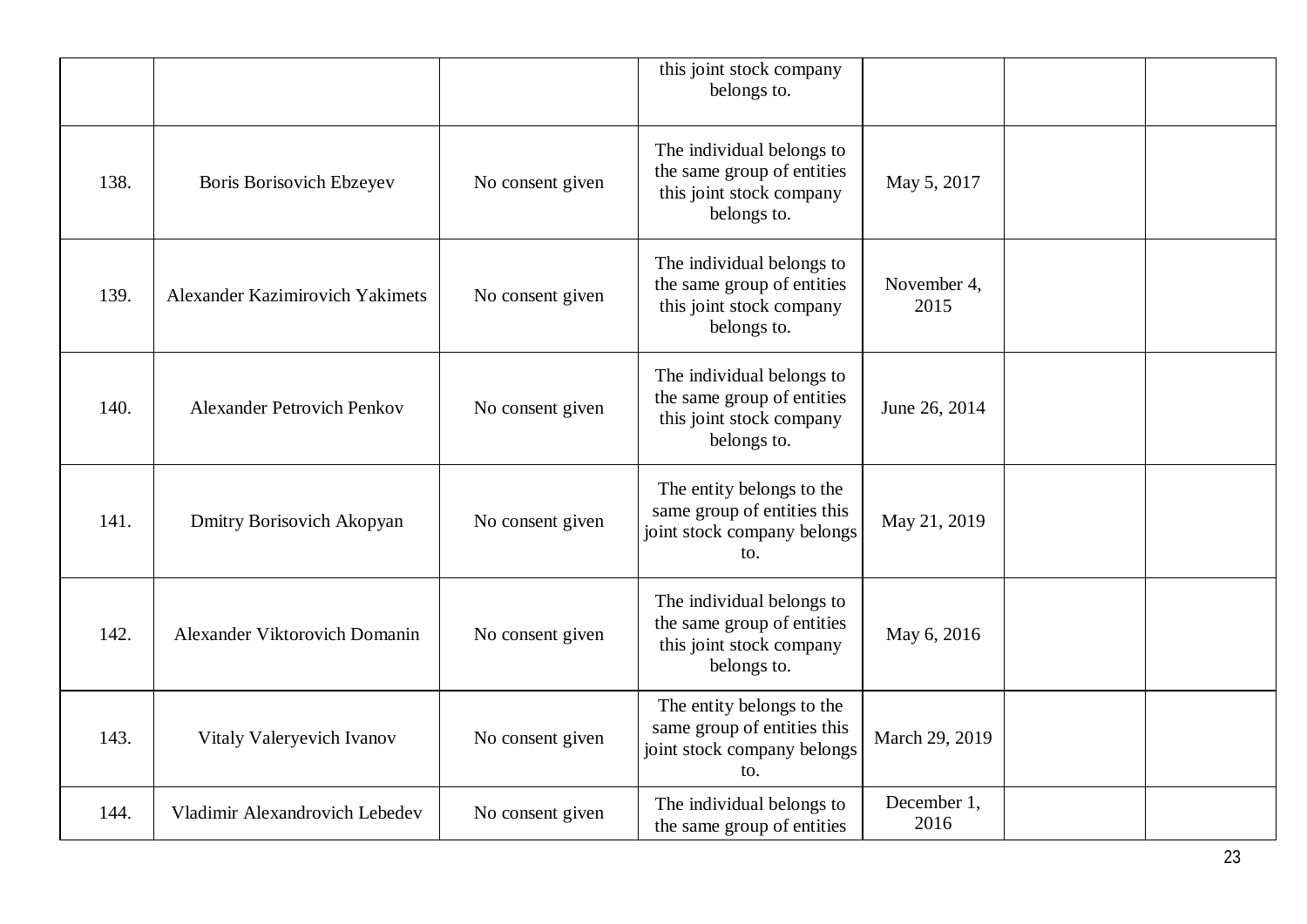|      |                                 |                  | this joint stock company<br>belongs to.                                                            |                       |  |
|------|---------------------------------|------------------|----------------------------------------------------------------------------------------------------|-----------------------|--|
| 145. | Andrey Anatolyevich Golinko     | No consent given | The individual belongs to<br>the same group of entities<br>this joint stock company<br>belongs to. | December 30,<br>2016  |  |
| 146. | <b>Dmitry Alexeyevich Vasin</b> | No consent given | The individual belongs to<br>the same group of entities<br>this joint stock company<br>belongs to. | March 21, 2017        |  |
| 147. | Andrey Viktorovich Konoval      | No consent given | The individual belongs to<br>the same group of entities<br>this joint stock company<br>belongs to. | March 21, 2017        |  |
| 148. | Vadim Viktorovich Budnevsky     | No consent given | The individual belongs to<br>the same group of entities<br>this joint stock company<br>belongs to. | March 28, 2017        |  |
| 149. | Sergey Ivanovich Tishchenko     | No consent given | The individual belongs to<br>the same group of entities<br>this joint stock company<br>belongs to. | August 29, 2017       |  |
| 150. | Pavel Anatolievich Livinskiy    | No consent given | The individual belongs to<br>the same group of entities<br>this joint stock company<br>belongs to. | September 12,<br>2017 |  |
| 151. | Sergey Viktorovich Kotenev      | No consent given | The individual belongs to<br>the same group of entities<br>this joint stock company<br>belongs to. | July 19, 2017         |  |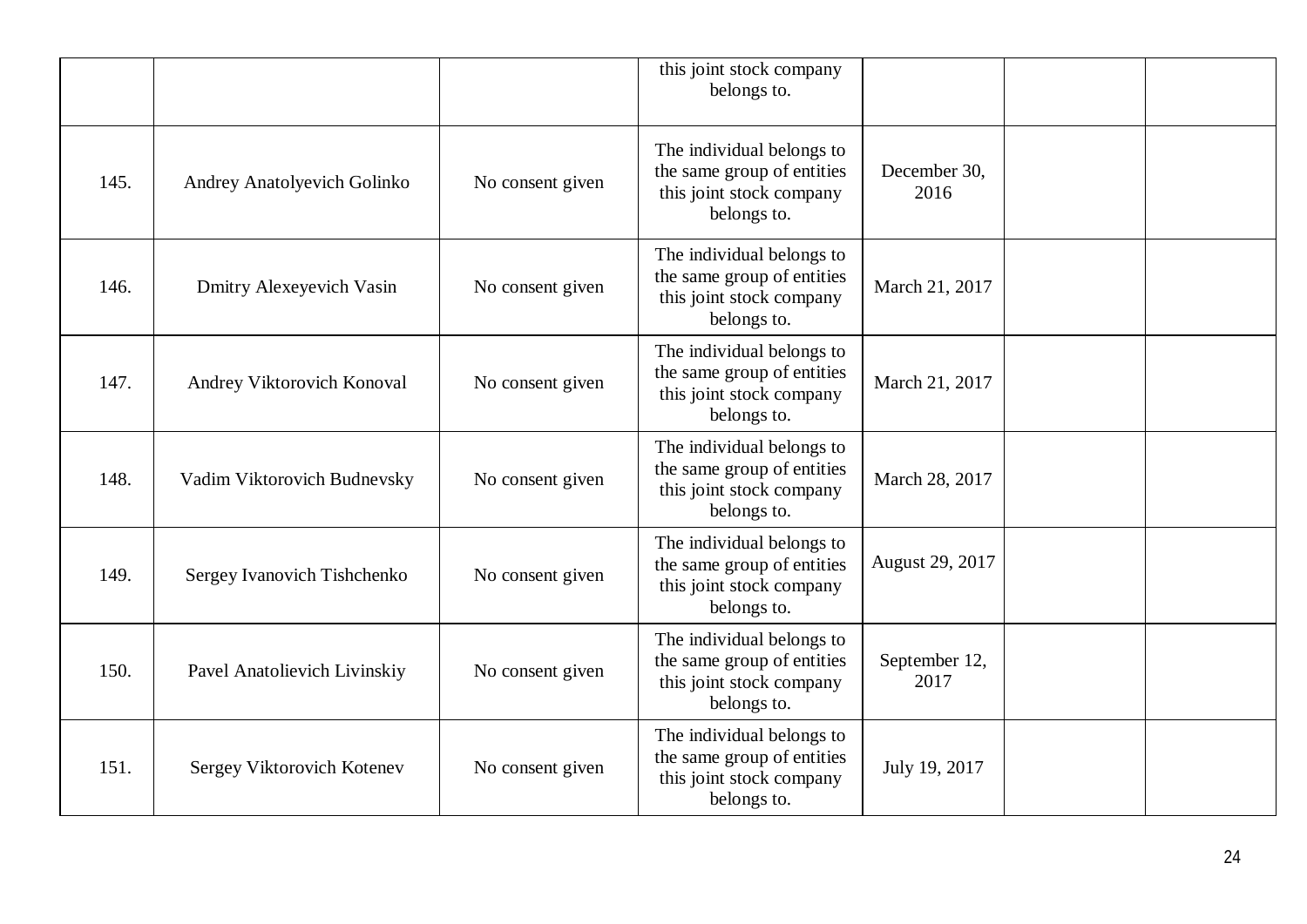| 152. | Elena Valentinovna Bolbina             | No consent given | The individual belongs to<br>the same group of entities<br>this joint stock company<br>belongs to. | July 6, 2017          |  |
|------|----------------------------------------|------------------|----------------------------------------------------------------------------------------------------|-----------------------|--|
| 153. | Alexey Viktorovitch Stain              | No consent given | The individual belongs to<br>the same group of entities<br>this joint stock company<br>belongs to. | September 16,<br>2017 |  |
| 154. | Denis Vyacheslavovich Dudko            | No consent given | The individual belongs to<br>the same group of entities<br>this joint stock company<br>belongs to. | October 27, 2017      |  |
| 155. | Andrey Valeryevich Rumin               | No consent given | The individual belongs to<br>the same group of entities<br>this joint stock company<br>belongs to. | January 12, 2018      |  |
| 156. | <b>Alexey Anatolyevich Agapov</b>      | No consent given | The individual belongs to<br>the same group of entities<br>this joint stock company<br>belongs to. | April 7, 2018         |  |
| 157. | Larisa Vadimovna Mazurovskaya          | No consent given | The individual belongs to<br>the same group of entities<br>this joint stock company<br>belongs to. | May 18, 2018          |  |
| 158. | Vladimir Vyacheslavovich<br>Kharitonov | No consent given | The individual belongs to<br>the same group of entities<br>this joint stock company<br>belongs to. | April 17, 2018        |  |
| 159. | Arseniy Grigoryevich Shatokhin         | No consent given | The individual belongs to<br>the same group of entities<br>this joint stock company<br>belongs to. | May 19, 2018          |  |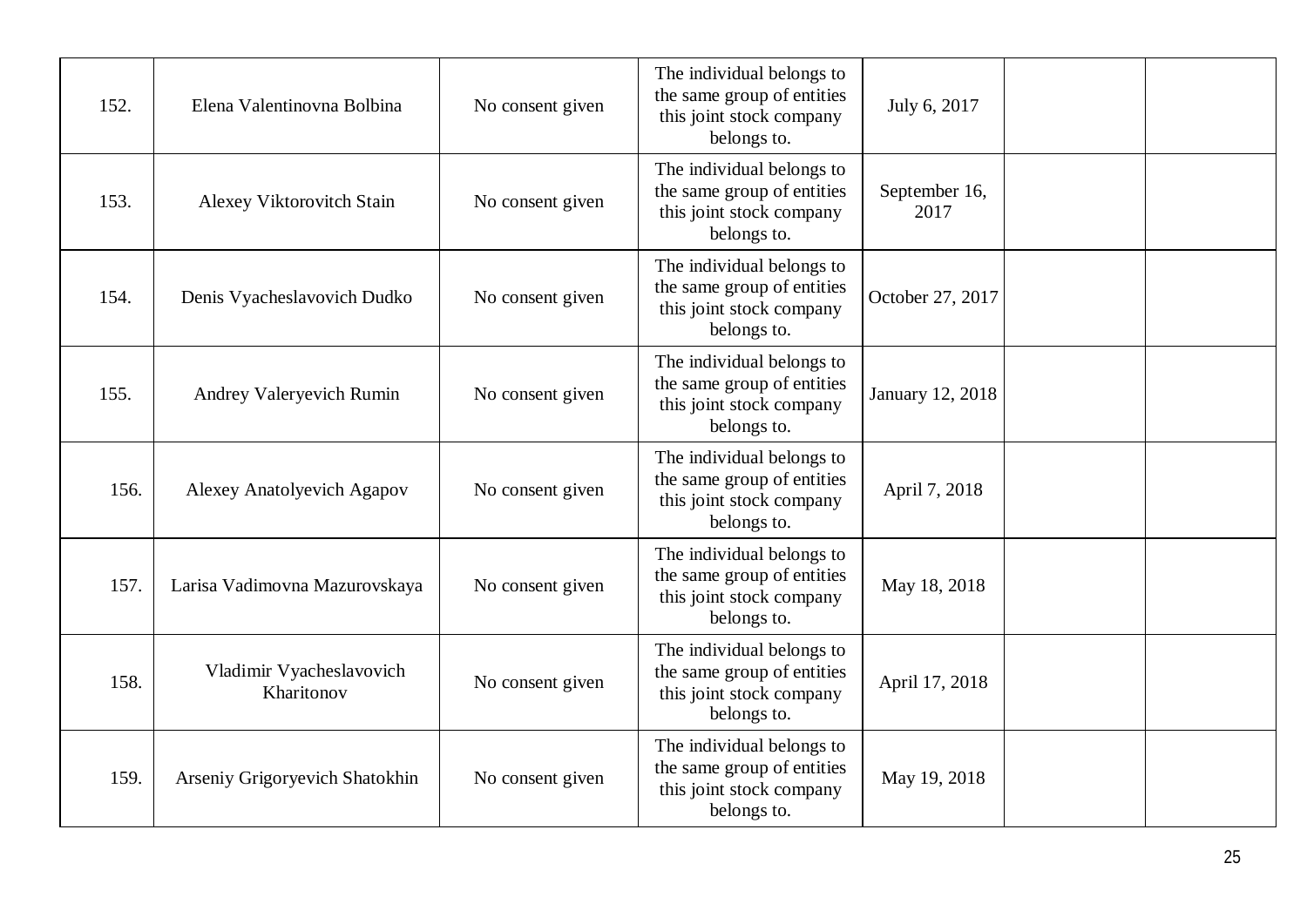| 160. | Igor Vladimirovich Philippenko           | No consent given | The individual belongs to<br>the same group of entities<br>this joint stock company<br>belongs to. | June 28, 2018         |  |
|------|------------------------------------------|------------------|----------------------------------------------------------------------------------------------------|-----------------------|--|
| 161. | <b>Stanislav Andreevich Kozlov</b>       | No consent given | The individual belongs to<br>the same group of entities<br>this joint stock company<br>belongs to. | May 19, 2018          |  |
| 162. | Vladimir Frantishkovich<br>Vashkevich    | No consent given | The individual belongs to<br>the same group of entities<br>this joint stock company<br>belongs to. | September 11,<br>2018 |  |
| 163. | Viktor Vyacheslavovich Yelagin           | No consent given | The entity belongs to the<br>same group of entities this<br>joint stock company belongs<br>to.     | June 21, 2019         |  |
| 164. | Andrey Yuryevich Kadushkin               | No consent given | The individual belongs to<br>the same group of entities<br>this joint stock company<br>belongs to. | October 1, 2018       |  |
| 165. | Kirill Alexandrovich Yutkin              | No consent given | The entity belongs to the<br>same group of entities this<br>joint stock company belongs<br>to.     | October 23, 2018      |  |
| 166. | Gennady Olegovich Martsinkovsky          | No consent given | The individual belongs to<br>the same group of entities<br>this joint stock company<br>belongs to. | November 1,<br>2018   |  |
| 167. | Vladislav Tovarishchtayovich<br>Khovalyg | No consent given | The entity belongs to the<br>same group of entities this<br>joint stock company belongs<br>to.     | November 12,<br>2018  |  |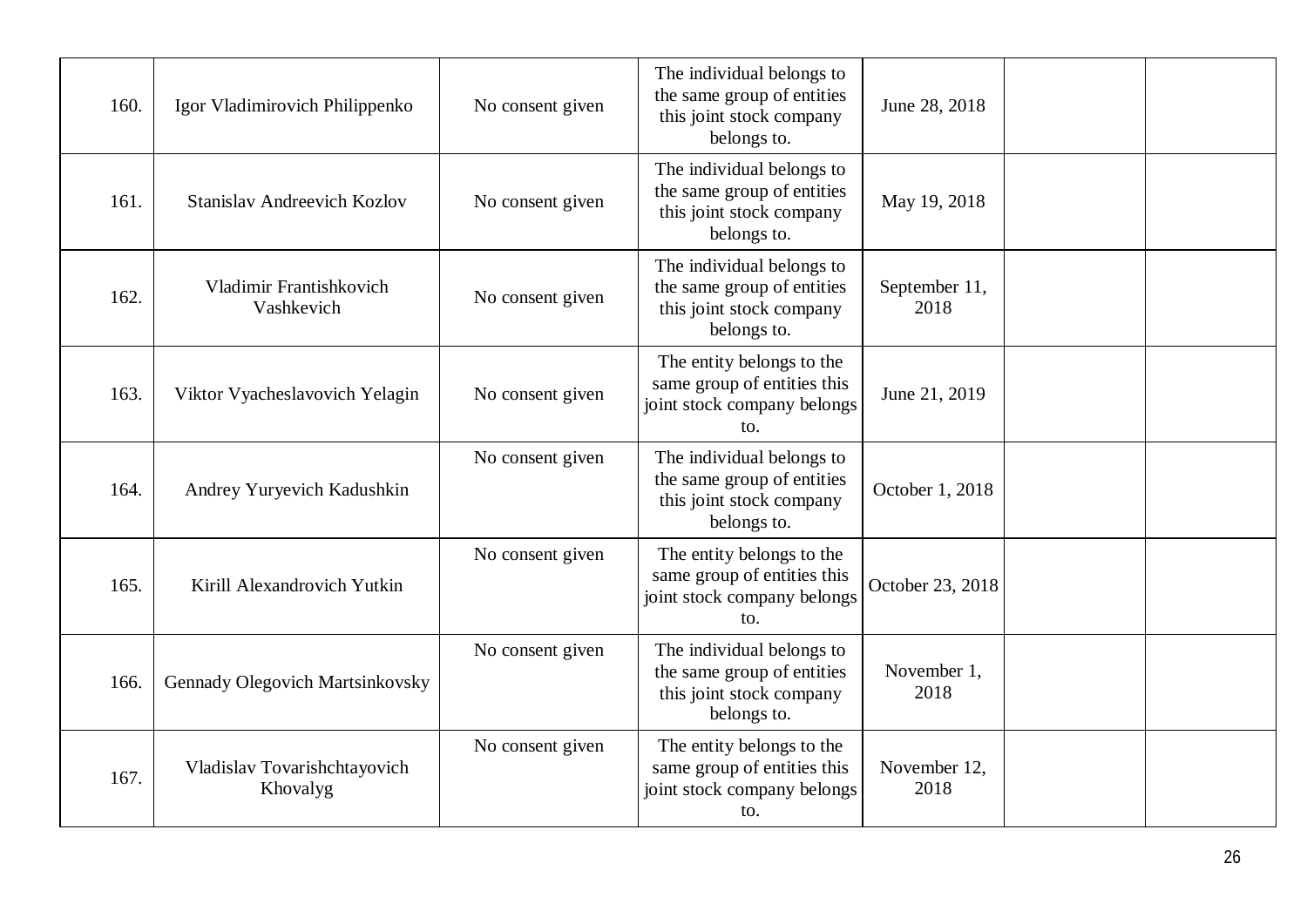| 168. | Maria Alexandrovna Yershova        | No consent given | The individual belongs to<br>the same group of entities<br>this joint stock company<br>belongs to. | May 22, 2019         |  |
|------|------------------------------------|------------------|----------------------------------------------------------------------------------------------------|----------------------|--|
| 169. | <b>Alexander Borisovich Volkov</b> | No consent given | The entity belongs to the<br>same group of entities this<br>joint stock company belongs<br>to.     | February 23,<br>2019 |  |
| 170. | Vitaly Germanovich Okhotin         | No consent given | The entity belongs to the<br>same group of entities this<br>joint stock company belongs<br>to.     | January 30, 2019     |  |
| 171. | Pavel Nikolayevich Dyakov          | No consent given | The individual belongs to<br>the same group of entities<br>this joint stock company<br>belongs to. | Match 26, 2019       |  |
| 172. | Pavel Yevgenyevich Akilin          | No consent given | The entity belongs to the<br>same group of entities this<br>joint stock company belongs<br>to.     | March 29, 2019       |  |
| 173. | Vyacheslav Viktorovich Sizov       | No consent given | The entity belongs to the<br>same group of entities this<br>joint stock company belongs<br>to.     | June 20, 2019        |  |
| 174. | Andrey Mikhailovich Yepifanov      | No consent given | The individual belongs to<br>the same group of entities<br>this joint stock company<br>belongs to. | June 25, 2019        |  |
| 175. | Aleksey Vladimirovich Soldatenko   | No consent given | The individual belongs to<br>the same group of entities<br>this joint stock company<br>belongs to. | June 27, 2019        |  |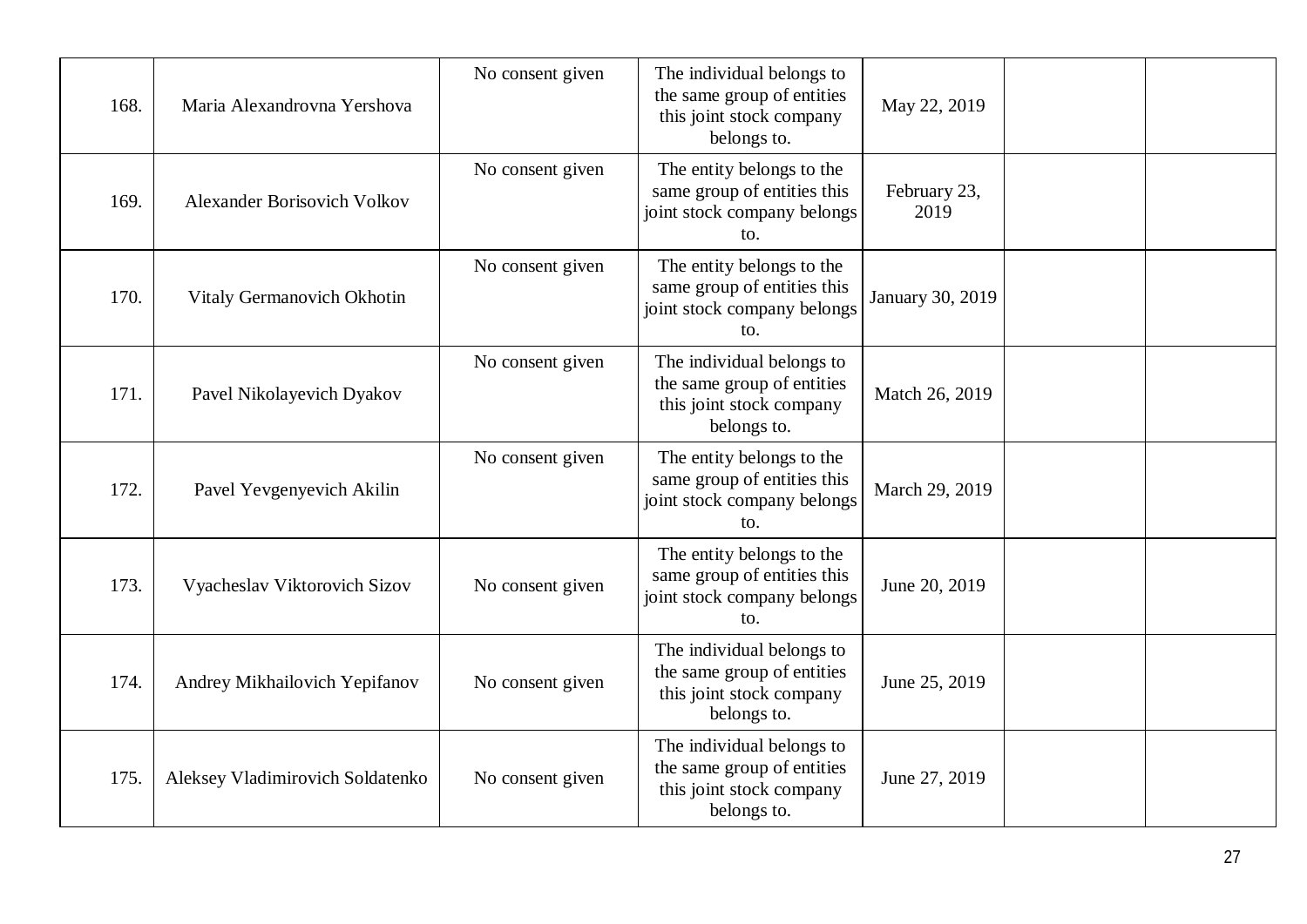**II. Changes having occurred in the list of affiliates during the period:**

| trom |  |
|------|--|
|      |  |

| $\boldsymbol{0}$<br>$\bf{0}$<br>0<br>$\mathbf{0}$<br>~<br>to<br>from<br>$\sqrt{ }$<br>0<br>▱<br>_ |  |  |
|---------------------------------------------------------------------------------------------------|--|--|
|---------------------------------------------------------------------------------------------------|--|--|

|--|--|--|--|

**No. Change contents Change contents Date of change occurrence Date of change recording in the list of affiliates 1. Change of the list of grounds by virtue of which a person is recognized as affiliated Person elected as the Member of the Board of Directors of IDGC of North-West, PJSC June 14, 2019 June 30, 2019**

Contents of affiliate's details prior to change:

|    |                         | 3                | 4                                                                                                                                                                                                                                                  |                                                          | 6 |  |
|----|-------------------------|------------------|----------------------------------------------------------------------------------------------------------------------------------------------------------------------------------------------------------------------------------------------------|----------------------------------------------------------|---|--|
| 1. | Artyom Yuryevich Pidnik | No consent given | The individual is the joint<br>stock company's sole<br>executive body<br>Member of the joint stock<br>company's collective<br>executive body<br>The individual belongs to<br>the same group of entities<br>this joint stock company<br>belongs to. | October 11, 2018<br>October 11, 2018<br>October 11, 2018 |   |  |

| Artyom Yuryevich Pidnik | No consent given | The individual is the<br>joint stock company's<br>sole executive body<br>Member of the joint<br>stock company's<br>collective executive | October 11, 2018 |  |
|-------------------------|------------------|-----------------------------------------------------------------------------------------------------------------------------------------|------------------|--|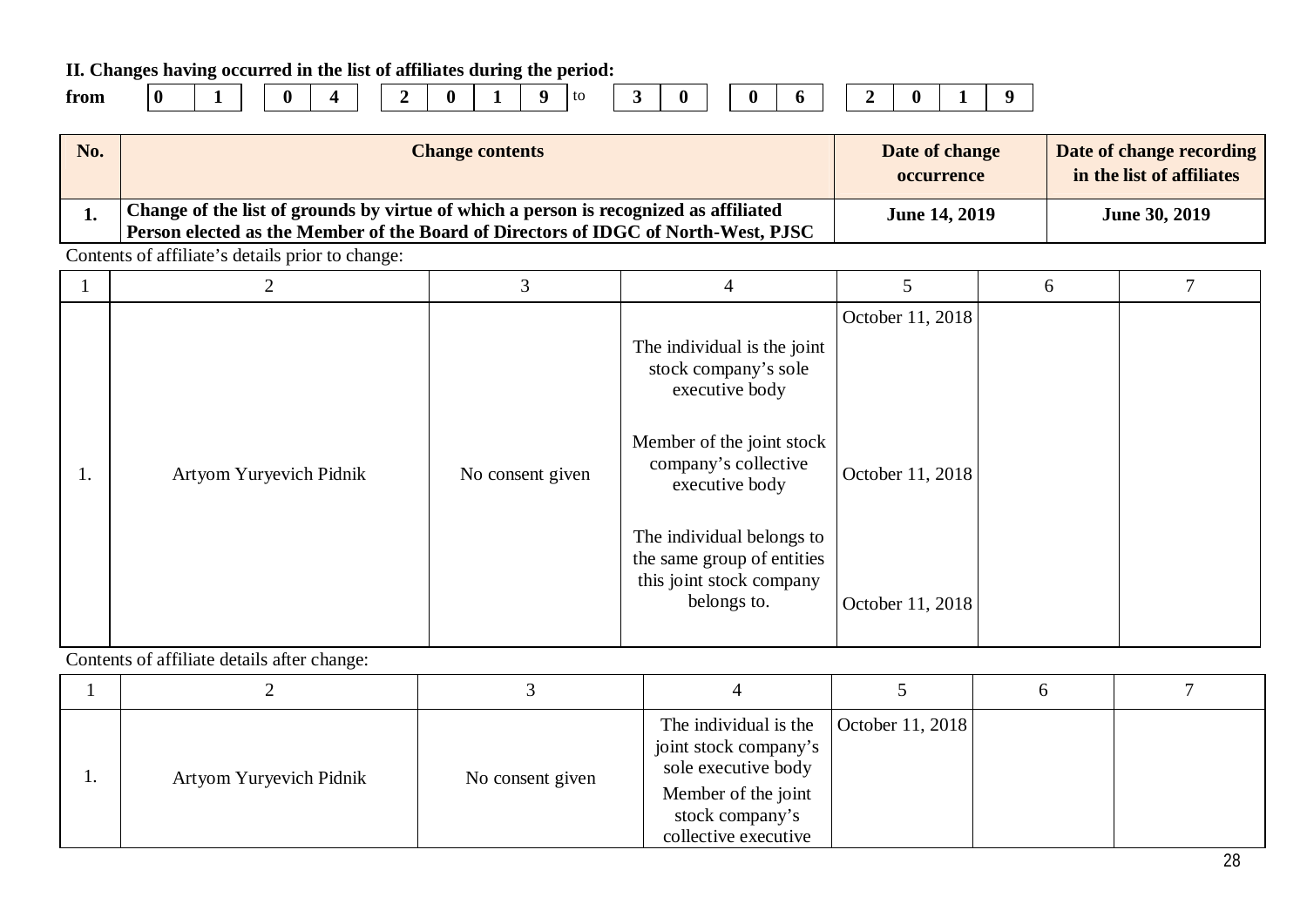|  | body                                                                                                 |                  |  |
|--|------------------------------------------------------------------------------------------------------|------------------|--|
|  |                                                                                                      | October 11, 2018 |  |
|  | Member of the Board                                                                                  |                  |  |
|  | of Directors of the joint                                                                            |                  |  |
|  | stock company                                                                                        |                  |  |
|  | The individual belongs  <br>to the same group of<br>entities this joint stock<br>company belongs to. | June 14, 2019    |  |
|  |                                                                                                      | October 11, 2018 |  |

| No. | Change contents                                                                        | Date of change occurrence | Date of change recording<br>in the list of affiliates |
|-----|----------------------------------------------------------------------------------------|---------------------------|-------------------------------------------------------|
|     | Change in the date of occurrence of the reason for person to be qualified as affiliate | <b>June 14, 2019</b>      | June 30, 2019                                         |

| <u>.</u> | Alexey Nikolayevich Zharikov | No consent given | Member of the Board<br>of Directors of the joint<br>stock company | July 7, 2018 |  |
|----------|------------------------------|------------------|-------------------------------------------------------------------|--------------|--|

| J. | Alexey Nikolayevich Zharikov | No consent given | Member of the Board<br>of Directors of the joint<br>stock company | June 14, 2019 |  |
|----|------------------------------|------------------|-------------------------------------------------------------------|---------------|--|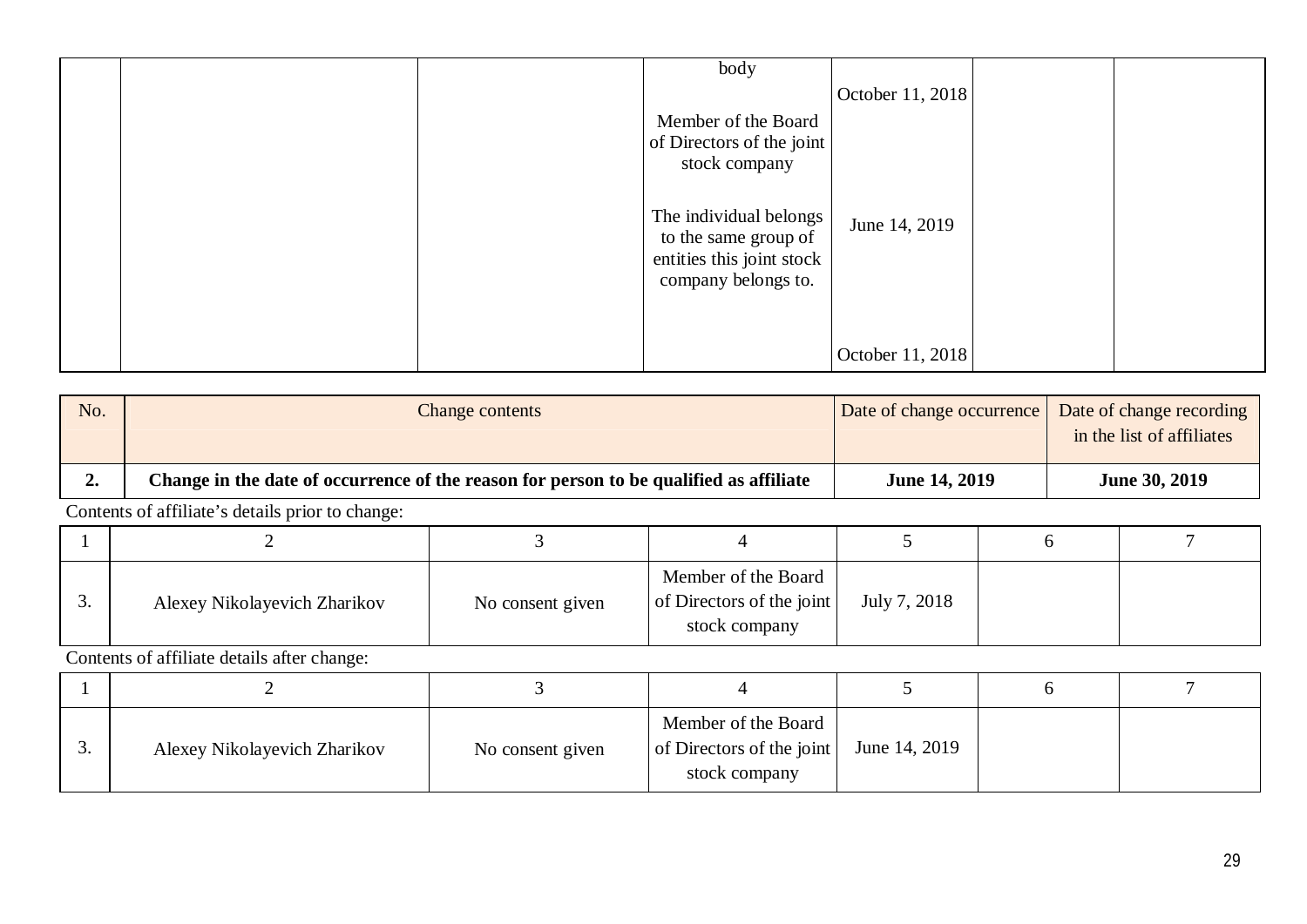| No. | Change contents                                                                        | Date of change occurrence Date of change recording | in the list of affiliates |
|-----|----------------------------------------------------------------------------------------|----------------------------------------------------|---------------------------|
| J.  | Change in the date of occurrence of the reason for person to be qualified as affiliate | 14.06.2019                                         | 30.06.2019                |

| Olga Andreyevna Sergeeva | No consent given | Member of the Board<br>of Directors of the joint<br>stock company | July 7, 2018 |  |
|--------------------------|------------------|-------------------------------------------------------------------|--------------|--|

Contents of affiliate details after change:

| ◡. | Olga Andreyevna Sergeeva | No consent given | Member of the Board<br>of Directors of the joint<br>stock company | June 14, 2019 |  |
|----|--------------------------|------------------|-------------------------------------------------------------------|---------------|--|

| No. | Change contents                                                                        | Date of change occurrence | Date of change recording<br>in the list of affiliates |
|-----|----------------------------------------------------------------------------------------|---------------------------|-------------------------------------------------------|
|     | Change in the date of occurrence of the reason for person to be qualified as affiliate | <b>June 14, 2019</b>      | June 30, 2019                                         |

Contents of affiliate's details prior to change:

| υ. | Oleg Romanovich Fedorov | No consent given | Member of the Board<br>of Directors of the joint<br>stock company | July 7, 2018 |  |
|----|-------------------------|------------------|-------------------------------------------------------------------|--------------|--|

| v. | Oleg Romanovich Fedorov | No consent given | Member of the Board<br>of Directors of the joint | June 14, 2019 |  |
|----|-------------------------|------------------|--------------------------------------------------|---------------|--|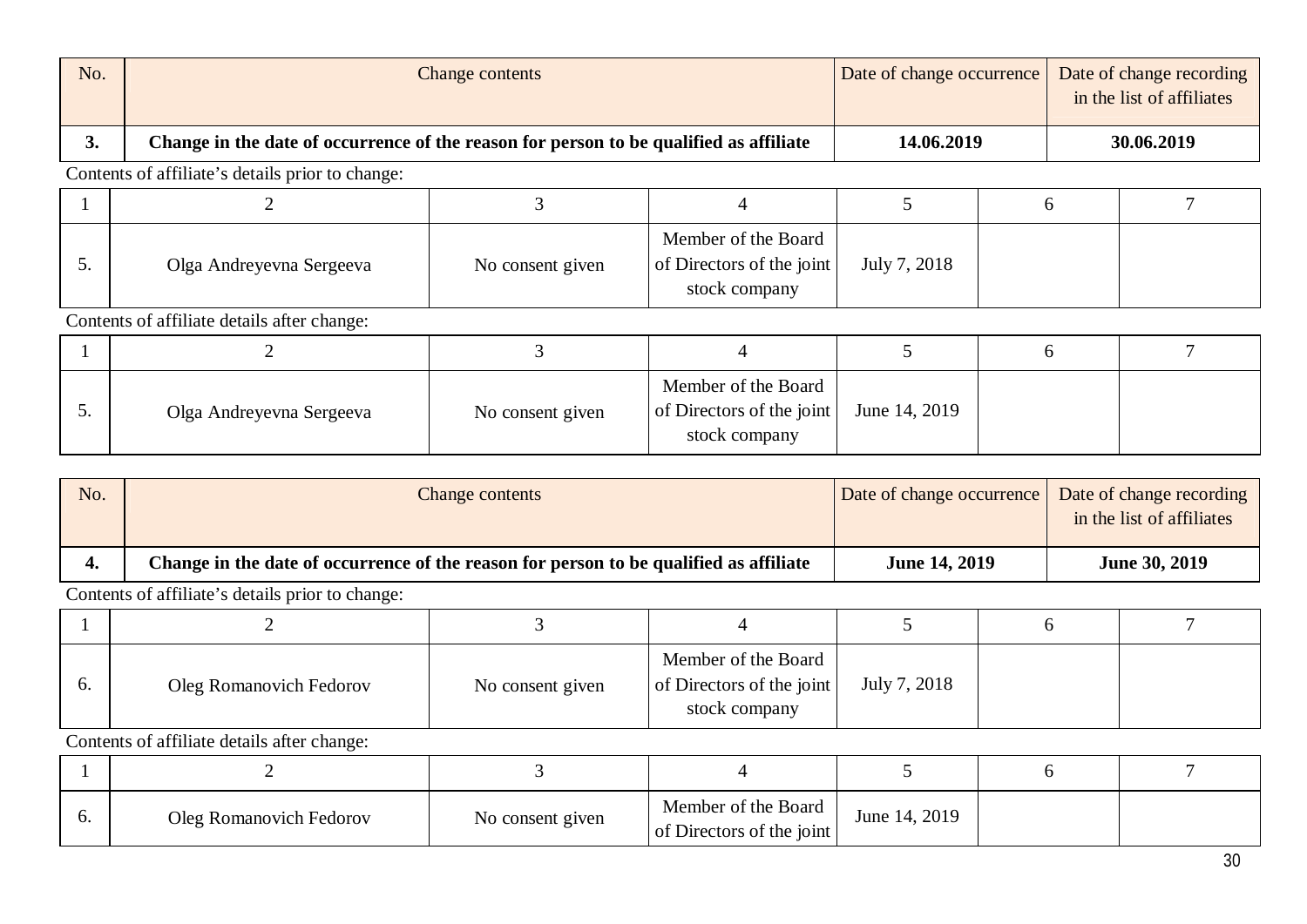|  | ີ<br>$\sim$<br>,,, |  |  |
|--|--------------------|--|--|

| No. | Change contents                                                                        | Date of change occurrence | Date of change recording<br>in the list of affiliates |
|-----|----------------------------------------------------------------------------------------|---------------------------|-------------------------------------------------------|
| ◡.  | Change in the date of occurrence of the reason for person to be qualified as affiliate | <b>June 14, 2019</b>      | June 30, 2019                                         |

| $\mathbf{o}$ . | Maria Dmitriyevna Stepanova | No consent given | Member of the Board<br>of Directors of the joint<br>stock company | July 7, 2018 |  |
|----------------|-----------------------------|------------------|-------------------------------------------------------------------|--------------|--|

Contents of affiliate details after change:

| $\circ$<br>$\circ$ . | Maria Dmitriyevna Stepanova | No consent given | Member of the Board<br>of Directors of the joint<br>stock company | June 14, 2019 |  |
|----------------------|-----------------------------|------------------|-------------------------------------------------------------------|---------------|--|

| No. | Change contents                                                                        | Date of change occurrence | Date of change recording<br>in the list of affiliates |
|-----|----------------------------------------------------------------------------------------|---------------------------|-------------------------------------------------------|
| o.  | Change in the date of occurrence of the reason for person to be qualified as affiliate | <b>June 14, 2019</b>      | June 30, 2019                                         |
|     |                                                                                        |                           |                                                       |

Contents of affiliate's details prior to change:

| ר ו | Irina Alexandrovna Shagina | No consent given | Member of the Board<br>of Directors of the joint<br>stock company | July 7, 2018 |  |
|-----|----------------------------|------------------|-------------------------------------------------------------------|--------------|--|

|--|--|--|--|--|--|--|--|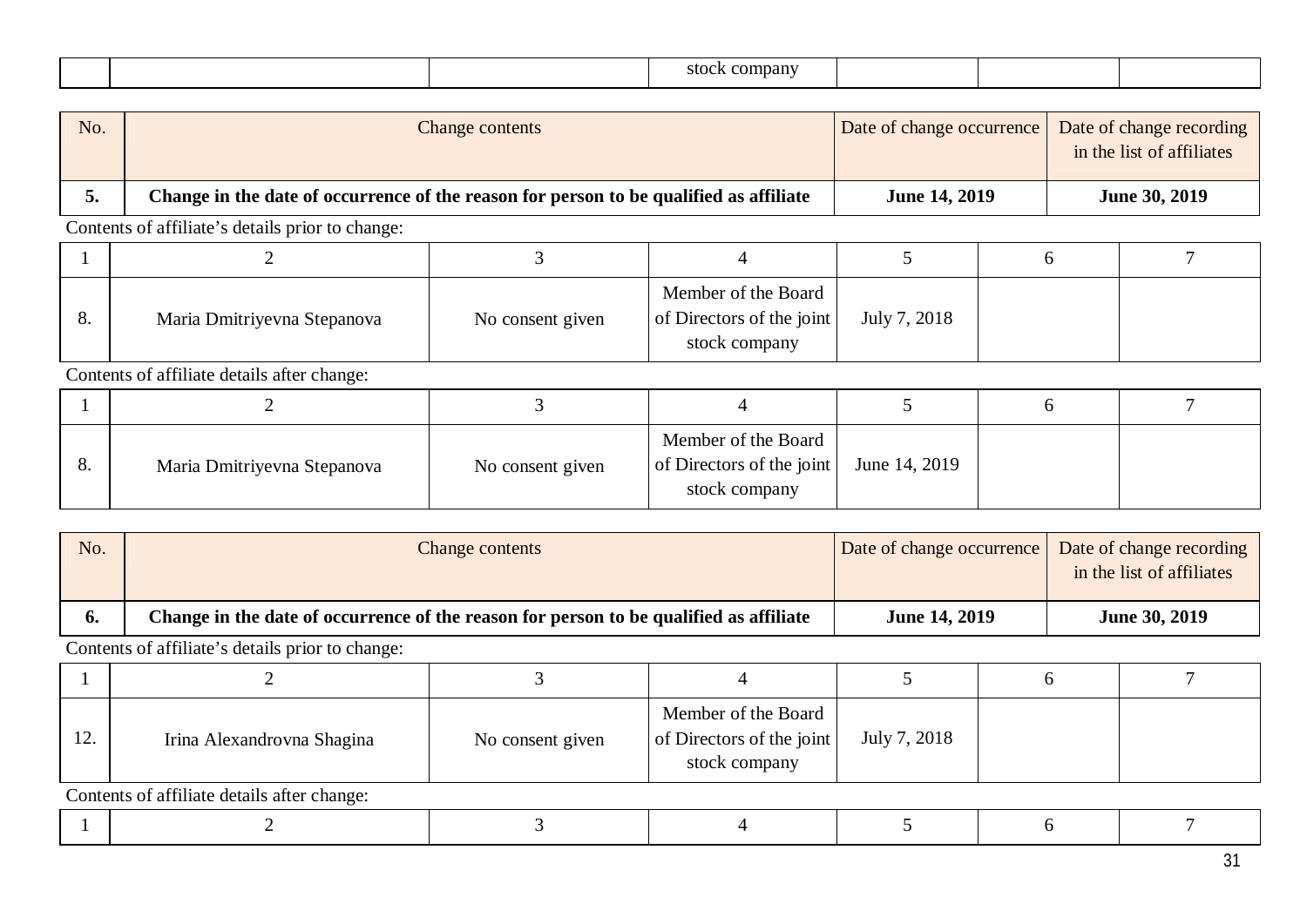| $\mathbf{r}$ | Irina Alexandrovna Shagina | No consent given | Member of the Board<br>of Directors of the joint<br>stock company | June 14, 2019 |  |  |
|--------------|----------------------------|------------------|-------------------------------------------------------------------|---------------|--|--|
|--------------|----------------------------|------------------|-------------------------------------------------------------------|---------------|--|--|

| No. | <b>Change contents</b>                                                                                                           | Date of change<br><b>occurrence</b> | Date of change recording<br>in the list of affiliates |
|-----|----------------------------------------------------------------------------------------------------------------------------------|-------------------------------------|-------------------------------------------------------|
|     | <b>Exclusion of from the list of affiliates due to termination of the reasons for the person to</b><br>be qualified as affiliate | <b>June 14, 2019</b>                | <b>June 30, 2019</b>                                  |

| ∠. | Dmitry Borisovich Akopyan | No consent given | Member of the Board<br>of Directors of the joint<br>stock company | July 7, 2018 |  |
|----|---------------------------|------------------|-------------------------------------------------------------------|--------------|--|

Contents of affiliate details after change:

| $\sqrt{1}$<br>⊥ h≙<br>nc | . he an attiliate and<br>-cessed to<br>ומדי | $\mathbf{v}$<br>tr∩m<br>'e luded<br>- 11 C)<br>tho<br>NC. | $\sim$ $\sim$ 1.<br>attuates<br><b>TTIQC</b> |  |  |  |  |  |  |  |  |
|--------------------------|---------------------------------------------|-----------------------------------------------------------|----------------------------------------------|--|--|--|--|--|--|--|--|

| No.                | <b>Change contents</b>                                                                                                    | Date of change<br><b>occurrence</b> | Date of change recording<br>in the list of affiliates |
|--------------------|---------------------------------------------------------------------------------------------------------------------------|-------------------------------------|-------------------------------------------------------|
| $\mathbf{o}$<br>о. | Exclusion of from the list of affiliates due to termination of the reasons for the person to<br>be qualified as affiliate | <b>June 14, 2019</b>                | June 30, 2019                                         |

Contents of affiliate's details prior to change:

| Leonid Yuryevich Akimov | No consent given | Member of the Board<br>of Directors of the joint<br>stock company | July 7, 2018 |  |
|-------------------------|------------------|-------------------------------------------------------------------|--------------|--|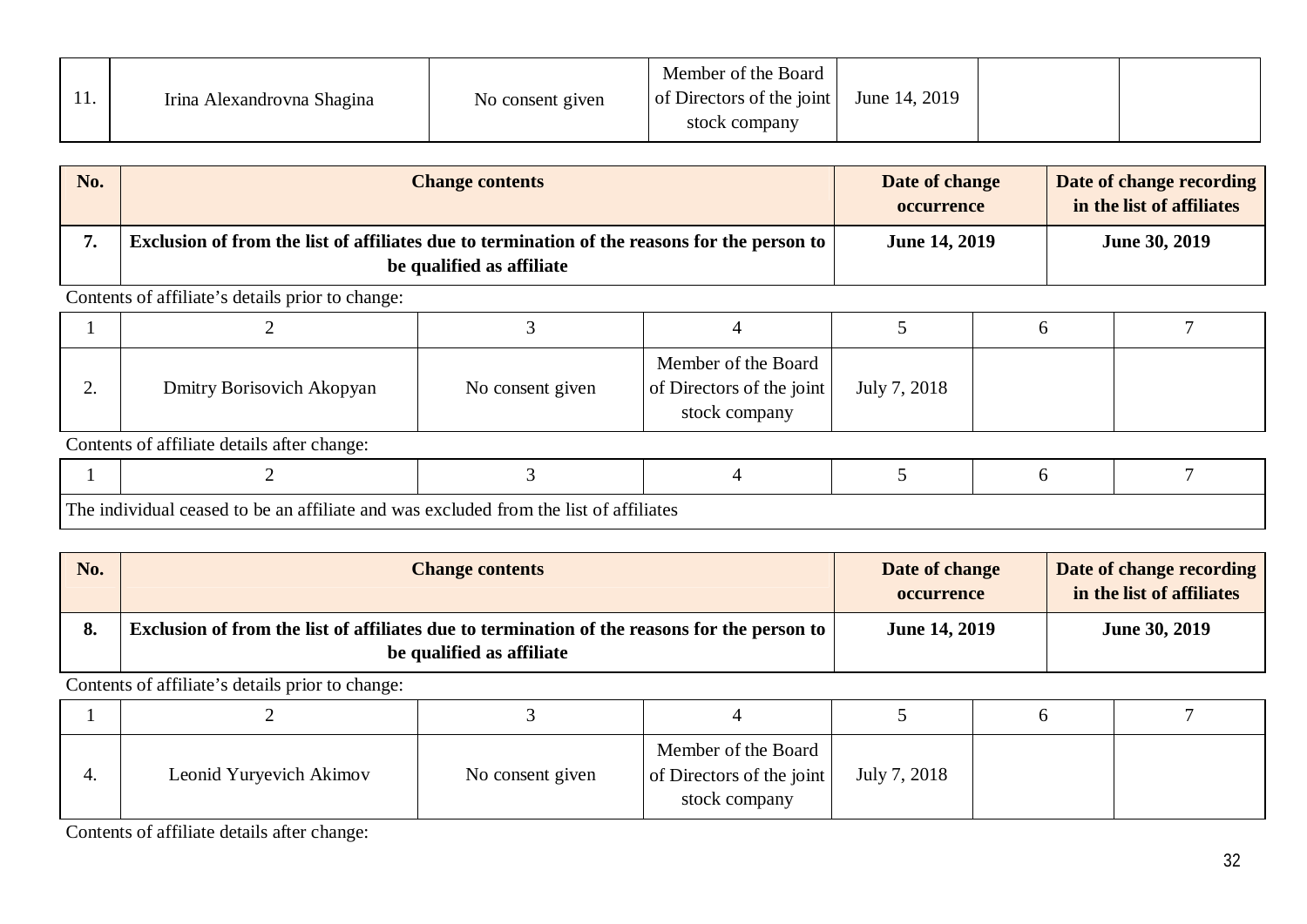| Tha<br>-1 n c | $\sim$ $\sim$ $\sim$ $\sim$<br>excluded trom<br>$\rightarrow$ he an attiliate and was $\cdot$<br>th≙<br>attiliates †<br>i t∩<br>- 11 C t<br>ו פר' |  |  |  |  |  |  |  |  |
|---------------|---------------------------------------------------------------------------------------------------------------------------------------------------|--|--|--|--|--|--|--|--|

| No.         | <b>Change contents</b>                                                                                                      | Date of change<br><b>occurrence</b> | Date of change recording<br>in the list of affiliates |
|-------------|-----------------------------------------------------------------------------------------------------------------------------|-------------------------------------|-------------------------------------------------------|
| $\mathbf o$ | Exclusion of from the list of affiliates due to termination of the reasons for the person to  <br>be qualified as affiliate | <b>June 14, 2019</b>                | <b>June 30, 2019</b>                                  |

| . . | Vladimir Leonidovich Pelymsky | No consent given | Member of the Board<br>of Directors of the joint<br>stock company | July 7, 2018 |  |
|-----|-------------------------------|------------------|-------------------------------------------------------------------|--------------|--|

Contents of affiliate details after change:

| The.<br>.<br>i was excluded<br>l to be an affiliate and<br>l from the<br>Itst of affiliates '<br>. ceaser<br>vidua<br>-111011 |  |  |  |  |  |  |  |  |
|-------------------------------------------------------------------------------------------------------------------------------|--|--|--|--|--|--|--|--|

| No. | <b>Change contents</b>                                                                                                      | Date of change<br><b>occurrence</b> | Date of change recording<br>in the list of affiliates |
|-----|-----------------------------------------------------------------------------------------------------------------------------|-------------------------------------|-------------------------------------------------------|
| 10. | Exclusion of from the list of affiliates due to termination of the reasons for the person to  <br>be qualified as affiliate | <b>June 14, 2019</b>                | <b>June 30, 2019</b>                                  |

Contents of affiliate's details prior to change:

| Q | Roman Alexeyevich Filkin | No consent given | Member of the Board<br>of Directors of the joint<br>stock company | July 7, 2018 |  |
|---|--------------------------|------------------|-------------------------------------------------------------------|--------------|--|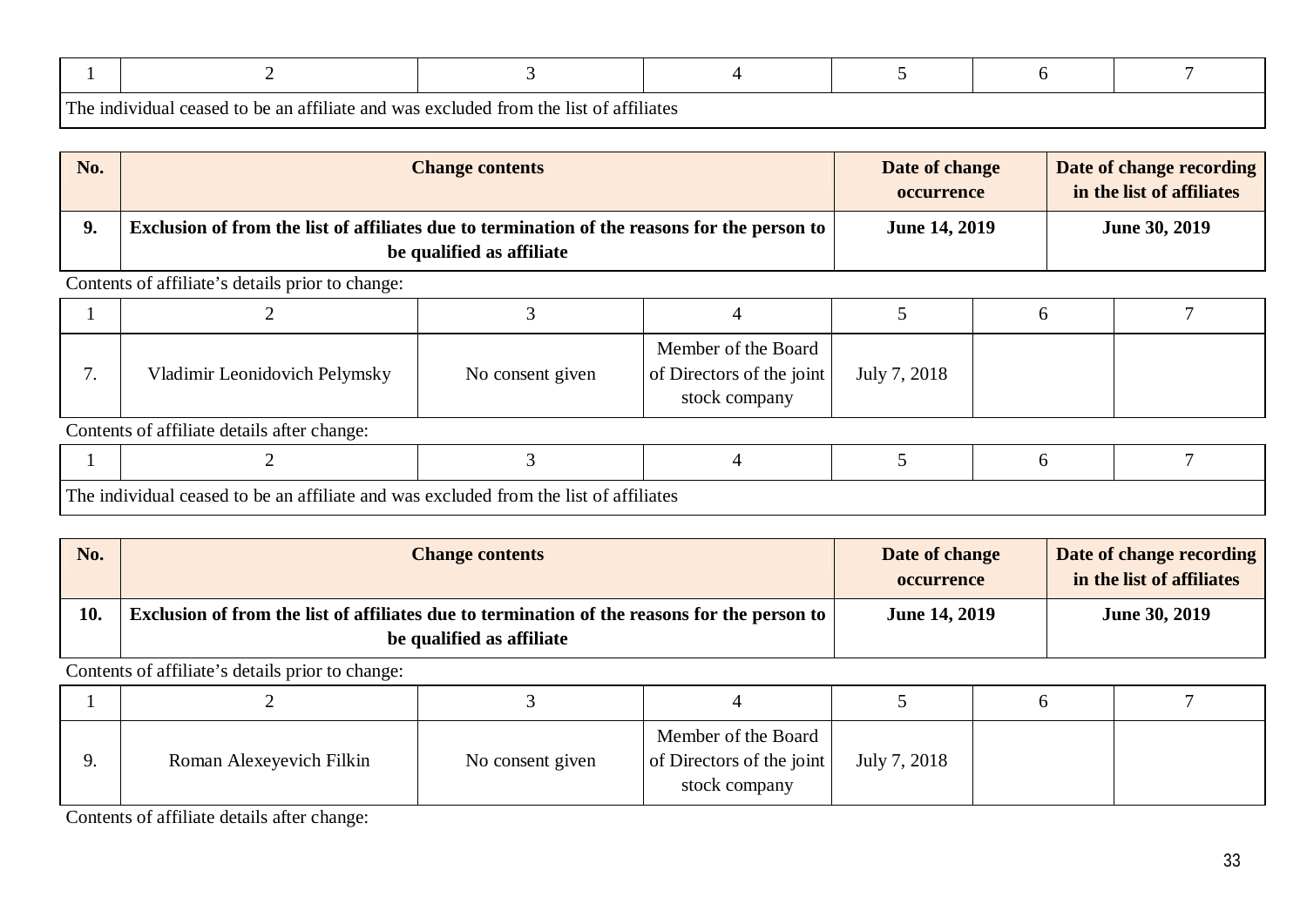| Tha<br>-1 n c | $\rightarrow$ he an attiliate and was $\cdot$<br>i t∩<br>ו פר' | $\sim$ $\sim$ $\sim$ $\sim$<br>excluded trom<br>th≙<br>attiliates †<br>- 11 C t |  |  |
|---------------|----------------------------------------------------------------|---------------------------------------------------------------------------------|--|--|

| No. | <b>Change contents</b>                                                                                                           | Date of change<br><b>occurrence</b> | Date of change recording<br>in the list of affiliates |
|-----|----------------------------------------------------------------------------------------------------------------------------------|-------------------------------------|-------------------------------------------------------|
| 11. | <b>Exclusion of from the list of affiliates due to termination of the reasons for the person to</b><br>be qualified as affiliate | <b>June 14, 2019</b>                | <b>June 30, 2019</b>                                  |

| 10. | Alexander Viktorovich Schevchuk | No consent given | Member of the Board<br>of Directors of the joint<br>stock company | July 7, 2018 |  |
|-----|---------------------------------|------------------|-------------------------------------------------------------------|--------------|--|

Contents of affiliate details after change:

| The. | ceased to be an affiliate and was excluded in<br>~~widual ce | $\sim$ $\sim$ $+$<br>Ltrom the l<br>: of affiliates<br>- 11 et |  |  |
|------|--------------------------------------------------------------|----------------------------------------------------------------|--|--|

| No. | <b>Change contents</b>                                                                                                    | Date of change<br><b>occurrence</b> | Date of change recording<br>in the list of affiliates |
|-----|---------------------------------------------------------------------------------------------------------------------------|-------------------------------------|-------------------------------------------------------|
| 12. | Exclusion of from the list of affiliates due to termination of the reasons for the person to<br>be qualified as affiliate | <b>June 14, 2019</b>                | <b>June 30, 2019</b>                                  |

Contents of affiliate's details prior to change:

| 11. | Irina Alexandrovna Shvankova | No consent given | Member of the Board<br>of Directors of the joint<br>stock company | July 7, 2018 |  |
|-----|------------------------------|------------------|-------------------------------------------------------------------|--------------|--|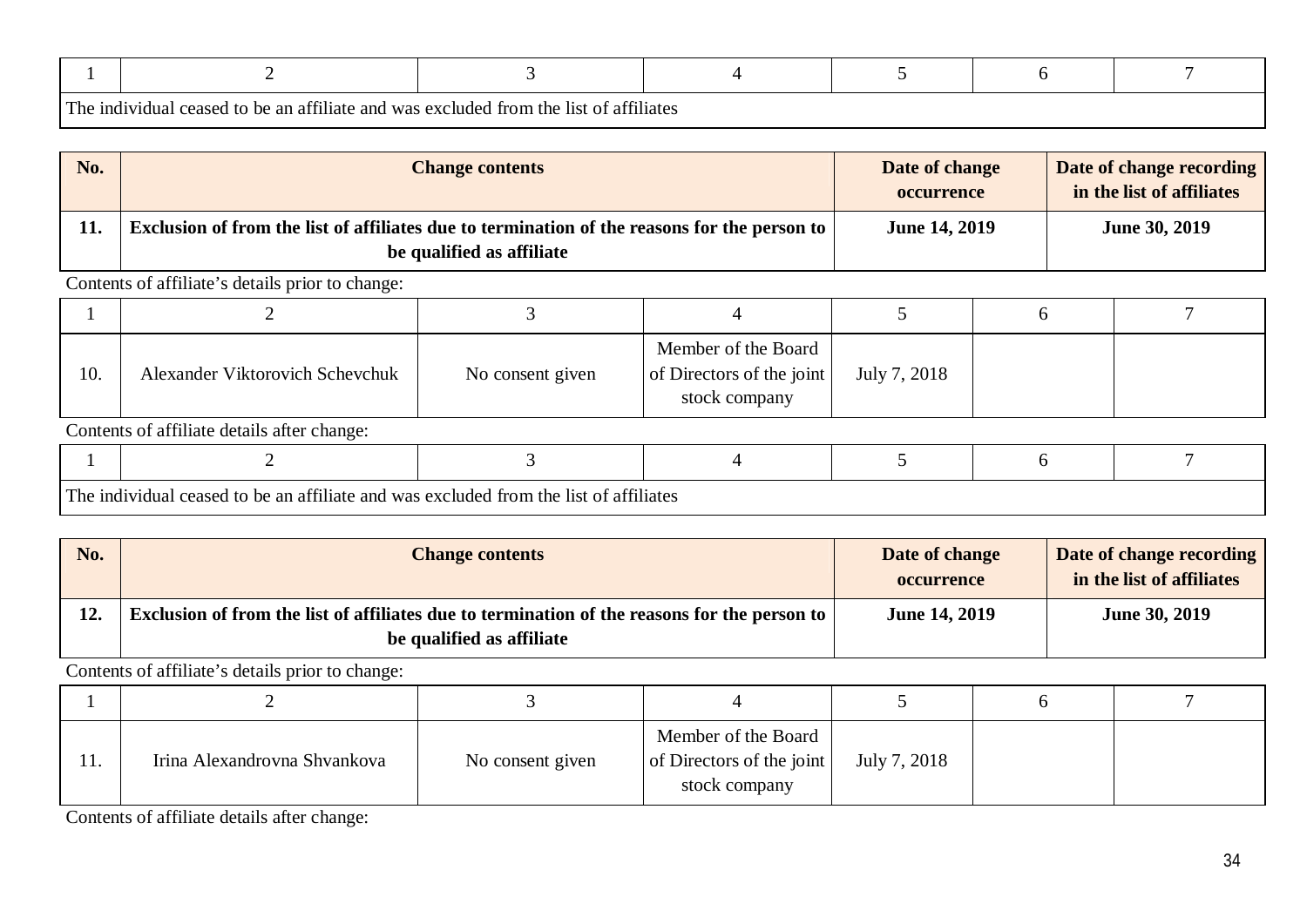| Tha<br>1n | ceased to be an attiliate and $\sqrt{ }$<br>ומי | $\sim$ $\sim$ $\sim$ $\sim$<br>a was excluded from the list.<br>t of affiliates |  |  |
|-----------|-------------------------------------------------|---------------------------------------------------------------------------------|--|--|

| No. | <b>Change contents</b>                                                                                                                                                                                                                                                        | Date of change<br><b>occurrence</b> | Date of change recording<br>in the list of affiliates |
|-----|-------------------------------------------------------------------------------------------------------------------------------------------------------------------------------------------------------------------------------------------------------------------------------|-------------------------------------|-------------------------------------------------------|
| 13. | Exclusion of from the list of affiliates due to termination of the reasons for the person to<br>be qualified as affiliate                                                                                                                                                     | <b>April 18, 2019</b>               | June 30, 2019                                         |
|     | $C_{\rm{2}}$ and $C_{\rm{2}}$ and $C_{\rm{2}}$ and $C_{\rm{2}}$ and $C_{\rm{2}}$ and $C_{\rm{2}}$ and $C_{\rm{2}}$ and $C_{\rm{2}}$ and $C_{\rm{2}}$ and $C_{\rm{2}}$ and $C_{\rm{2}}$ and $C_{\rm{2}}$ and $C_{\rm{2}}$ and $C_{\rm{2}}$ and $C_{\rm{2}}$ and $C_{\rm{2}}$ a |                                     |                                                       |

| 35. | Sibirelektrosetservice Joint Stock<br>Company | 660062 Krasnoyarsk<br>Vilskiy St., 7 | The entity belongs to<br>the same group of<br>entities this joint stock<br>company belongs to. | July 1, 2008 |  |
|-----|-----------------------------------------------|--------------------------------------|------------------------------------------------------------------------------------------------|--------------|--|

Contents of affiliate details after change:

| $T_{\rm thc}$ | and<br>ceased to be<br>an<br>attiliate<br>ıdııal | $\sim$ $\sim$ $+$<br>. was excluded<br>⊟rnm<br>the.<br>list of affiliates ' |  |  |
|---------------|--------------------------------------------------|-----------------------------------------------------------------------------|--|--|

| No. | <b>Change contents</b>                                                                                                    | Date of change<br><b>occurrence</b> | Date of change recording<br>in the list of affiliates |
|-----|---------------------------------------------------------------------------------------------------------------------------|-------------------------------------|-------------------------------------------------------|
| 14. | Exclusion of from the list of affiliates due to termination of the reasons for the person to<br>be qualified as affiliate | <b>April 18, 2019</b>               | <b>June 30, 2019</b>                                  |

Contents of affiliate's details prior to change:

| 109. | Ramil Yagafovich Safaryanov | No consent given | The individual belongs<br>to the same group of<br>entities this joint stock | November 3,<br>2015 |  |
|------|-----------------------------|------------------|-----------------------------------------------------------------------------|---------------------|--|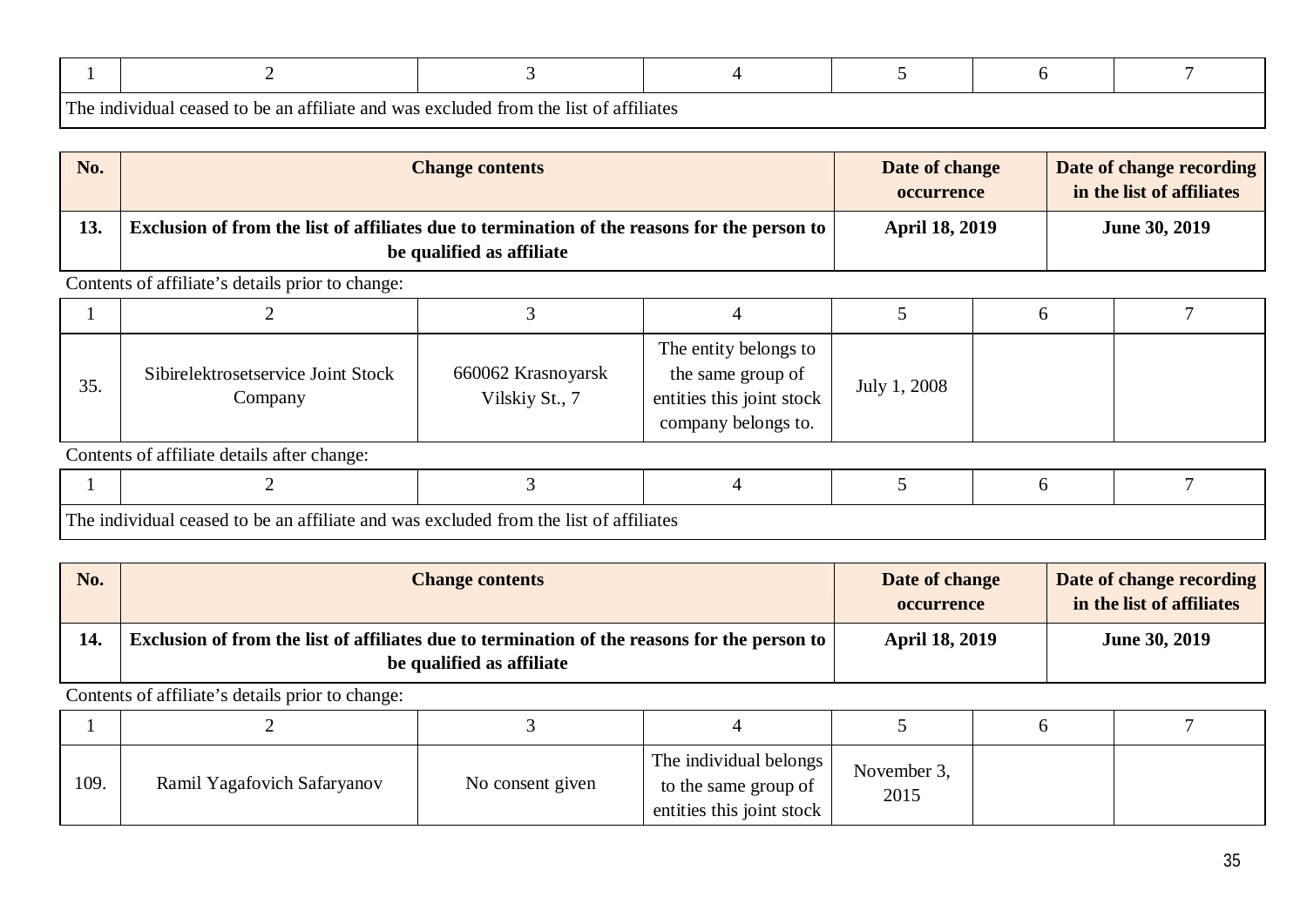|                                                                                       |  | company belongs to. |  |  |  |  |  |  |  |
|---------------------------------------------------------------------------------------|--|---------------------|--|--|--|--|--|--|--|
| Contents of affiliate details after change:                                           |  |                     |  |  |  |  |  |  |  |
|                                                                                       |  |                     |  |  |  |  |  |  |  |
| The individual ceased to be an affiliate and was excluded from the list of affiliates |  |                     |  |  |  |  |  |  |  |

| No. | <b>Change contents</b>                                                                                                           | Date of change<br><b>occurrence</b> | Date of change recording<br>in the list of affiliates |
|-----|----------------------------------------------------------------------------------------------------------------------------------|-------------------------------------|-------------------------------------------------------|
| 15. | <b>Exclusion of from the list of affiliates due to termination of the reasons for the person to</b><br>be qualified as affiliate | <b>April 18, 2019</b>               | <b>June 30, 2019</b>                                  |

| 139. | Vladislava Vladimirovna Rezakova | No consent given | The individual belongs<br>to the same group of<br>entities this joint stock<br>company belongs to. | April 30, 2017 |  |
|------|----------------------------------|------------------|----------------------------------------------------------------------------------------------------|----------------|--|

Contents of affiliate details after change:

| The.<br>1nd1 | ividual ceased to be an affiliate and was<br>vv us | $\sim$ $\sim$ 1.<br>s excluded from :<br>: of affiliates<br>-11S1<br>the |  |  |
|--------------|----------------------------------------------------|--------------------------------------------------------------------------|--|--|

**No. Change contents Change contents Date of change occurrence Date of change recording in the list of affiliates 16. Exclusion of from the list of affiliates due to termination of the reasons for the person to be qualified as affiliate May 7, 2019 June 30, 2019**

Contents of affiliate's details prior to change:

| 134. | Alexeyevich Kosolapov .<br>lgor | No consent given | The individual belongs | 4, 2014<br>February 4 |  |
|------|---------------------------------|------------------|------------------------|-----------------------|--|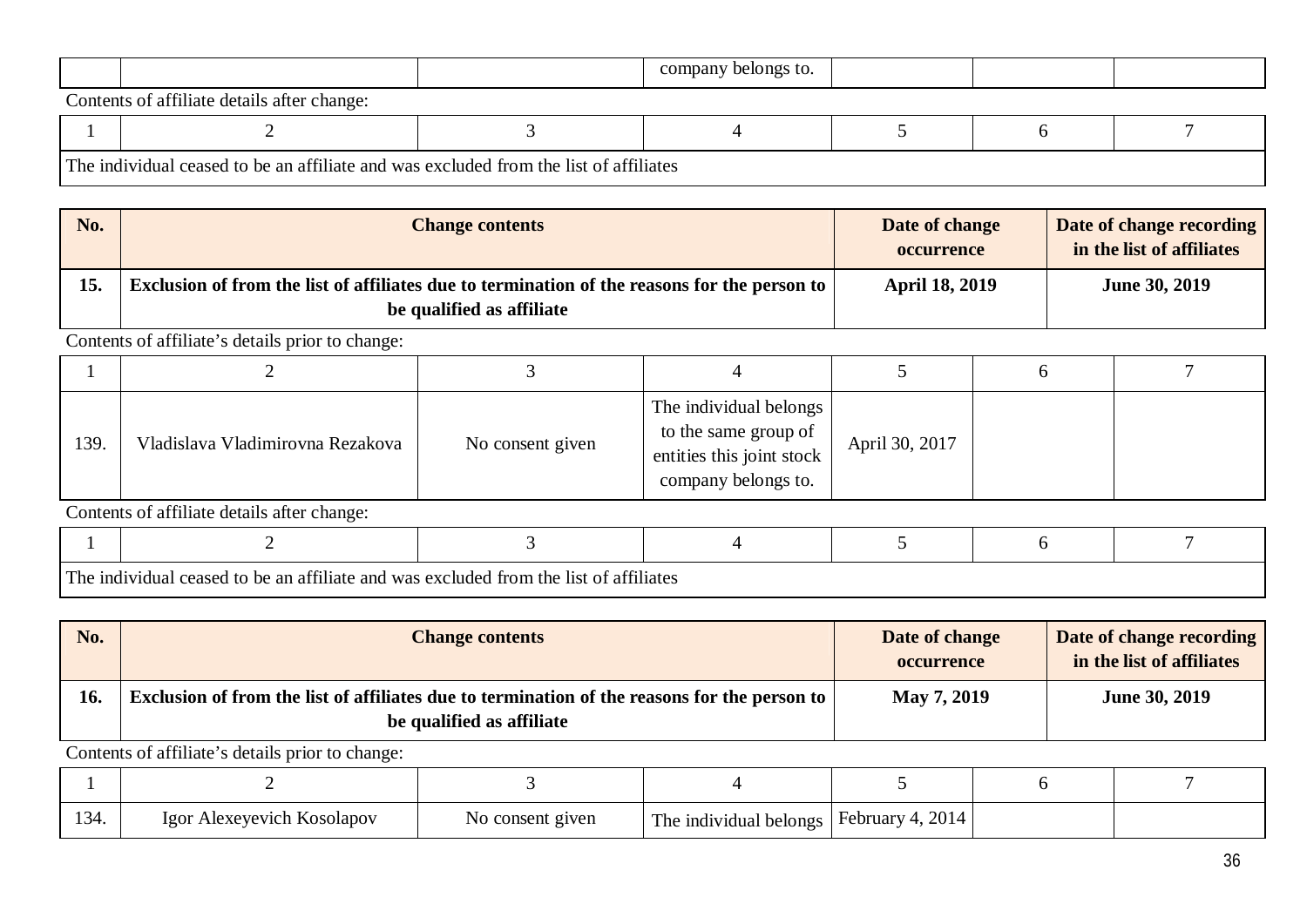|                                             | to the same group of      |  |  |
|---------------------------------------------|---------------------------|--|--|
|                                             | entities this joint stock |  |  |
|                                             | company belongs to.       |  |  |
| Contents of affiliate details after change: |                           |  |  |

Contents of affiliate details after change:

| The. | e individual.<br>an affiliate and<br>്രാലെ<br>ne.<br>- t∩ | t was excluded trom t<br>†he<br>e list of affiliates |  |  |
|------|-----------------------------------------------------------|------------------------------------------------------|--|--|

| No. | <b>Change contents</b>                                                                                                    | Date of change<br><b>occurrence</b> | Date of change recording<br>in the list of affiliates |
|-----|---------------------------------------------------------------------------------------------------------------------------|-------------------------------------|-------------------------------------------------------|
| 17. | Exclusion of from the list of affiliates due to termination of the reasons for the person to<br>be qualified as affiliate | May 22, 2019                        | <b>June 30, 2019</b>                                  |
|     | Contents of affiliate's details prior to change:                                                                          |                                     |                                                       |

Contents of affiliate's details prior to change:

| 166. | Yuriy Konstantinovich Kushnir | No consent given | The individual belongs<br>to the same group of<br>entities this joint stock<br>company belongs to. | October 16, 2018 |  |
|------|-------------------------------|------------------|----------------------------------------------------------------------------------------------------|------------------|--|

Contents of affiliate details after change:

| The individual ceased to be an affiliate and was excluded from the list | 0.011<br>tot affiliates |  |  |
|-------------------------------------------------------------------------|-------------------------|--|--|

| No. | <b>Change contents</b>                                                                                                           | Date of change<br><b>occurrence</b> | Date of change recording<br>in the list of affiliates |
|-----|----------------------------------------------------------------------------------------------------------------------------------|-------------------------------------|-------------------------------------------------------|
| 18. | <b>Exclusion of from the list of affiliates due to termination of the reasons for the person to</b><br>be qualified as affiliate | <b>June 4, 2019</b>                 | <b>June 30, 2019</b>                                  |

Contents of affiliate's details prior to change: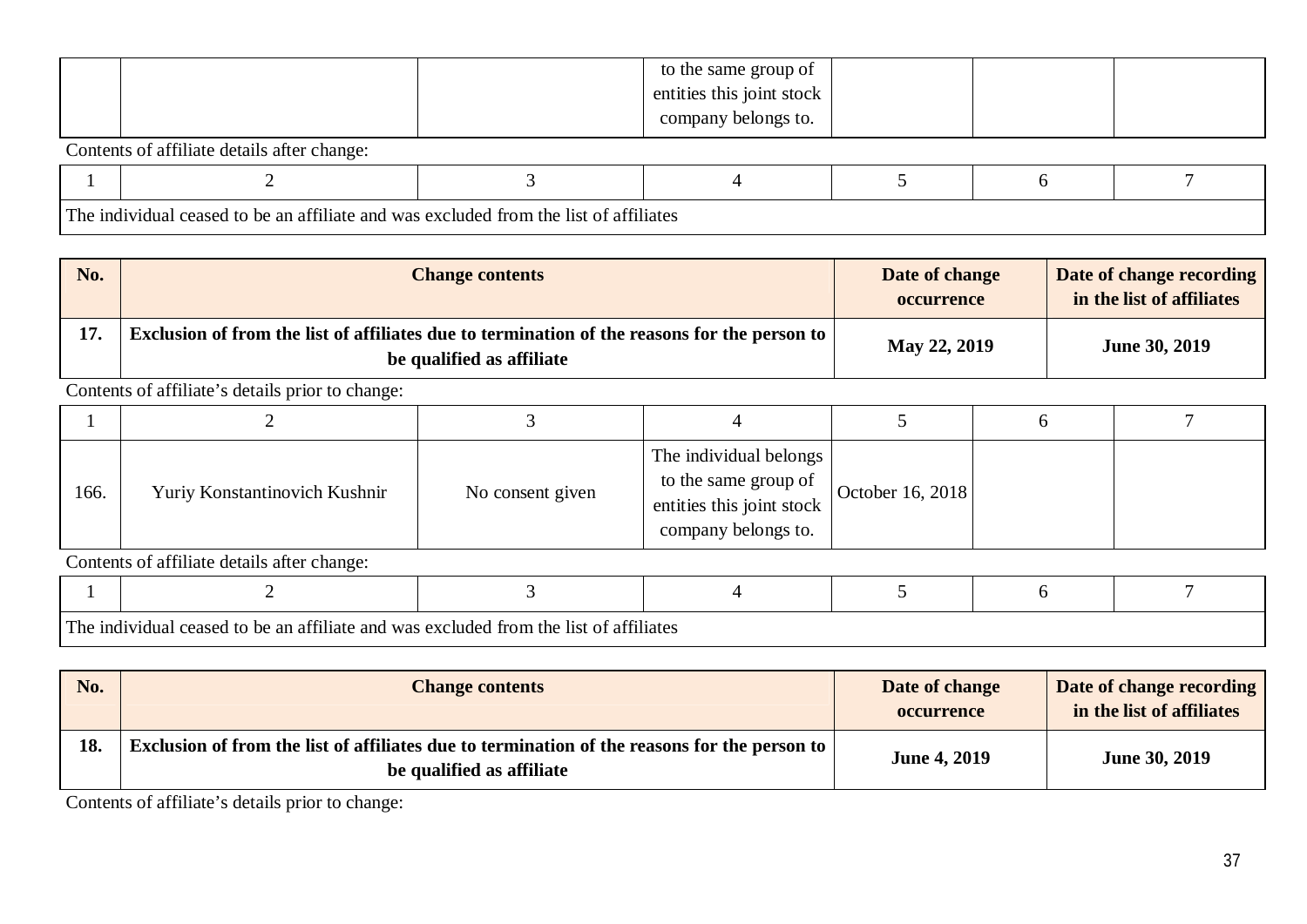| 106. | <b>Alexander Ilyich Gavrilov</b>            | No consent given | The individual belongs<br>to the same group of<br>entities this joint stock<br>company belongs to. | May 23, 2016 |  |  |  |  |  |
|------|---------------------------------------------|------------------|----------------------------------------------------------------------------------------------------|--------------|--|--|--|--|--|
|      | Contents of affiliate details after change: |                  |                                                                                                    |              |  |  |  |  |  |
|      |                                             |                  |                                                                                                    |              |  |  |  |  |  |

The individual ceased to be an affiliate and was excluded from the list of affiliates

| No. | <b>Change contents</b>                                                                                                    | Date of change<br><b>occurrence</b> | Date of change recording<br>in the list of affiliates |
|-----|---------------------------------------------------------------------------------------------------------------------------|-------------------------------------|-------------------------------------------------------|
| 19. | Exclusion of from the list of affiliates due to termination of the reasons for the person to<br>be qualified as affiliate | <b>June 20, 2019</b>                | June 30, 2019                                         |

Contents of affiliate's details prior to change:

| Timofey Viktorovich Ryabin | No consent given | The person belongs to   | May 7, 2019 |  |
|----------------------------|------------------|-------------------------|-------------|--|
|                            |                  | the same group of       |             |  |
|                            |                  | persons the Joint Stock |             |  |
|                            |                  | Company belongs to.     |             |  |

| Tha<br>I ceased to be an affiliate and was excluded from the list of affiliates<br>: individual |  |  |  |  |  |  |  |  |
|-------------------------------------------------------------------------------------------------|--|--|--|--|--|--|--|--|

| No. | <b>Change contents</b>                                                                       | Date of change<br><b>occurrence</b> | Date of change recording<br>in the list of affiliates |
|-----|----------------------------------------------------------------------------------------------|-------------------------------------|-------------------------------------------------------|
| 20. | Exclusion of from the list of affiliates due to termination of the reasons for the person to | <b>June 21, 2019</b>                | <b>June 30, 2019</b>                                  |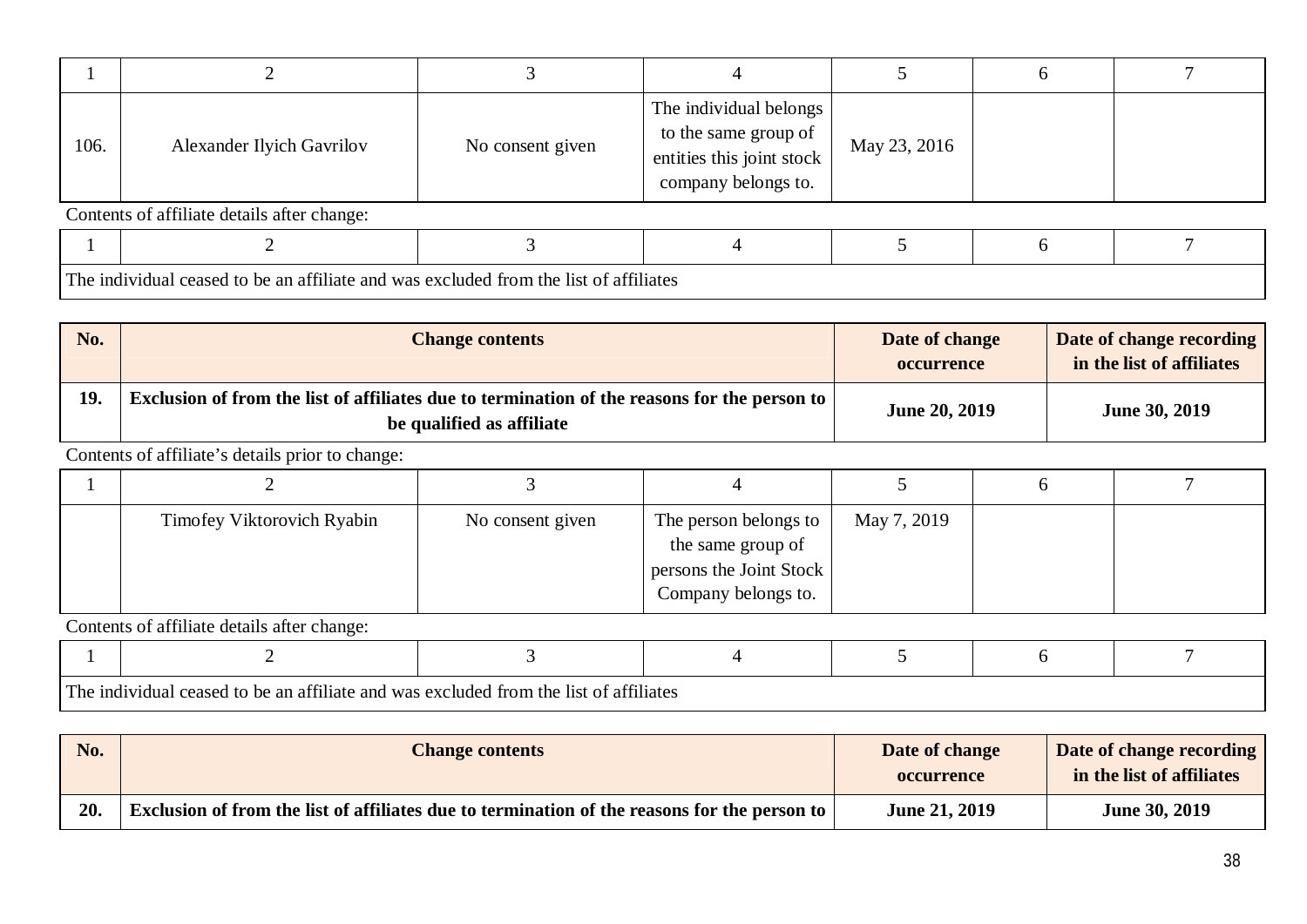| n.<br>w |  |
|---------|--|
|         |  |

| 171. | Maxim Sergeyevich Kondrashin | No consent given | The individual belongs<br>to the same group of<br>entities this joint stock<br>company belongs to. | March 30, 2019 |  |
|------|------------------------------|------------------|----------------------------------------------------------------------------------------------------|----------------|--|

Contents of affiliate details after change:

| The. | l to be an affiliate<br>: 1nd1v1d11a<br>ceased | and was excluded from the list on<br>of affiliates |  |  |
|------|------------------------------------------------|----------------------------------------------------|--|--|

| No. | <b>Change contents</b>                                                                                                           | Date of change<br><b>occurrence</b> | Date of change recording<br>in the list of affiliates |
|-----|----------------------------------------------------------------------------------------------------------------------------------|-------------------------------------|-------------------------------------------------------|
| 21. | <b>Exclusion of from the list of affiliates due to termination of the reasons for the person to</b><br>be qualified as affiliate | June 27, 2019                       | June 30, 2019                                         |

Contents of affiliate's details prior to change:

| 161. | Alexander Konstantinovich Melikhov       | No consent given | The entity belongs to<br>the same group of<br>entities this joint stock<br>company belongs to. | October 18, 2018 |  |
|------|------------------------------------------|------------------|------------------------------------------------------------------------------------------------|------------------|--|
|      | $\alpha$ , c course is a set of $\alpha$ |                  |                                                                                                |                  |  |

| The individual ceased to be an affiliate and was excluded from the list | $\sim$ $\sim$ 1.<br>c of affiliates |  |  |
|-------------------------------------------------------------------------|-------------------------------------|--|--|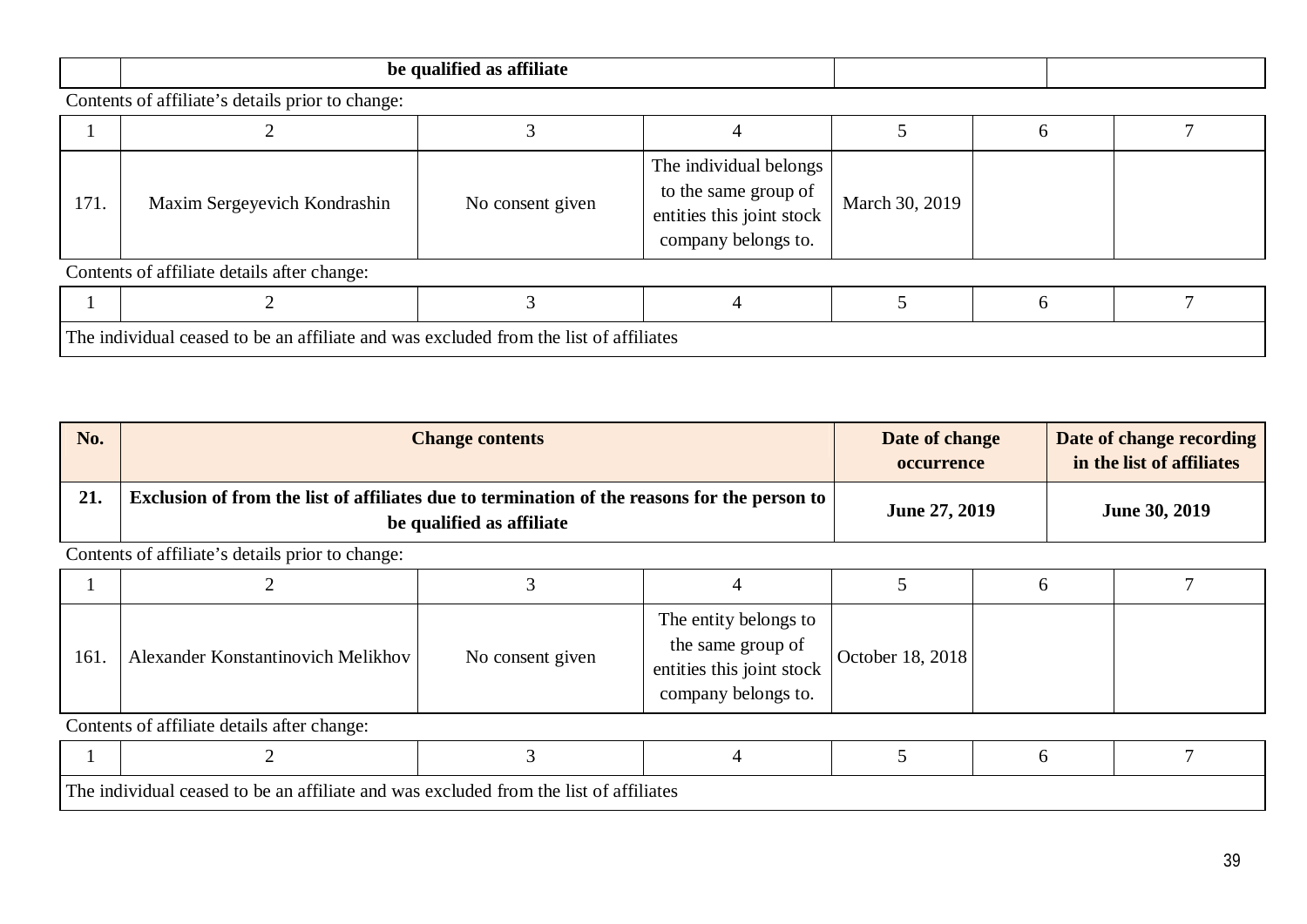| No.            | <b>Change contents</b>                                                                                |                                                                                                                                                       |                                                                   | Date of change<br>occurrence |   | Date of change recording<br>in the list of affiliates |  |
|----------------|-------------------------------------------------------------------------------------------------------|-------------------------------------------------------------------------------------------------------------------------------------------------------|-------------------------------------------------------------------|------------------------------|---|-------------------------------------------------------|--|
| 22.            |                                                                                                       | Inclusion of an entity/individual in the list of affiliates due to appearance of the reason<br>for the entity/individual to be qualified as affiliate |                                                                   | <b>June 14, 2019</b>         |   | June 30, 2019                                         |  |
|                | Contents of affiliate's details prior to change:                                                      |                                                                                                                                                       |                                                                   |                              |   |                                                       |  |
|                |                                                                                                       |                                                                                                                                                       | 4                                                                 | 5                            | 6 |                                                       |  |
|                | The entity/individual has not been an affiliate until its/his/her inclusion in the list of affiliates |                                                                                                                                                       |                                                                   |                              |   |                                                       |  |
|                | Contents of affiliate details after change:                                                           |                                                                                                                                                       |                                                                   |                              |   |                                                       |  |
|                |                                                                                                       | 3                                                                                                                                                     | 4                                                                 | 5                            | 6 |                                                       |  |
| $\overline{2}$ | Igor Dmitriyevich Alyushenko                                                                          | No consent given                                                                                                                                      | Member of the Board<br>of Directors of the joint<br>stock company | June 14, 2019                |   |                                                       |  |

| No. | <b>Change contents</b>                                                                                                                                | Date of change<br><b>occurrence</b> | Date of change recording<br>in the list of affiliates |
|-----|-------------------------------------------------------------------------------------------------------------------------------------------------------|-------------------------------------|-------------------------------------------------------|
| 23. | Inclusion of an entity/individual in the list of affiliates due to appearance of the reason<br>for the entity/individual to be qualified as affiliate | <b>June 14, 2019</b>                | <b>June 30, 2019</b>                                  |
|     | Contante of efficience details prior to obeness                                                                                                       |                                     |                                                       |

| m.<br>1 he<br>entit | 0.0011<br>'ındıvıdual<br>n∩t⊤<br>-nas<br>: been an aff | <sup>.</sup> 1nclus10n<br>tiliate until its/his/her | 1l1ates<br>11 S 1 |  |  |
|---------------------|--------------------------------------------------------|-----------------------------------------------------|-------------------|--|--|

| Mikhail Alexandrovich Bychko | No consent given | Member of the Board<br>of Directors of the joint<br>stock company | June 14, 2019 |  |
|------------------------------|------------------|-------------------------------------------------------------------|---------------|--|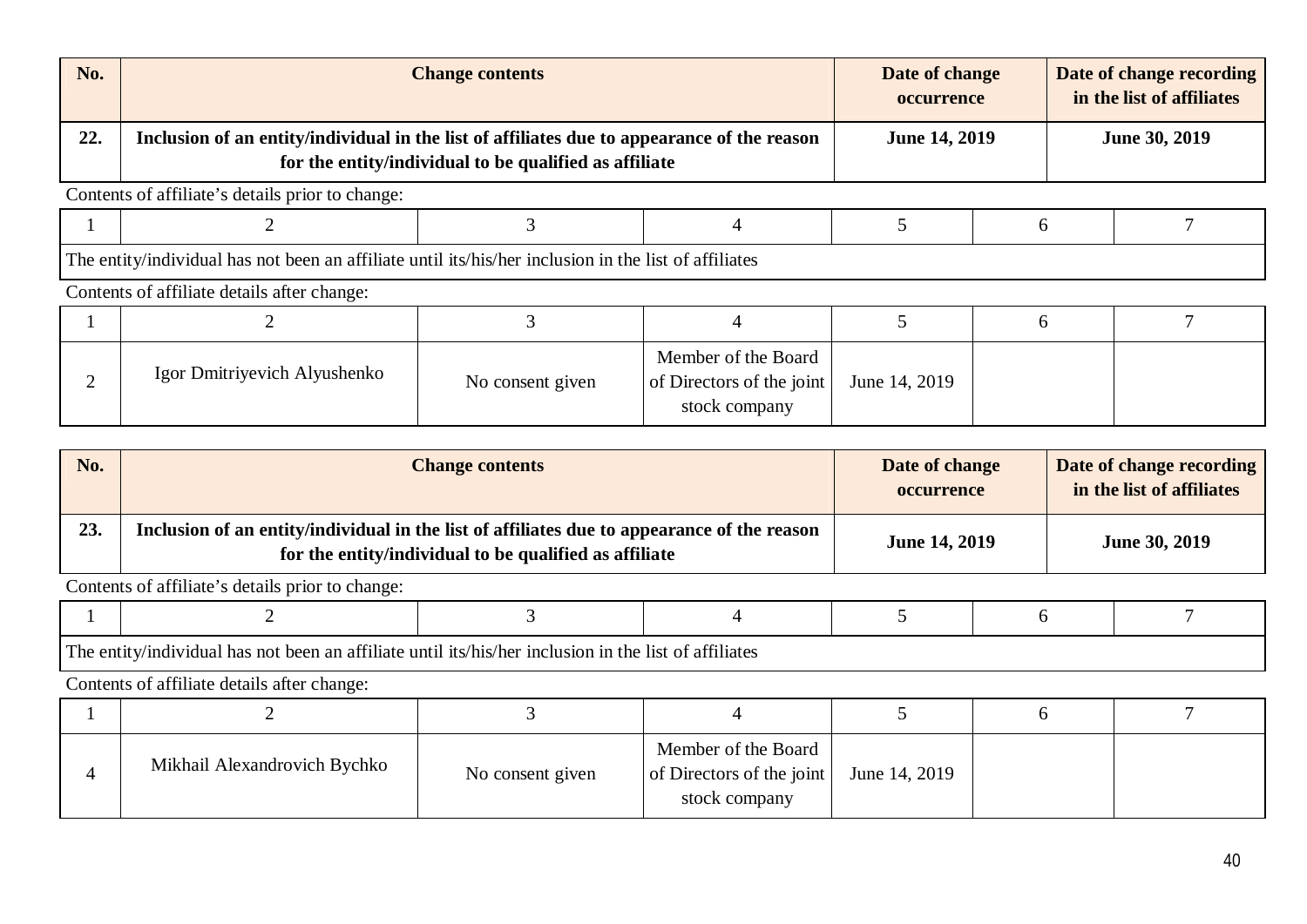| No. | <b>Change contents</b>                                                                                |                                                                                                                                                       |                                                                   | Date of change<br>occurrence |   | Date of change recording<br>in the list of affiliates |  |
|-----|-------------------------------------------------------------------------------------------------------|-------------------------------------------------------------------------------------------------------------------------------------------------------|-------------------------------------------------------------------|------------------------------|---|-------------------------------------------------------|--|
| 24. |                                                                                                       | Inclusion of an entity/individual in the list of affiliates due to appearance of the reason<br>for the entity/individual to be qualified as affiliate |                                                                   | <b>June 14, 2019</b>         |   | June 30, 2019                                         |  |
|     | Contents of affiliate's details prior to change:                                                      |                                                                                                                                                       |                                                                   |                              |   |                                                       |  |
|     |                                                                                                       |                                                                                                                                                       | 4                                                                 | 5                            | 6 |                                                       |  |
|     | The entity/individual has not been an affiliate until its/his/her inclusion in the list of affiliates |                                                                                                                                                       |                                                                   |                              |   |                                                       |  |
|     | Contents of affiliate details after change:                                                           |                                                                                                                                                       |                                                                   |                              |   |                                                       |  |
|     |                                                                                                       | 3                                                                                                                                                     | 4                                                                 |                              | 6 |                                                       |  |
|     | <b>Alexander Viktorovich Golovtsov</b>                                                                | No consent given                                                                                                                                      | Member of the Board<br>of Directors of the joint<br>stock company | June 14, 2019                |   |                                                       |  |

| No. | <b>Change contents</b>                                                                                                                                | Date of change<br><b>occurrence</b> | Date of change recording<br>in the list of affiliates |
|-----|-------------------------------------------------------------------------------------------------------------------------------------------------------|-------------------------------------|-------------------------------------------------------|
| 25. | Inclusion of an entity/individual in the list of affiliates due to appearance of the reason<br>for the entity/individual to be qualified as affiliate | <b>June 14, 2019</b>                | June 30, 2019                                         |

| m<br>l≏mf | //individual has not<br>aliate.<br>-neen<br>ı an att | e until its/his/her inclusion<br>tηa | affiliates<br>-l1St<br>ΩT |  |  |
|-----------|------------------------------------------------------|--------------------------------------|---------------------------|--|--|

| 10 | Alexander Yuryevich Korneyev | No consent given | Member of the Board<br>of Directors of the joint<br>stock company | June 14, 2019 |  |
|----|------------------------------|------------------|-------------------------------------------------------------------|---------------|--|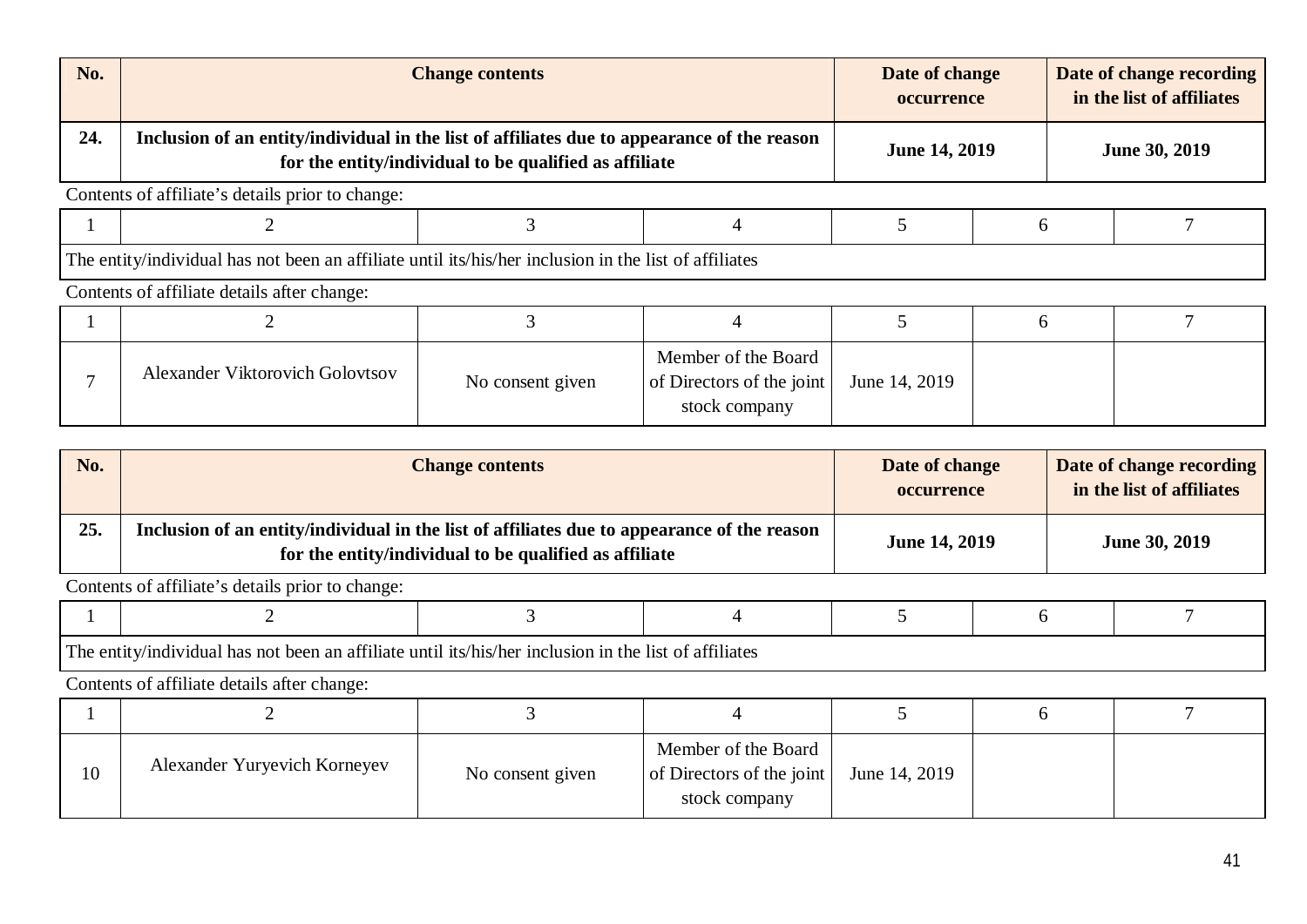| No. | <b>Change contents</b>                                                                                                                                |                  |                                                                   | Date of change<br>occurrence |                      | Date of change recording<br>in the list of affiliates |  |
|-----|-------------------------------------------------------------------------------------------------------------------------------------------------------|------------------|-------------------------------------------------------------------|------------------------------|----------------------|-------------------------------------------------------|--|
| 26. | Inclusion of an entity/individual in the list of affiliates due to appearance of the reason<br>for the entity/individual to be qualified as affiliate |                  | <b>June 14, 2019</b>                                              |                              | <b>June 30, 2019</b> |                                                       |  |
|     | Contents of affiliate's details prior to change:                                                                                                      |                  |                                                                   |                              |                      |                                                       |  |
|     |                                                                                                                                                       | 3                | 4                                                                 | 5                            | 6                    |                                                       |  |
|     | The entity/individual has not been an affiliate until its/his/her inclusion in the list of affiliates                                                 |                  |                                                                   |                              |                      |                                                       |  |
|     | Contents of affiliate details after change:                                                                                                           |                  |                                                                   |                              |                      |                                                       |  |
|     |                                                                                                                                                       | 3                | 4                                                                 | 5                            | 6                    |                                                       |  |
| 9   | <b>Andrey Vladimirovich Morozov</b>                                                                                                                   | No consent given | Member of the Board<br>of Directors of the joint<br>stock company | June 14, 2019                |                      |                                                       |  |
|     |                                                                                                                                                       |                  |                                                                   |                              |                      |                                                       |  |

| No. | <b>Change contents</b>                                                                                                                                | Date of change<br><b>occurrence</b> | Date of change recording<br>in the list of affiliates |
|-----|-------------------------------------------------------------------------------------------------------------------------------------------------------|-------------------------------------|-------------------------------------------------------|
| 27. | Inclusion of an entity/individual in the list of affiliates due to appearance of the reason<br>for the entity/individual to be qualified as affiliate | <b>June 7, 2019</b>                 | June 30, 2019                                         |

| $\mathbf{r}$<br>Ant 11 | ∙ר∙י<br>⊢an att <sup>.</sup><br>//1nd1v1dual<br>filiate<br>s not -<br>- heen<br>็ has | e until its/his/her<br>inclusion<br>1 n<br>the | $\sim$ $\sim$ 1.<br>. of affiliates<br>-11St |  |  |
|------------------------|---------------------------------------------------------------------------------------|------------------------------------------------|----------------------------------------------|--|--|

| 16. | <b>Dmitry Stanislavovich Rudakov</b> | No consent given | Member of the<br>Collegial Executive<br><b>Body</b> | <b>June 7, 2019</b> |  |
|-----|--------------------------------------|------------------|-----------------------------------------------------|---------------------|--|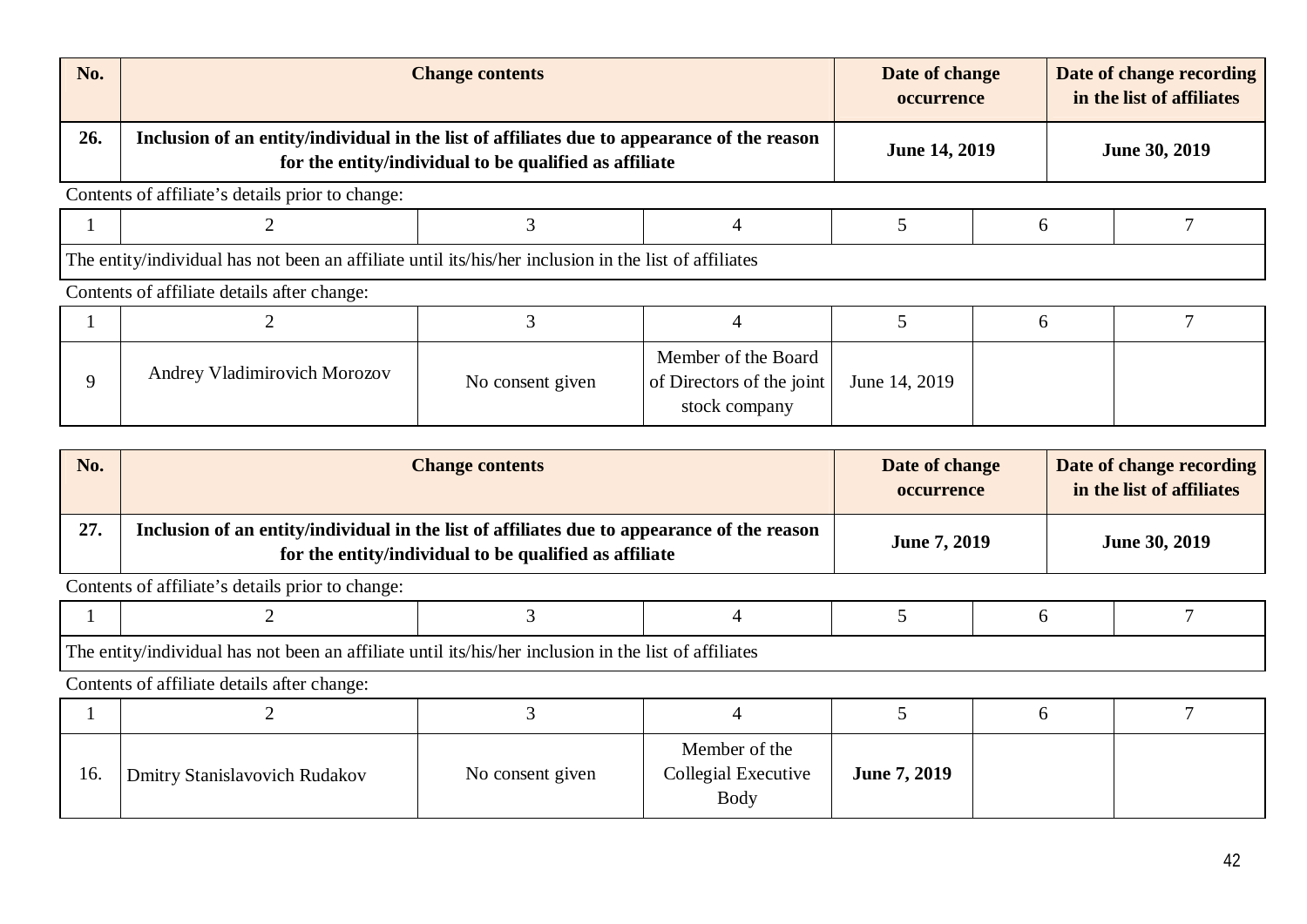| No. | <b>Change contents</b>                                                                                                                                |                  |                                              | Date of change<br>occurrence |   | Date of change recording<br>in the list of affiliates |               |  |  |
|-----|-------------------------------------------------------------------------------------------------------------------------------------------------------|------------------|----------------------------------------------|------------------------------|---|-------------------------------------------------------|---------------|--|--|
| 28. | Inclusion of an entity/individual in the list of affiliates due to appearance of the reason<br>for the entity/individual to be qualified as affiliate |                  |                                              | 07.06.2019                   |   | 30.06.2019                                            |               |  |  |
|     | Contents of affiliate's details prior to change:                                                                                                      |                  |                                              |                              |   |                                                       |               |  |  |
|     |                                                                                                                                                       | 3                | 4                                            | 5                            | 6 |                                                       | $\mathcal{I}$ |  |  |
|     | The entity/individual has not been an affiliate until its/his/her inclusion in the list of affiliates                                                 |                  |                                              |                              |   |                                                       |               |  |  |
|     | Contents of affiliate details after change:                                                                                                           |                  |                                              |                              |   |                                                       |               |  |  |
|     | 2                                                                                                                                                     | 3                | 4                                            | 5                            | 6 |                                                       |               |  |  |
| 17. | Marina Mikhailovna Trofimova                                                                                                                          | No consent given | Member of the<br>Collegial Executive<br>Body | June 7, 2019                 |   |                                                       |               |  |  |
| No. | Date of change<br>Date of change recording<br><b>Change contents</b>                                                                                  |                  |                                              |                              |   |                                                       |               |  |  |

| No.  |                                                                                                                                                       | <b>Change contents</b> |                                                |                       | Date of change<br><b>occurrence</b> | Date of change recording<br>in the list of affiliates |  |  |  |
|------|-------------------------------------------------------------------------------------------------------------------------------------------------------|------------------------|------------------------------------------------|-----------------------|-------------------------------------|-------------------------------------------------------|--|--|--|
| 29.  | Inclusion of an entity/individual in the list of affiliates due to appearance of the reason<br>for the entity/individual to be qualified as affiliate |                        |                                                | April 18, 2019.       |                                     | <b>June 30, 2019</b>                                  |  |  |  |
|      | Contents of affiliate's details prior to change:                                                                                                      |                        |                                                |                       |                                     |                                                       |  |  |  |
|      |                                                                                                                                                       |                        |                                                |                       | 6                                   |                                                       |  |  |  |
|      | The entity/individual has not been an affiliate until its/his/her inclusion in the list of affiliates                                                 |                        |                                                |                       |                                     |                                                       |  |  |  |
|      | Contents of affiliate details after change:                                                                                                           |                        |                                                |                       |                                     |                                                       |  |  |  |
|      |                                                                                                                                                       |                        |                                                |                       | 6                                   |                                                       |  |  |  |
| 111. | Elena Nikolayevna Stelnova                                                                                                                            | No consent given       | The individual belongs<br>to the same group of | <b>April 18, 2019</b> |                                     |                                                       |  |  |  |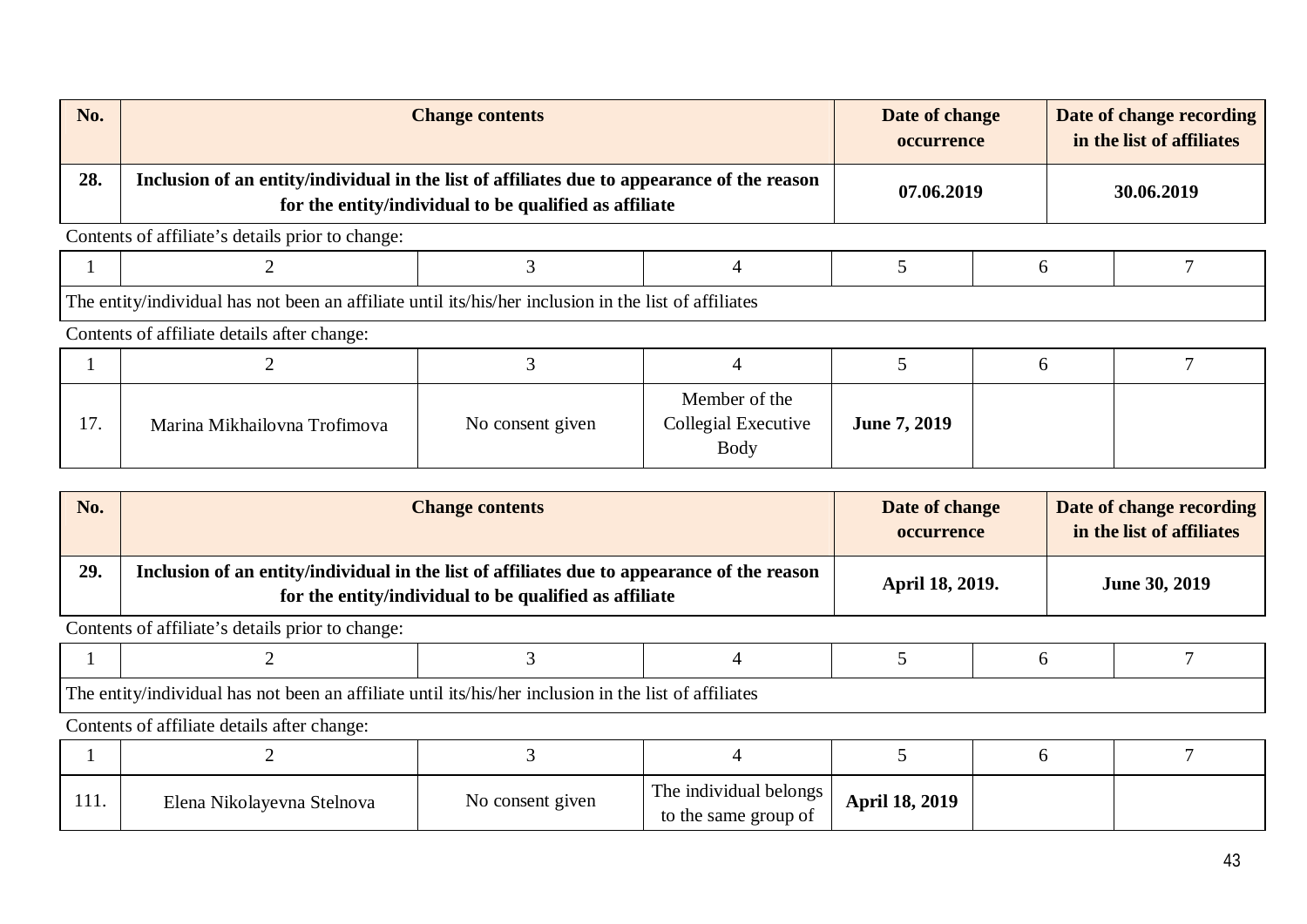|  | entities this joint<br>stock |  |  |
|--|------------------------------|--|--|
|  | company<br>elongs to.<br>ັ   |  |  |

| No. |                                                                                                                                                       | <b>Change contents</b>       |                                                                                                |                                                       | Date of change<br>occurrence |  | Date of change recording<br>in the list of affiliates |  |
|-----|-------------------------------------------------------------------------------------------------------------------------------------------------------|------------------------------|------------------------------------------------------------------------------------------------|-------------------------------------------------------|------------------------------|--|-------------------------------------------------------|--|
| 30. | Inclusion of an entity/individual in the list of affiliates due to appearance of the reason<br>for the entity/individual to be qualified as affiliate | May 7, 2019                  |                                                                                                |                                                       | June 30, 2019                |  |                                                       |  |
|     | Contents of affiliate's details prior to change:                                                                                                      |                              |                                                                                                |                                                       |                              |  |                                                       |  |
|     | 2                                                                                                                                                     | 3                            | 4                                                                                              | 5                                                     | 6                            |  |                                                       |  |
|     | The entity/individual has not been an affiliate until its/his/her inclusion in the list of affiliates                                                 |                              |                                                                                                |                                                       |                              |  |                                                       |  |
|     | Contents of affiliate details after change:                                                                                                           |                              |                                                                                                |                                                       |                              |  |                                                       |  |
|     | $\overline{2}$                                                                                                                                        | 3                            |                                                                                                | 5                                                     | 6                            |  |                                                       |  |
|     | Timofey Viktorovich Ryabin                                                                                                                            | No consent given             | The entity belongs to<br>the same group of<br>entities this joint stock<br>company belongs to. | May 7, 2019                                           |                              |  |                                                       |  |
|     |                                                                                                                                                       |                              |                                                                                                |                                                       |                              |  |                                                       |  |
| No. | <b>Change contents</b>                                                                                                                                | Date of change<br>occurrence |                                                                                                | Date of change recording<br>in the list of affiliates |                              |  |                                                       |  |

|                                             |                                                                                                       |                                                                                                                                                       |  |  | occurrence   | in the list of affiliates |  |  |
|---------------------------------------------|-------------------------------------------------------------------------------------------------------|-------------------------------------------------------------------------------------------------------------------------------------------------------|--|--|--------------|---------------------------|--|--|
| 31.                                         |                                                                                                       | Inclusion of an entity/individual in the list of affiliates due to appearance of the reason<br>for the entity/individual to be qualified as affiliate |  |  | May 15, 2019 | June 30, 2019             |  |  |
|                                             | Contents of affiliate's details prior to change:                                                      |                                                                                                                                                       |  |  |              |                           |  |  |
|                                             |                                                                                                       |                                                                                                                                                       |  |  |              |                           |  |  |
|                                             | The entity/individual has not been an affiliate until its/his/her inclusion in the list of affiliates |                                                                                                                                                       |  |  |              |                           |  |  |
| Contents of affiliate details after change: |                                                                                                       |                                                                                                                                                       |  |  |              |                           |  |  |
|                                             |                                                                                                       |                                                                                                                                                       |  |  |              |                           |  |  |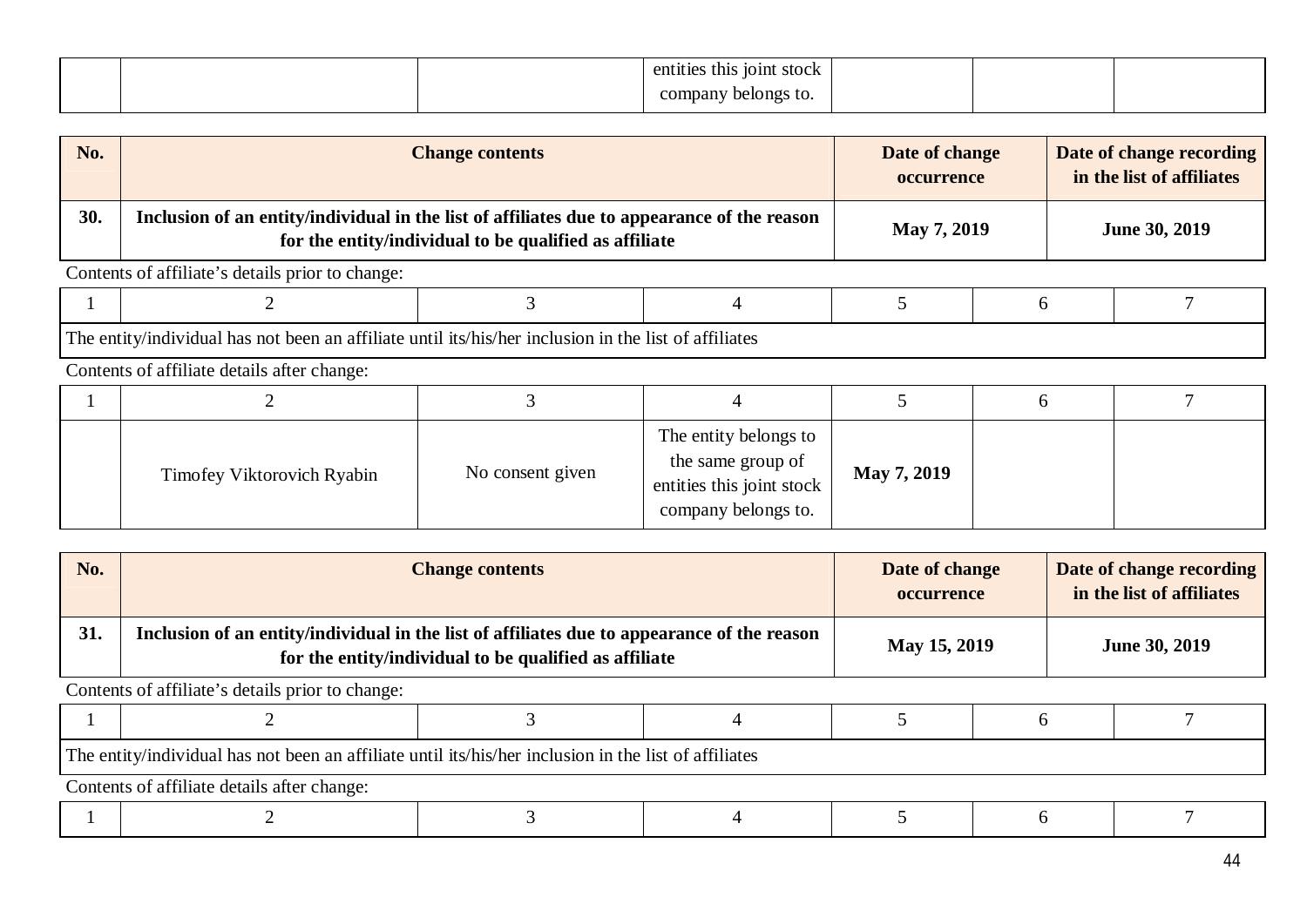| 136. | Alexander Alexandrovich<br>Sevastyanov | No consent given | The individual belongs<br>to the same group of<br>entities this joint stock<br>company belongs to. | May 15, 2019 |  |  |
|------|----------------------------------------|------------------|----------------------------------------------------------------------------------------------------|--------------|--|--|
|------|----------------------------------------|------------------|----------------------------------------------------------------------------------------------------|--------------|--|--|

| No. | <b>Change contents</b>                                                                                |                                                                                                                                                       |                                                                             | Date of change<br>occurrence |              |  | Date of change recording<br>in the list of affiliates |  |
|-----|-------------------------------------------------------------------------------------------------------|-------------------------------------------------------------------------------------------------------------------------------------------------------|-----------------------------------------------------------------------------|------------------------------|--------------|--|-------------------------------------------------------|--|
| 32. |                                                                                                       | Inclusion of an entity/individual in the list of affiliates due to appearance of the reason<br>for the entity/individual to be qualified as affiliate |                                                                             |                              | May 17, 2019 |  | <b>June 30, 2019</b>                                  |  |
|     | Contents of affiliate's details prior to change:                                                      |                                                                                                                                                       |                                                                             |                              |              |  |                                                       |  |
|     |                                                                                                       |                                                                                                                                                       |                                                                             |                              | 6            |  |                                                       |  |
|     | The entity/individual has not been an affiliate until its/his/her inclusion in the list of affiliates |                                                                                                                                                       |                                                                             |                              |              |  |                                                       |  |
|     | Contents of affiliate details after change:                                                           |                                                                                                                                                       |                                                                             |                              |              |  |                                                       |  |
|     |                                                                                                       |                                                                                                                                                       |                                                                             |                              | 6            |  |                                                       |  |
| 36. | <b>YugStroyMontazh Limited Liability</b><br>Company                                                   | <b>Russian Federation, Rostov</b><br>Region,<br>$R^{otay-on-Don}$                                                                                     | The individual belongs<br>to the same group of<br>entities this joint stock | May 17, 2019                 |              |  |                                                       |  |

| No. | <b>Change contents</b>                                                                                                                                | Date of change<br>occurrence | Date of change recording<br>in the list of affiliates |  |  |  |  |  |  |
|-----|-------------------------------------------------------------------------------------------------------------------------------------------------------|------------------------------|-------------------------------------------------------|--|--|--|--|--|--|
| 33. | Inclusion of an entity/individual in the list of affiliates due to appearance of the reason<br>for the entity/individual to be qualified as affiliate | <b>June 21, 2019</b>         | June 30, 2019                                         |  |  |  |  |  |  |
|     | Contents of affiliate's details prior to change:                                                                                                      |                              |                                                       |  |  |  |  |  |  |

company belongs to.

Rostov-on-Don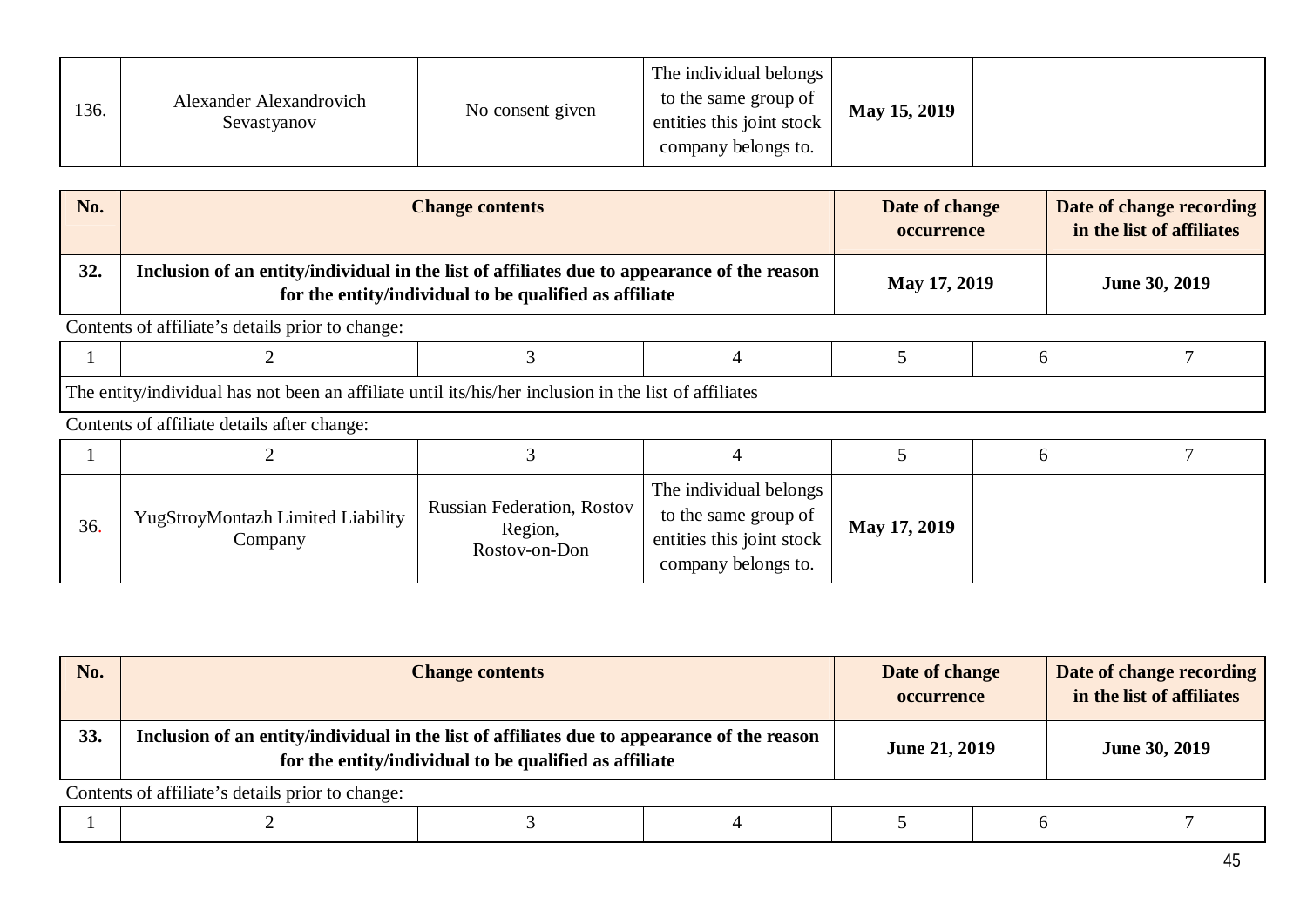## The entity/individual has not been an affiliate until its/his/her inclusion in the list of affiliates

Contents of affiliate details after change:

| 141. | Dmitry Borisovich Akopyan | No consent given | The entity belongs to<br>the same group of<br>entities this joint stock<br>company belongs to. | <b>June 21, 2019</b> |  |
|------|---------------------------|------------------|------------------------------------------------------------------------------------------------|----------------------|--|

| No. | <b>Change contents</b>                                                                                                                                | Date of change<br><b>occurrence</b> | Date of change recording<br>in the list of affiliates |
|-----|-------------------------------------------------------------------------------------------------------------------------------------------------------|-------------------------------------|-------------------------------------------------------|
| 34. | Inclusion of an entity/individual in the list of affiliates due to appearance of the reason<br>for the entity/individual to be qualified as affiliate | 22.05.2019                          | 30.06.2019                                            |

Contents of affiliate's details prior to change:

| $T_{\rm{he}}$<br>ent⊾ | $\sim$ $\sim$ $\sim$<br>dividual<br>$n_{\Omega}$<br>-nas<br>111216ء<br>- an<br>heen<br>-atı<br>.nc | 7/his/her inclusion ).<br>1r<br>the<br>until<br>11 C | `attiliate.<br>-11ST |  |  |
|-----------------------|----------------------------------------------------------------------------------------------------|------------------------------------------------------|----------------------|--|--|

| 168. | Maria Alexandrovna Yershova | No consent given | The individual belongs<br>to the same group of<br>entities this joint stock<br>company belongs to. | May 22, 2019 |  |
|------|-----------------------------|------------------|----------------------------------------------------------------------------------------------------|--------------|--|

| No. | <b>Change contents</b>                                                                                                                                | Date of change<br><b>occurrence</b> | Date of change recording<br>in the list of affiliates |
|-----|-------------------------------------------------------------------------------------------------------------------------------------------------------|-------------------------------------|-------------------------------------------------------|
| 35. | Inclusion of an entity/individual in the list of affiliates due to appearance of the reason<br>for the entity/individual to be qualified as affiliate | <b>June 4, 2019</b>                 | June 30, 2019                                         |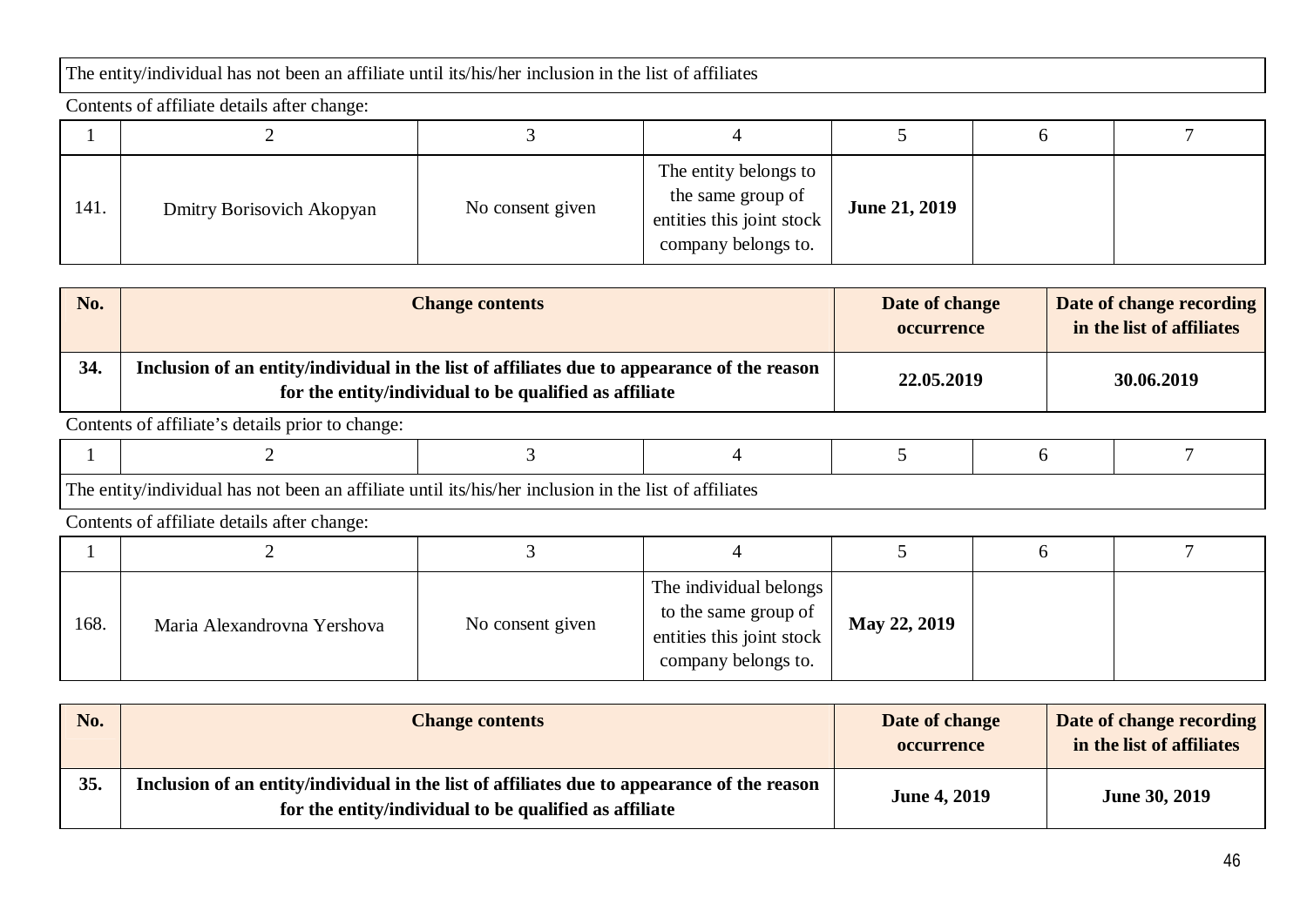| $Tha$ . | $\sim$<br>e entity/individual<br>has<br>not<br>111ate<br>an<br>heen.<br>аг | l its/his/her incl<br>: lusion<br>1n<br>until<br>the.<br>ւււա | attiliates:<br>$\sim$ +<br>-list |  |  |
|---------|----------------------------------------------------------------------------|---------------------------------------------------------------|----------------------------------|--|--|

Contents of affiliate details after change:

| 108. | Igor Nikolayevich Shishigin | No consent given | The individual belongs<br>to the same group of<br>entities this joint stock<br>company belongs to. | June 4, 2019 |  |
|------|-----------------------------|------------------|----------------------------------------------------------------------------------------------------|--------------|--|

| No. | <b>Change contents</b>                                                                                                                                | Date of change<br><b>occurrence</b> | Date of change recording<br>in the list of affiliates |
|-----|-------------------------------------------------------------------------------------------------------------------------------------------------------|-------------------------------------|-------------------------------------------------------|
| 36. | Inclusion of an entity/individual in the list of affiliates due to appearance of the reason<br>for the entity/individual to be qualified as affiliate | June 20, 2019                       | June 30, 2019                                         |

Contents of affiliate's details prior to change:

| l mu<br>ി h≙ ≙nt1t | $\sim$ $\sim$ $\sim$ $\sim$<br>tww.hv/1171<br>al hac not heen an att | attılıqta untıl ite/hie/har -<br>r inelueion in the liet. | t ot attılıatec |  |  |
|--------------------|----------------------------------------------------------------------|-----------------------------------------------------------|-----------------|--|--|

The entity/individual has not been an affiliate until its/his/her inclusion in the list of affiliates

| 104. | Volgograd Interdistrict Electric<br>Power Grids Public Joint Stock<br>Company | Russian Federation,<br>Volgograd | The individual belongs<br>to the same group of<br>entities this joint stock<br>company belongs to. | June 20, 2019 |  |
|------|-------------------------------------------------------------------------------|----------------------------------|----------------------------------------------------------------------------------------------------|---------------|--|

| No. | <b>Change contents</b> | Date of change    | Date of change recording  |
|-----|------------------------|-------------------|---------------------------|
|     |                        | <b>occurrence</b> | in the list of affiliates |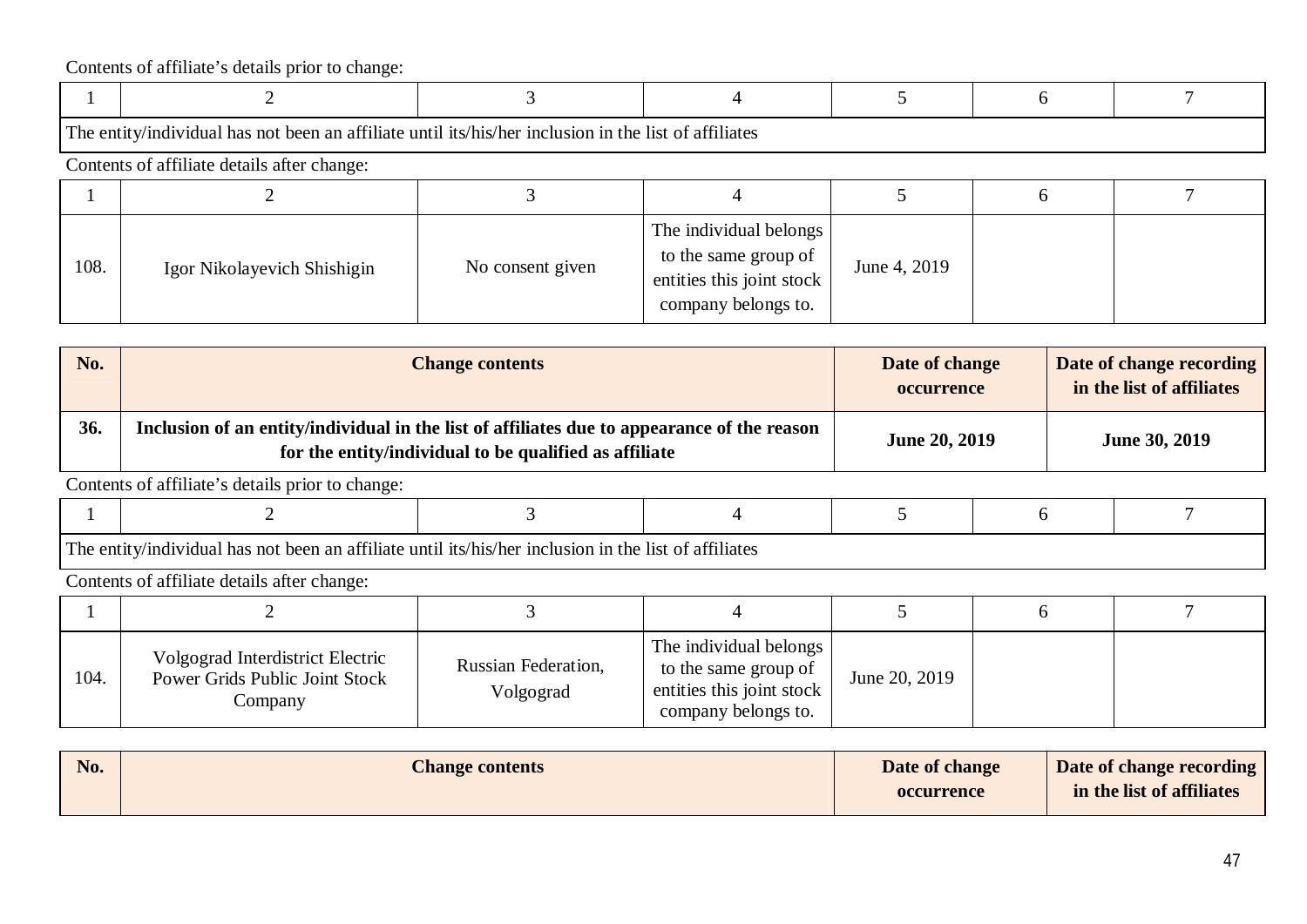| 37.        | Inclusion of an entity/individual in the list of affiliates due to appearance of the reason           | for the entity/individual to be qualified as affiliate |                                                                                                    | <b>June 20, 2019</b>         |   | June 30, 2019                                         |
|------------|-------------------------------------------------------------------------------------------------------|--------------------------------------------------------|----------------------------------------------------------------------------------------------------|------------------------------|---|-------------------------------------------------------|
|            | Contents of affiliate's details prior to change:                                                      |                                                        |                                                                                                    |                              |   |                                                       |
|            | 2                                                                                                     | 3                                                      | 4                                                                                                  | 5                            | 6 | 7                                                     |
|            | The entity/individual has not been an affiliate until its/his/her inclusion in the list of affiliates |                                                        |                                                                                                    |                              |   |                                                       |
|            | Contents of affiliate details after change:                                                           |                                                        |                                                                                                    |                              |   |                                                       |
|            |                                                                                                       | 3                                                      | 4                                                                                                  | 5                            | 6 | 7                                                     |
| 173.       | Vyacheslav Viktorovich Sizov                                                                          | No consent given                                       | The individual belongs<br>to the same group of<br>entities this joint stock<br>company belongs to. | June 20, 2019                |   |                                                       |
| <b>No.</b> |                                                                                                       | <b>Change contents</b>                                 |                                                                                                    | Date of change<br>occurrence |   | Date of change recording<br>in the list of affiliates |
| 38.        | Inclusion of an entity/individual in the list of affiliates due to appearance of the reason           | for the entity/individual to be qualified as affiliate |                                                                                                    | June 25, 2019                |   | June 30, 2019                                         |
|            | Contents of affiliate's details prior to change:                                                      |                                                        |                                                                                                    |                              |   |                                                       |
|            | $\overline{2}$                                                                                        | 3                                                      | 4                                                                                                  | 5                            | 6 | 7                                                     |
|            | The entity/individual has not been an affiliate until its/his/her inclusion in the list of affiliates |                                                        |                                                                                                    |                              |   |                                                       |
|            | Contents of affiliate details after change:                                                           |                                                        |                                                                                                    |                              |   |                                                       |
|            |                                                                                                       | 3                                                      | 4                                                                                                  | 5                            | 6 | 7                                                     |

**No. Change contents Date of change Date of change Date of change Date of change recording** 

The entity belongs to the same group of entities this joint stock company belongs to.

June 25, 2019

174 | Andrey Mikhailovich Yepifanov | No consent given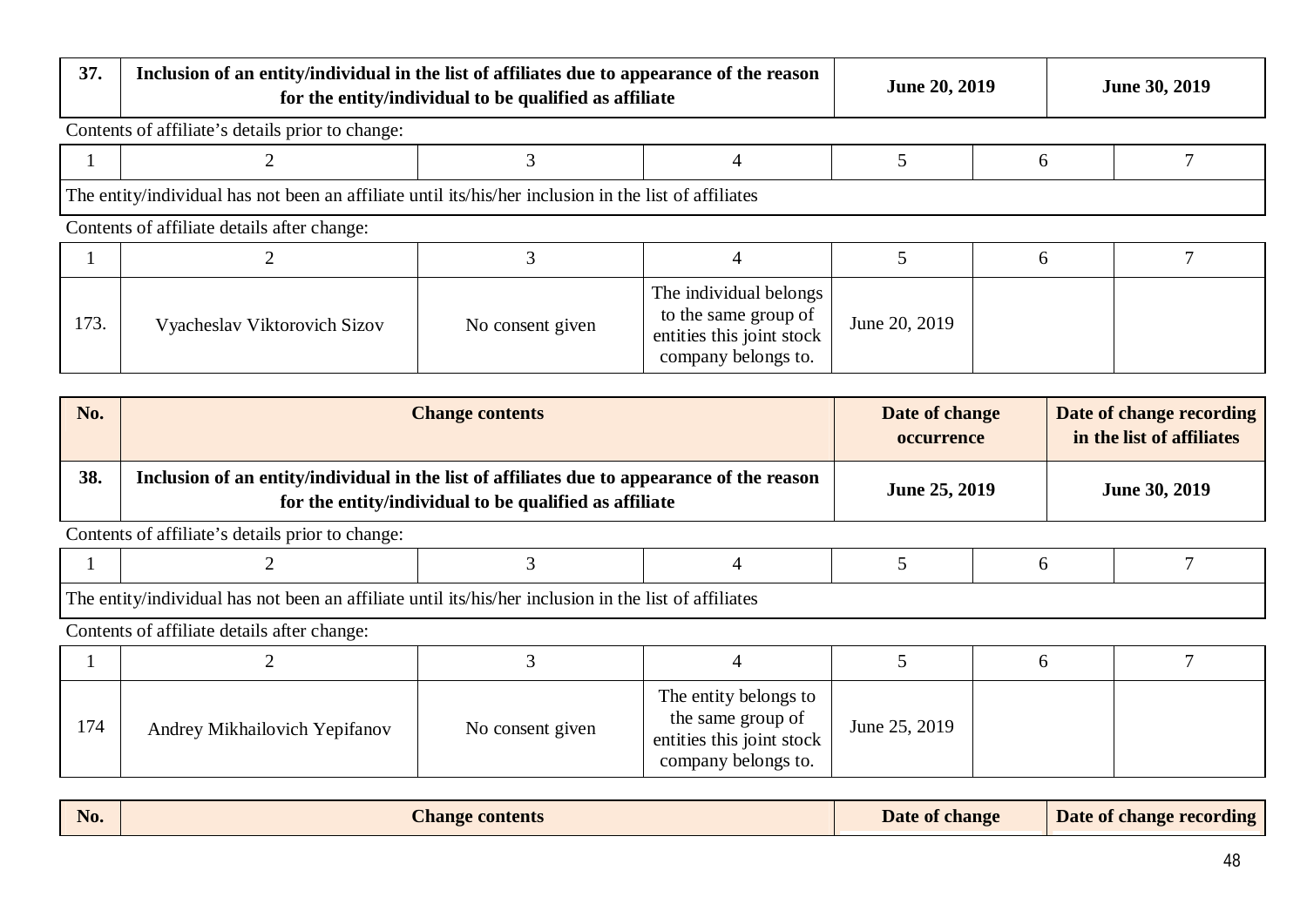|     |                                                                                                                                                       |                  |                                                                                                    | occurrence    |   |  | in the list of affiliates |
|-----|-------------------------------------------------------------------------------------------------------------------------------------------------------|------------------|----------------------------------------------------------------------------------------------------|---------------|---|--|---------------------------|
| 39. | Inclusion of an entity/individual in the list of affiliates due to appearance of the reason<br>for the entity/individual to be qualified as affiliate |                  |                                                                                                    | June 21, 2019 |   |  | June 30, 2019             |
|     | Contents of affiliate's details prior to change:                                                                                                      |                  |                                                                                                    |               |   |  |                           |
|     |                                                                                                                                                       | 3                | 4                                                                                                  | 5             | 6 |  |                           |
|     | The entity/individual has not been an affiliate until its/his/her inclusion in the list of affiliates                                                 |                  |                                                                                                    |               |   |  |                           |
|     | Contents of affiliate details after change:                                                                                                           |                  |                                                                                                    |               |   |  |                           |
|     |                                                                                                                                                       | 3                |                                                                                                    |               | 6 |  |                           |
| 163 | Viktor Vyacheslavovich Yelagin                                                                                                                        | No consent given | The individual belongs<br>to the same group of<br>entities this joint stock<br>company belongs to. | June 21, 2019 |   |  |                           |

| No. | <b>Change contents</b>                                                                                                                                | Date of change<br><b>occurrence</b> | Date of change recording<br>in the list of affiliates |
|-----|-------------------------------------------------------------------------------------------------------------------------------------------------------|-------------------------------------|-------------------------------------------------------|
| 40. | Inclusion of an entity/individual in the list of affiliates due to appearance of the reason<br>for the entity/individual to be qualified as affiliate | June 27, 2019                       | <b>June 30, 2019</b>                                  |
|     |                                                                                                                                                       |                                     |                                                       |

The entity/individual has not been an affiliate until its/his/her inclusion in the list of affiliates

| 175 | Aleksey Vladimirovitch Soldatenko | No consent given | Member of the Board<br>of Directors of the joint $\vert$ June 27, 2019<br>stock company |  |  |
|-----|-----------------------------------|------------------|-----------------------------------------------------------------------------------------|--|--|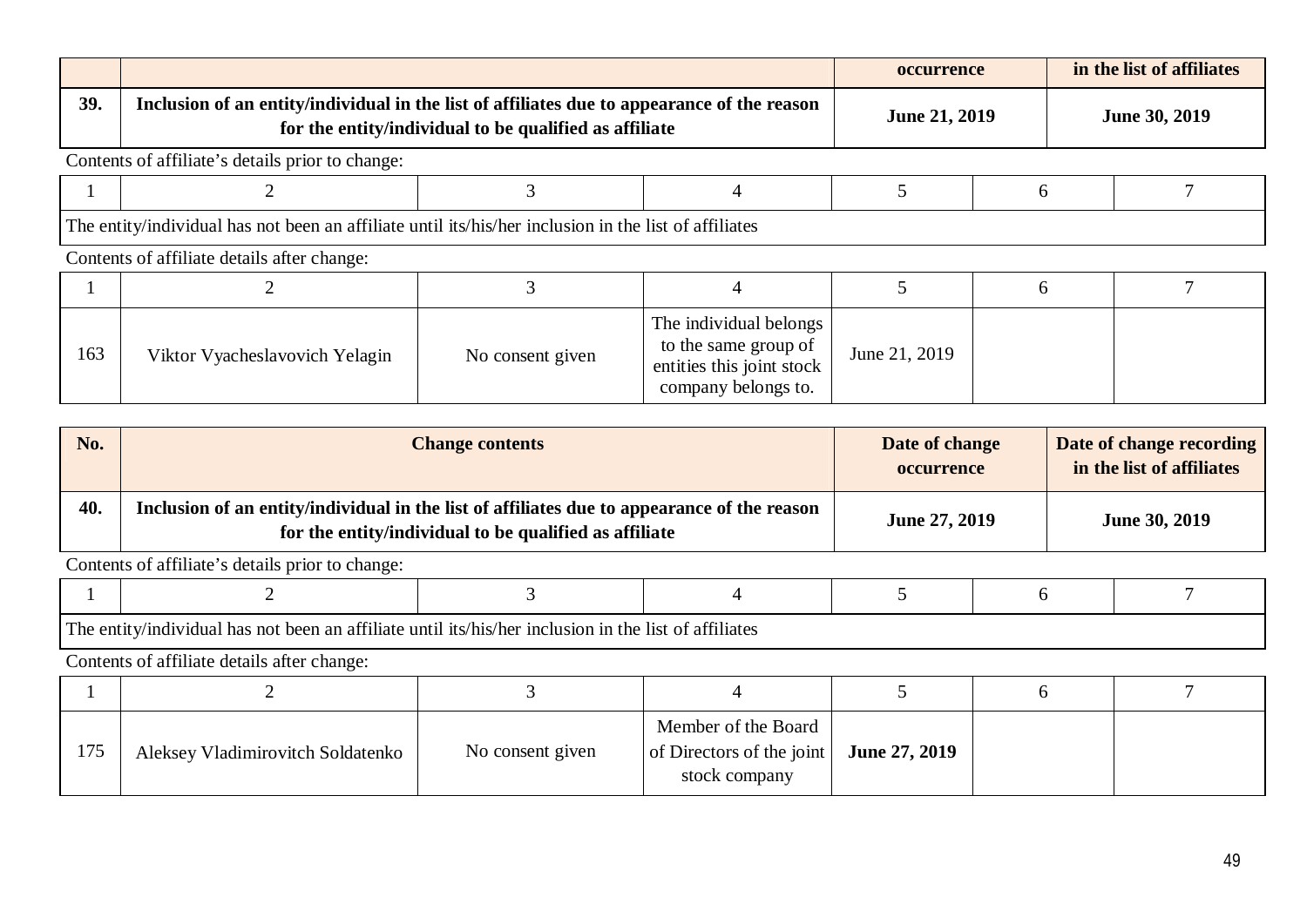| No. | <b>Change contents</b>                           | Date of change<br>occurrence                 |                                                                                                                                                                                                                                                                      |                                | Date of change recording<br>in the list of affiliates |               |   |
|-----|--------------------------------------------------|----------------------------------------------|----------------------------------------------------------------------------------------------------------------------------------------------------------------------------------------------------------------------------------------------------------------------|--------------------------------|-------------------------------------------------------|---------------|---|
| 41. |                                                  | Change in the location of affiliate          |                                                                                                                                                                                                                                                                      | <b>February 11, 2019</b>       |                                                       | June 30, 2019 |   |
|     | Contents of affiliate's details prior to change: |                                              |                                                                                                                                                                                                                                                                      |                                |                                                       |               |   |
|     | 2                                                | 3                                            | $\overline{4}$                                                                                                                                                                                                                                                       | 5                              |                                                       | 6             | 7 |
| 20. | Pskovenergoagent Joint Stock Company             | 180006, Pskov<br>Staro-Textilnaya St.,<br>32 | The entity has the right<br>to dispose of more than<br>20 percent of the total<br>number of votes<br>attaching to voting<br>shares of this joint<br>stock company.<br>The entity belongs to<br>the same group of<br>entities this joint stock<br>company belongs to. | April 1, 2008<br>April 1, 2008 |                                                       |               |   |
|     | Contents of affiliate details after change:      |                                              |                                                                                                                                                                                                                                                                      |                                |                                                       |               |   |
|     |                                                  |                                              |                                                                                                                                                                                                                                                                      |                                |                                                       |               |   |

| 19. | Pskovenergoagent Joint Stock Company | Russia, Pskov Region,<br>Pskov City | The entity has the right<br>to dispose of more than<br>20 percent of the total<br>number of votes<br>attaching to voting<br>shares of this joint<br>stock company. | April 1, 2008 |  |
|-----|--------------------------------------|-------------------------------------|--------------------------------------------------------------------------------------------------------------------------------------------------------------------|---------------|--|
|     |                                      |                                     | The entity belongs to<br>the same group of<br>entities this joint stock                                                                                            |               |  |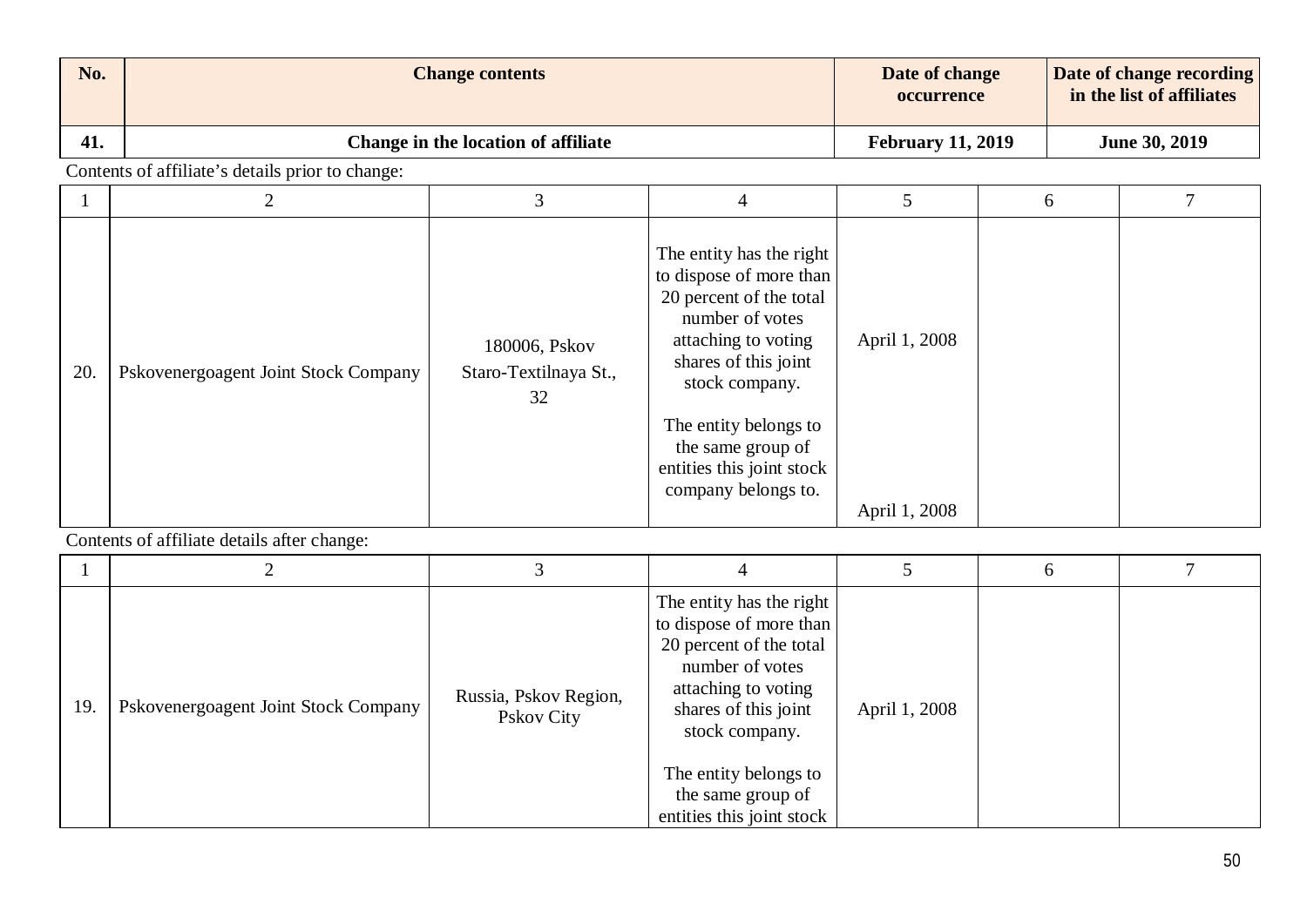|  | company belongs to. |               |  |
|--|---------------------|---------------|--|
|  |                     | April 1, 2008 |  |

| No. | <b>Change contents</b>              | Date of change<br><b>occurrence</b> | Date of change recording<br>in the list of affiliates |
|-----|-------------------------------------|-------------------------------------|-------------------------------------------------------|
| 42. | Change in the location of affiliate | 12.02.2019.                         | 30.06.2019                                            |

|     | 2                                   |                                     | 4                                                                                                                                                                                                                                                                    |               | 6 |  |
|-----|-------------------------------------|-------------------------------------|----------------------------------------------------------------------------------------------------------------------------------------------------------------------------------------------------------------------------------------------------------------------|---------------|---|--|
| 21. | Pskovenergosbyt Joint Stock Company | 180004, Pskov<br>Zavodskaya St., 24 | The entity has the right<br>to dispose of more than<br>20 percent of the total<br>number of votes<br>attaching to voting<br>shares of this joint<br>stock company.<br>The entity belongs to<br>the same group of<br>entities this joint stock<br>company belongs to. | April 1, 2008 |   |  |
|     |                                     |                                     |                                                                                                                                                                                                                                                                      | April 1, 2008 |   |  |

| 20. | Pskovenergosbyt Joint Stock Company | Russia, Pskov Region,<br>Pskov City | The entity has the right<br>to dispose of more than<br>20 percent of the total<br>number of votes<br>attaching to voting<br>shares of this joint<br>stock company. | April 1, 2008 |  |
|-----|-------------------------------------|-------------------------------------|--------------------------------------------------------------------------------------------------------------------------------------------------------------------|---------------|--|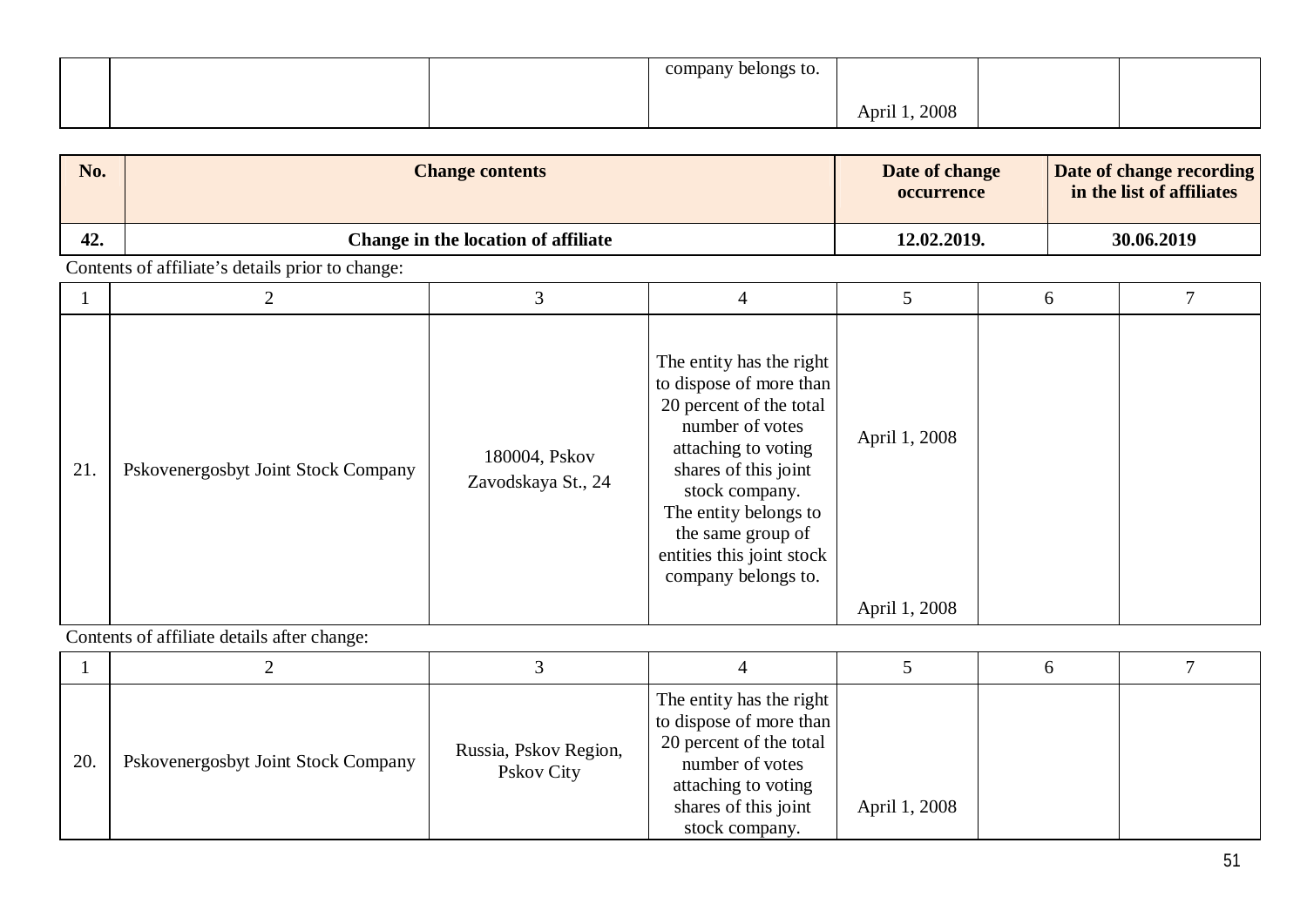|  | The entity belongs to     |               |  |
|--|---------------------------|---------------|--|
|  | the same group of         |               |  |
|  | entities this joint stock |               |  |
|  | company belongs to.       | April 1, 2008 |  |

| No. |                                                    | <b>Change contents</b>                                      |                                                                                                                                                                                                                                                                      | Date of change<br>occurrence         |   | Date of change recording<br>in the list of affiliates |
|-----|----------------------------------------------------|-------------------------------------------------------------|----------------------------------------------------------------------------------------------------------------------------------------------------------------------------------------------------------------------------------------------------------------------|--------------------------------------|---|-------------------------------------------------------|
| 43. |                                                    | Change in the location of affiliate                         |                                                                                                                                                                                                                                                                      | <b>February 13, 2019</b>             |   | <b>June 30, 2019</b>                                  |
|     | Contents of affiliate's details prior to change:   |                                                             |                                                                                                                                                                                                                                                                      |                                      |   |                                                       |
|     |                                                    | 3                                                           | 4                                                                                                                                                                                                                                                                    | 5                                    | 6 |                                                       |
| 22. | Energoservice of North West Joint Stock<br>Company | 188300, Leningrad Region,<br>Gatchina,<br>Sobornaya St., 31 | The entity has the right<br>to dispose of more than<br>20 percent of the total<br>number of votes<br>attaching to voting<br>shares of this joint<br>stock company.<br>The entity belongs to<br>the same group of<br>entities this joint stock<br>company belongs to. | January 28, 2011<br>January 28, 2011 |   |                                                       |

| 23. | Energoservice of North West Joint Stock<br>Company | Gatchina, Leningrad<br>Region, Russia | The entity has the right<br>to dispose of more than<br>20 percent of the total<br>number of votes<br>attaching to voting<br>shares of this joint<br>stock company. | January 28, 2011 |  |
|-----|----------------------------------------------------|---------------------------------------|--------------------------------------------------------------------------------------------------------------------------------------------------------------------|------------------|--|